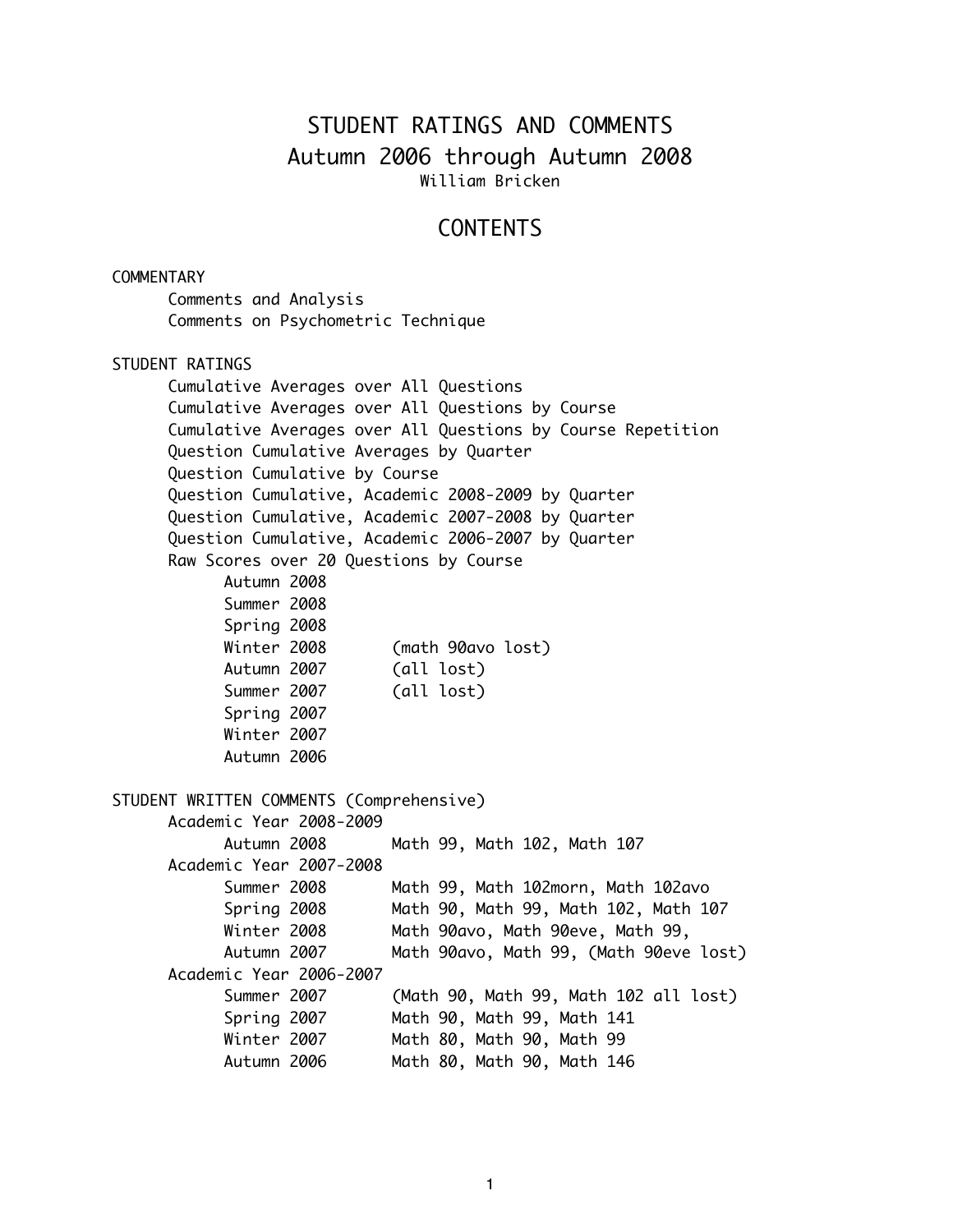## **COMMENTARY**

All course numbers have been standardized to reflect new numbering as of Academic Year 2008-2009.

COMMENTS AND ANALYSIS

Within the limits of psychometric quality:

-- It would be inappropriate to comment on specific questions, since none have significant variations.

-- There is a slight tendency toward improvement, however this tendency is not statistically significant.

-- Student satisfaction level is not a problem.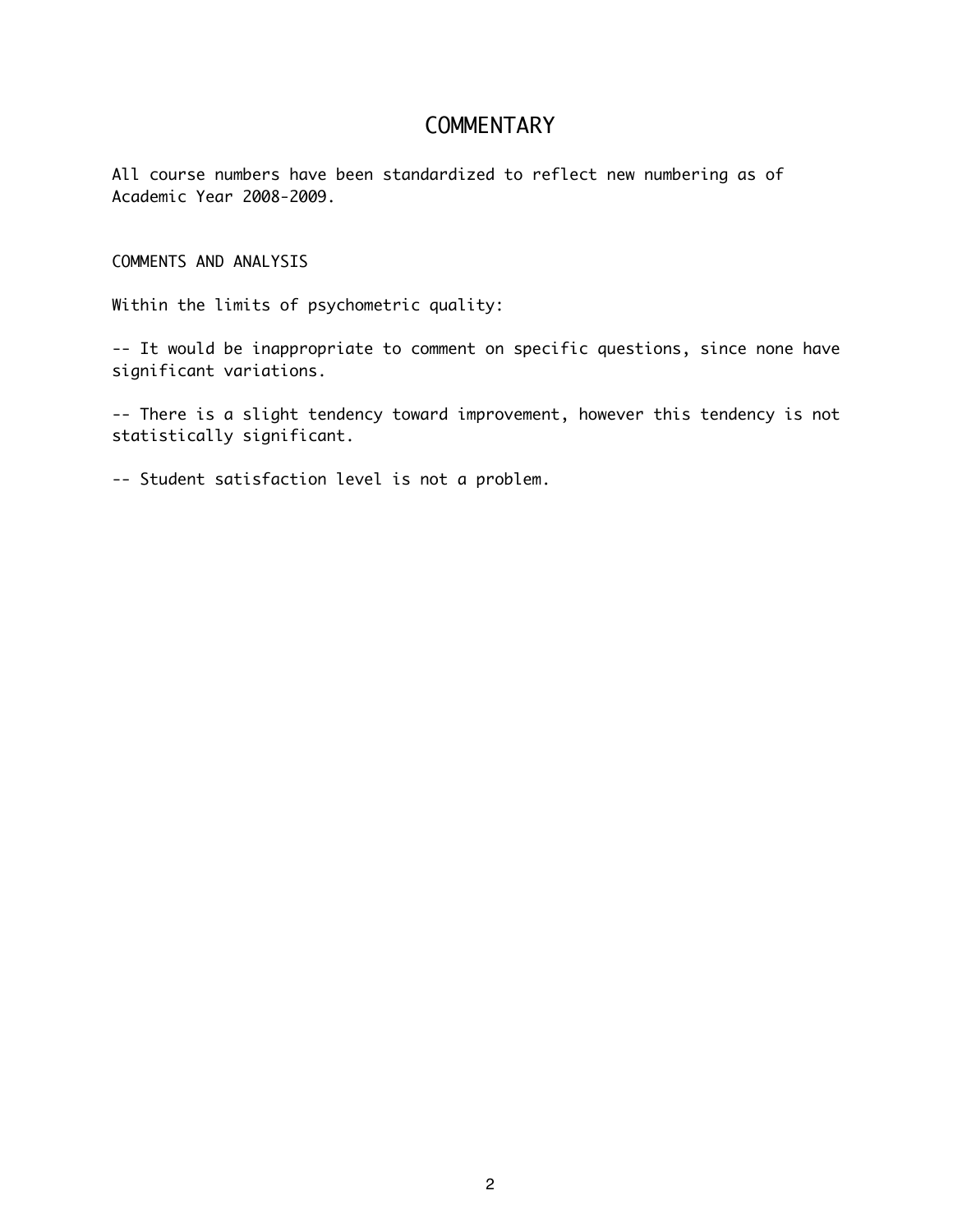### COMMENTS ON PSYCHOMETRIC TECHNIQUE (second tenure period)

The Student Evaluation Sheets used at the end of each course suffer from a lack of psychometric design. This situation is not unique, since most questionnaires are developed without taking into consideration how measurement works. The net result is that it makes little sense to formally analyze the results, or even to compare the results across different courses.

The problems can be easily corrected by a computer program that reports results using appropriate statistical techniques. Here are the main areas for improvement, in order of importance.

Standardization of Ratings

Both raw scores (tallies) and percentages are \*non-comparable\*. That is, we cannot make meaningful statements that compare the percentage result on one question to the percentage result on a different question. For example, if 50% of responses to a particular question from one class is "4" and 30% of responses to the same question from another class is "4", it is inaccurate to say that the first class has a "higher" rating than the second. The psychometric issue is that the comparison of measurements (and percentages) is anchored to the \*variation of measurement\* across students, questions, classes, and the set of courses for which the measurements are taken. In the above example, the significance of a "4" rating depends upon the total number of "4" ratings to all questions. If a "4" occurs 80% of the time in the first class, but only 10% of the time in second class, then the first class as a whole is far more generous with the "4" rating. The variation from the norm of +20% in the second class (30% – 10%) is more positive than the variation from the norm of -30% in the first class (50% – 80%), making the 30% rating "higher" than the 50% rating.

Suffice it to say that, for comparison of ratings to be valid, it is necessary to put all scores on the same comparative basis, a mathematical transformation called standardization.

#### Minimization of Questions

It has been consistently shown that people differentiate only three or four qualities in ratings. LWTC asks 20 questions, but these questions themselves do not elicit different responses. Have a look at the raw scores; many students just go down one column, answering the same for all questions. This means that, in their minds, the questions are not different! The most elegant solution is to ask just a few essential questions. This makes the measurement process more meaningful, less tedious, and less illusionary. A more sophisticated technique (not necessary for LWTC use of ratings) is to perform a mathematical technique called factor analysis, which empirically groups questions into clusters that measure the same quality.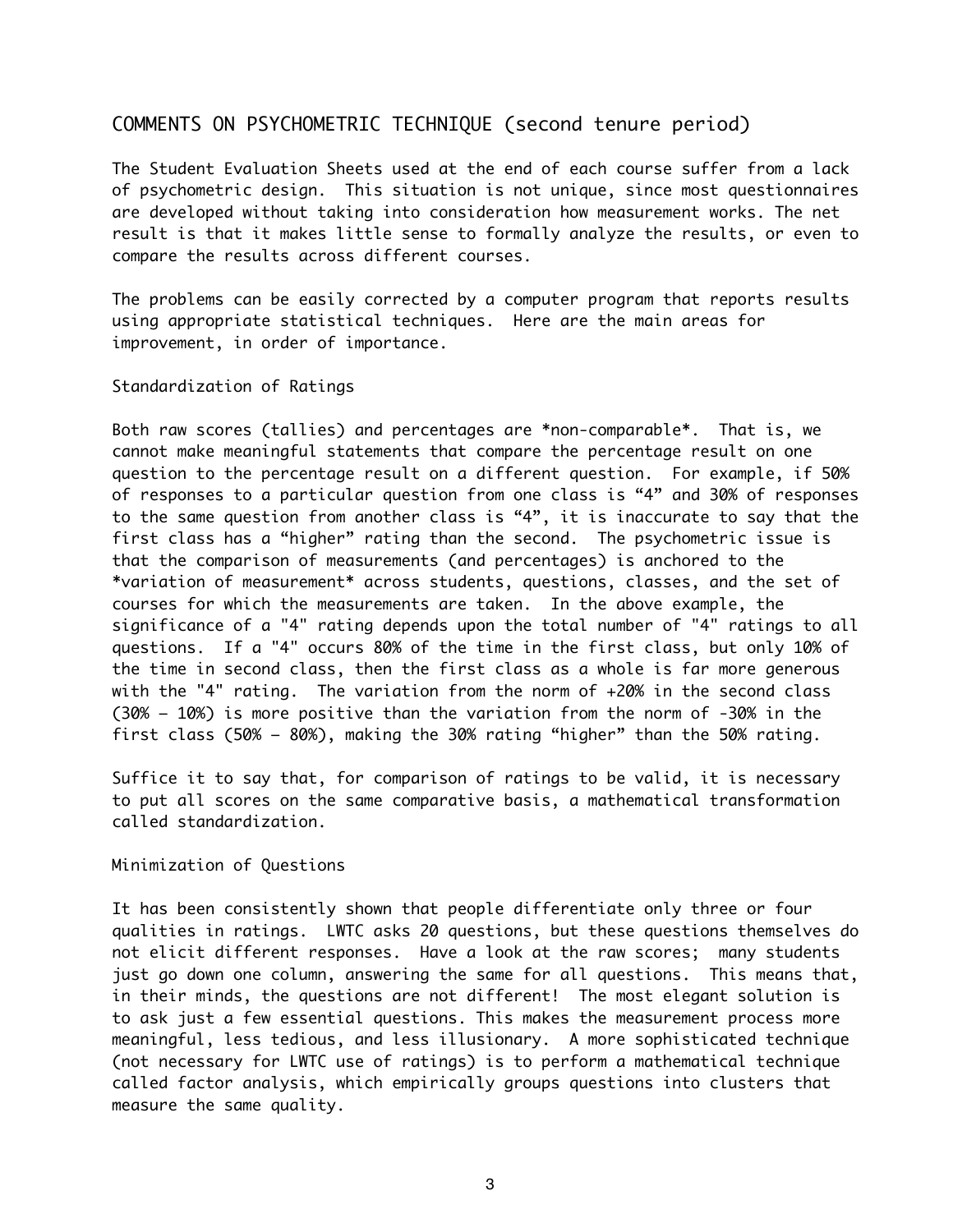#### Minimization of Categories

It is admirable that we provide only four choices for each question. Two would be better. The issue here is: What are we trying to assess? A general rule is to ask only for information that is used, that is important. To my knowledge, there is no administrative process that actually uses the difference between a "4" rating and a "3" rating, so the distinction is pragmatically meaningless.

Our questions are basically looking for an approve/disapprove distinction. The (artificial) distinction between "strongly approve" and "approve" just serves to obscure what we want to know. This is also confounded with individual student answering styles. The tendency of individuals to have preferred worldviews, with regard to ratings, is much stronger than the tendency of individuals to make fine grain distinctions between "++" and "+". So the ratings over four categories tell us more about how people respond to rating questions than about the questions themselves.

#### Condensation of Written Responses

Use one written response question, something like "Additional comments (good points, bad points, important messages, etc.)" The questions we ask elicit a type of forced response: what people end up doing is to either not write anything, or to write template garbage. The important point (again) is that it is only meaningful to gather data that makes a difference.

#### Summary

There are some simple psychometric principles to follow in constructing questionnaires. That few people are familiar these principles is no excuse to ignore them. Importantly, each principle can be directly observed simply by looking at the responses!

1) Ask only what you want to know about. Before asking, ask yourself what each response would mean. Ask only questions for which different responses will result in different (administrative) actions.

- 2) Ask minimally.
- 3) Respect the nature of statistical results.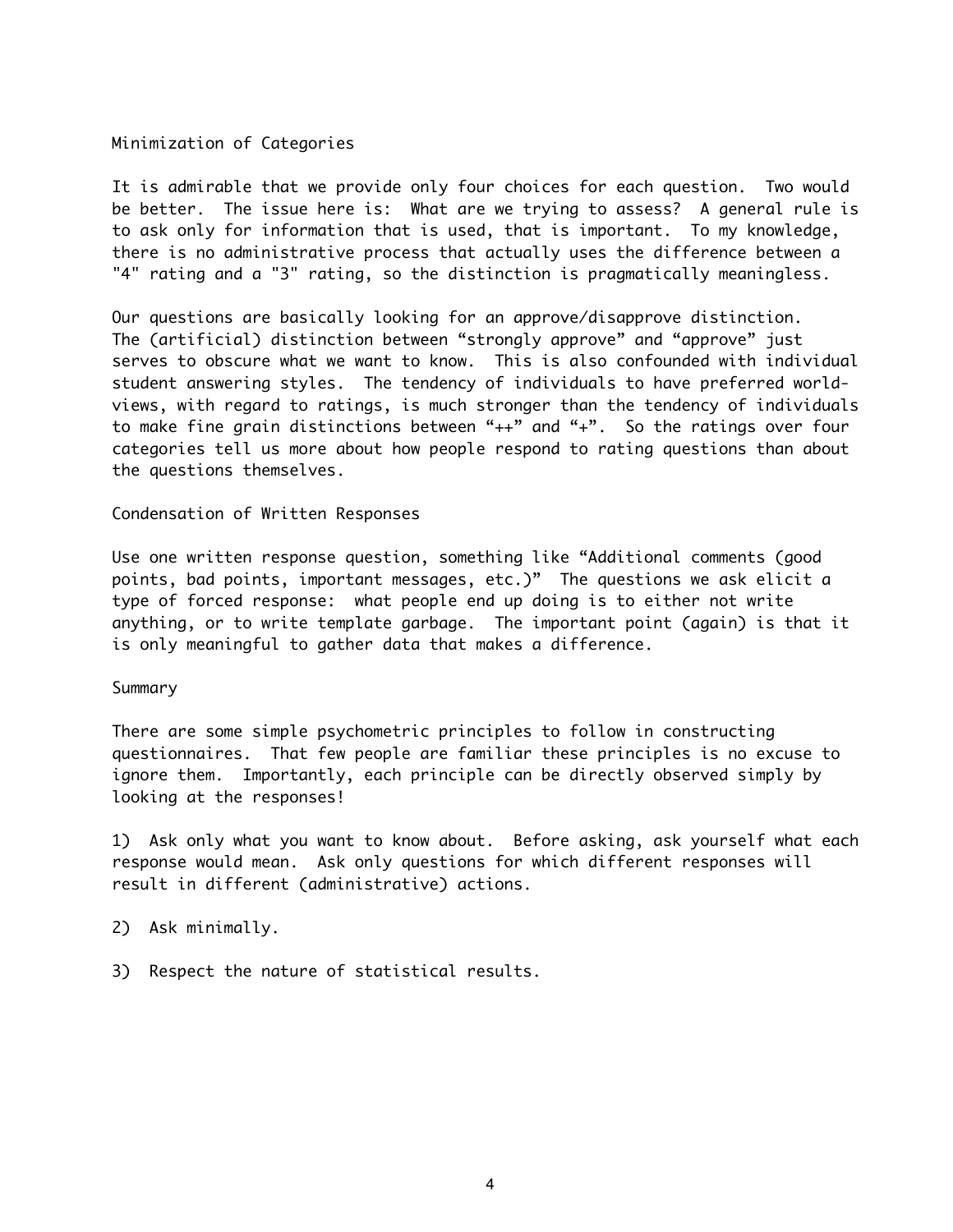# CUMULATIVE RATINGS

================================================================================

========================

# STUDENT RATINGS -- CUMULATIVE OVER ALL QUESTIONS

================================================================================

# QUARTER AVERAGES

| Quarter     | N   | -3        | 2 1           |             | Average |
|-------------|-----|-----------|---------------|-------------|---------|
| Autumn 2008 |     |           |               |             |         |
| Summer 2008 |     |           |               |             |         |
| Spring 2008 | 53  | 71 25 4   |               | 0           | 3.7     |
| Winter 2008 | 18  | 84 15 1 - |               |             | 3.8     |
| Autumn 2007 | n/a |           |               |             |         |
| Summer 2007 | n/a |           |               |             |         |
| Spring 2007 | 25  | 72 25 3   |               | - 0         | 3.7     |
| Winter 2007 | 33  | 78 19     | $\mathcal{P}$ | $\mathbf 1$ | 3.7     |
| Autumn 2006 | 43  | 64 35     | 1             |             | 3.6     |
|             |     |           |               |             |         |

## COURSE AVERAGES

| Course | Repetitions | N  | 4 3 2 1   |   | Average |
|--------|-------------|----|-----------|---|---------|
| M80    | 2           | 22 | 65 31 3 1 |   | 3.6     |
| M90    | $9-4 = 5$   | 53 | 75 23 2 - |   | 3.7     |
| M99    | $8 - 2 = 6$ |    |           |   |         |
| M102   | 5           |    |           |   |         |
| M107   | 2           |    |           |   |         |
| M141   | 1           | 9  | 65 29     | 6 | 3.6     |
| M146   |             | 13 | 64 35     |   | 3.6     |

### GRAND AVERAGE

All 28-6 = 22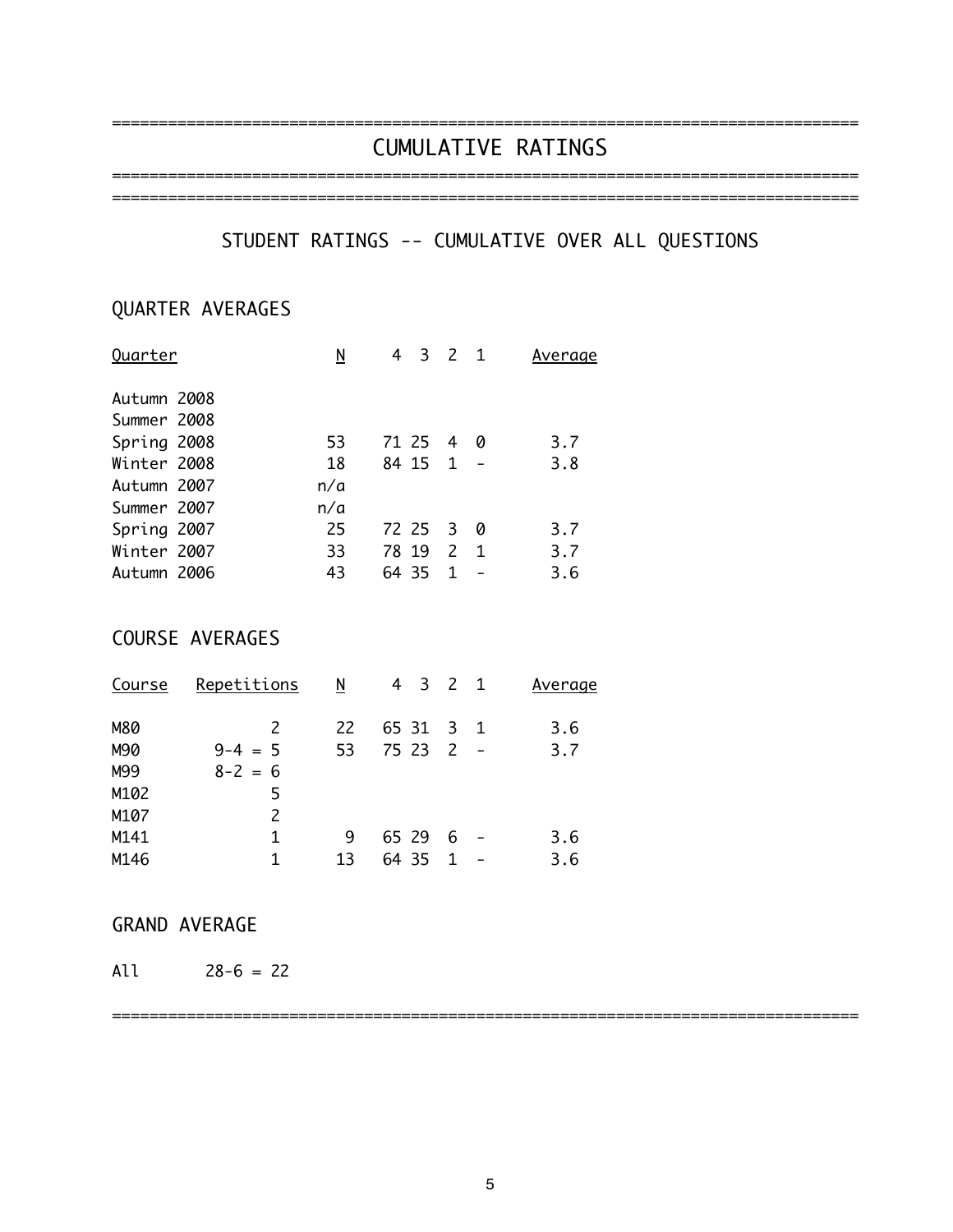# CUMULATIVE RATINGS OVER ALL QUESTIONS -- BY COURSE

================================================================================

| <u>Course</u> | <u>Quarter</u> |      | <u>N</u>       | 4  | 3     | 2                        | $\mathbf{1}$             | <u>Average</u> |
|---------------|----------------|------|----------------|----|-------|--------------------------|--------------------------|----------------|
| M99           | Autumn 2008    |      |                |    |       |                          |                          |                |
| M102          | Autumn 2008    |      |                |    |       |                          |                          |                |
| M107          | Autumn         | 2008 |                |    |       |                          |                          |                |
| M99           | Summer         | 2008 |                |    |       |                          |                          |                |
| M102morn      | Summer         | 2008 |                |    |       |                          |                          |                |
| M102avo       | Summer         | 2008 |                |    |       |                          |                          |                |
| M90           | Spring 2008    |      | 13             |    | 77 18 | 5                        | 0                        | 3.7            |
| M99           | Spring 2008    |      | 15             | 82 | 16    | $\overline{c}$           | 0                        | 3.8            |
| M102          | Spring         | 2008 | 15             | 57 | 37    | 5                        | $\mathbf{1}$             | 3.5            |
| M107          | Spring         | 2008 | 10             |    | 68 27 | 4                        | $\mathbf{1}$             | 3.6            |
| M90avo        | Winter 2008    |      | n/a            |    |       |                          |                          |                |
| M90eve        | Winter         | 2008 | $\overline{7}$ | 92 | 7     | $\overline{1}$           |                          | 3.9            |
| M99           | Winter         | 2008 | 11             |    | 76 22 | $\overline{2}$           | 0                        | 3.7            |
| M90avo        | Autumn 2007    |      | n/a            |    |       |                          |                          |                |
| M90eve        | Autumn         | 2007 | n/a            |    |       |                          |                          |                |
| M99           | Autumn         | 2007 | n/a            |    |       |                          |                          |                |
| M90           | Summer         | 2007 | n/a            |    |       |                          |                          |                |
| M99           | Summer         | 2007 | n/a            |    |       |                          |                          |                |
| M102          | Summer         | 2007 | n/a            |    |       |                          |                          |                |
| M90           | Spring 2007    |      | 3              |    | 67 33 |                          |                          | 3.7            |
| M99           | Spring         | 2007 | 13             | 83 | 15    | $\overline{c}$           | 0                        | 3.8            |
| M141          | Spring         | 2007 | 9              | 65 | 29    | 6                        | -                        | 3.6            |
| M80           | Winter         | 2007 | 9              | 73 | 21    | 4                        | $\overline{2}$           | 3.6            |
| M90           | Winter         | 2007 | 13             | 70 | 27    | 3                        | $\overline{a}$           | 3.7            |
| M99           | Winter         | 2007 | 11             | 90 | 10    | $\overline{\phantom{0}}$ | $\overline{a}$           | 3.9            |
| M80           | Autumn 2006    |      | 13             | 58 | 40    | $\overline{c}$           | $\overline{\phantom{0}}$ | 3.6            |
| M90           | Autumn         | 2006 | 17             | 68 | 31    | $\mathbf{1}$             |                          | 3.7            |
| M146          | Autumn         | 2006 | 13             |    | 64 35 | $\overline{1}$           |                          | 3.6            |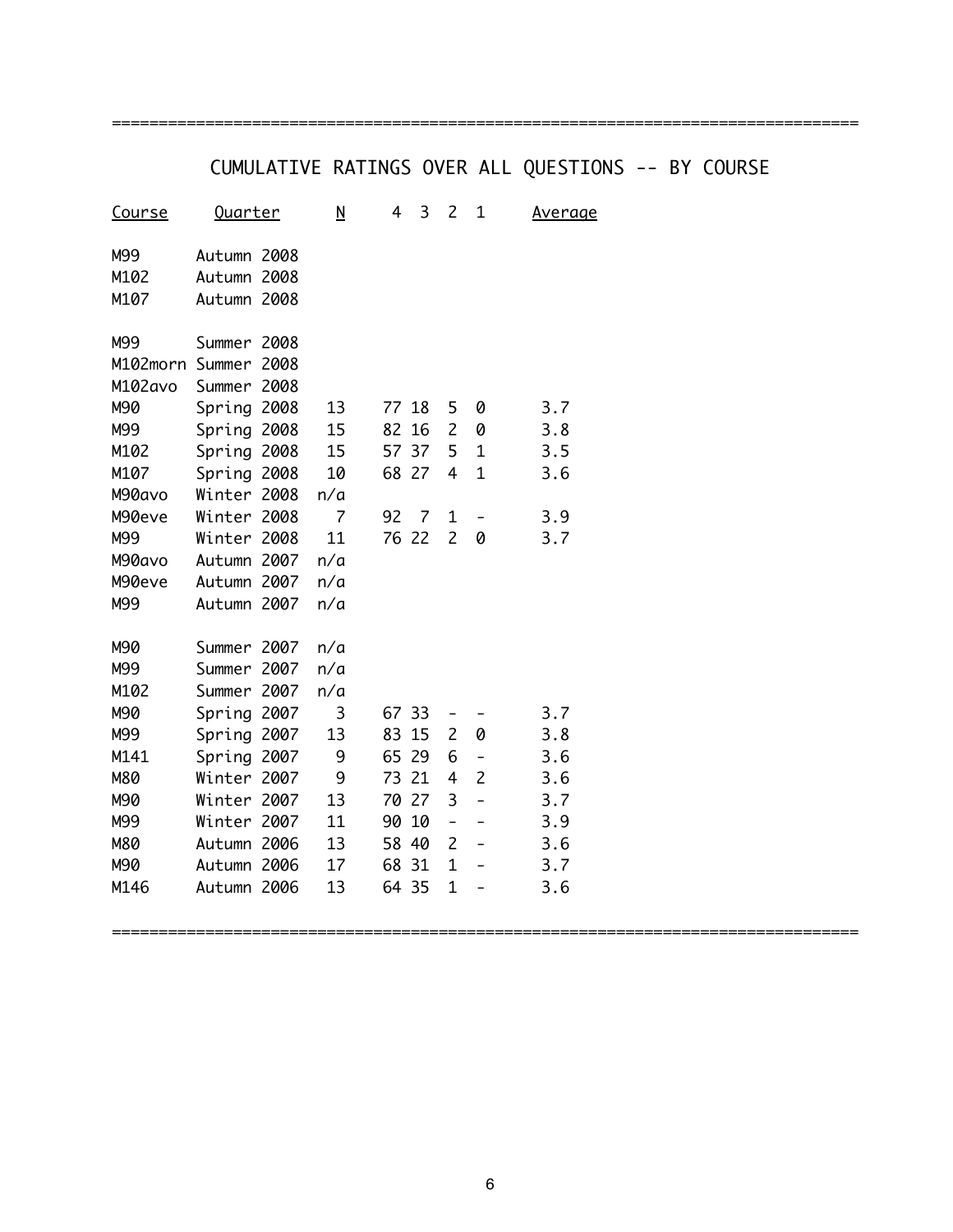================================================================================

# CUMULATIVE RATINGS OVER ALL QUESTIONS -- BY COURSE REPETITION

### FIRST TIME TEACHING AVERAGES

| Course | Quarter     | N   | 4     | 3     | $\overline{c}$ | $\overline{1}$ | Average |
|--------|-------------|-----|-------|-------|----------------|----------------|---------|
| M80    | Autumn 2006 | 13  | 58 40 |       | 2              |                | 3.6     |
| M90    | Autumn 2006 | 17  | 68 31 |       | 1              |                | 3.7     |
| M99    | Winter 2007 | 11  | 90 10 |       |                |                | 3.9     |
| M102   | Summer 2007 | n/a |       |       |                |                |         |
| M107   | Spring 2008 | 10  |       | 68 27 | 4              | $\blacksquare$ | 3.6     |
| M141   | Spring 2007 | 9   | 65 29 |       | 6              |                | 3.6     |
| M146   | Autumn 2006 | 13  |       | 64 35 | 1              |                | 3.6     |

### SECOND TIME TEACHING AVERAGES Difference

M80 Winter 2007 9 73 21 4 2 3.6 0 M90 Winter 2007 13 70 27 3 - 3.7 0 M99 Spring 2007 13 83 15 2 0 3.8 -.1 M102 Spring 2008 15 57 37 5 1 3.5 n/a M107 Autumn 2008

### REPETITION AVERAGES (THIRD and following repetitions)

|      | <u>Course Repetitions N</u> 4 3 2 1 Average Difference |              |  |     |       |
|------|--------------------------------------------------------|--------------|--|-----|-------|
| M90  | $7 - 4 = 3$                                            | 23 79 19 2 0 |  | 3.8 | $+.1$ |
| M99  | $6 - 2 = 4$                                            |              |  |     |       |
| M102 |                                                        |              |  |     |       |

REPETITION AVERAGES (all courses taught more than once)

First time 51 71 27 2 0 3.7 Second time >1 repetition >2 repetitions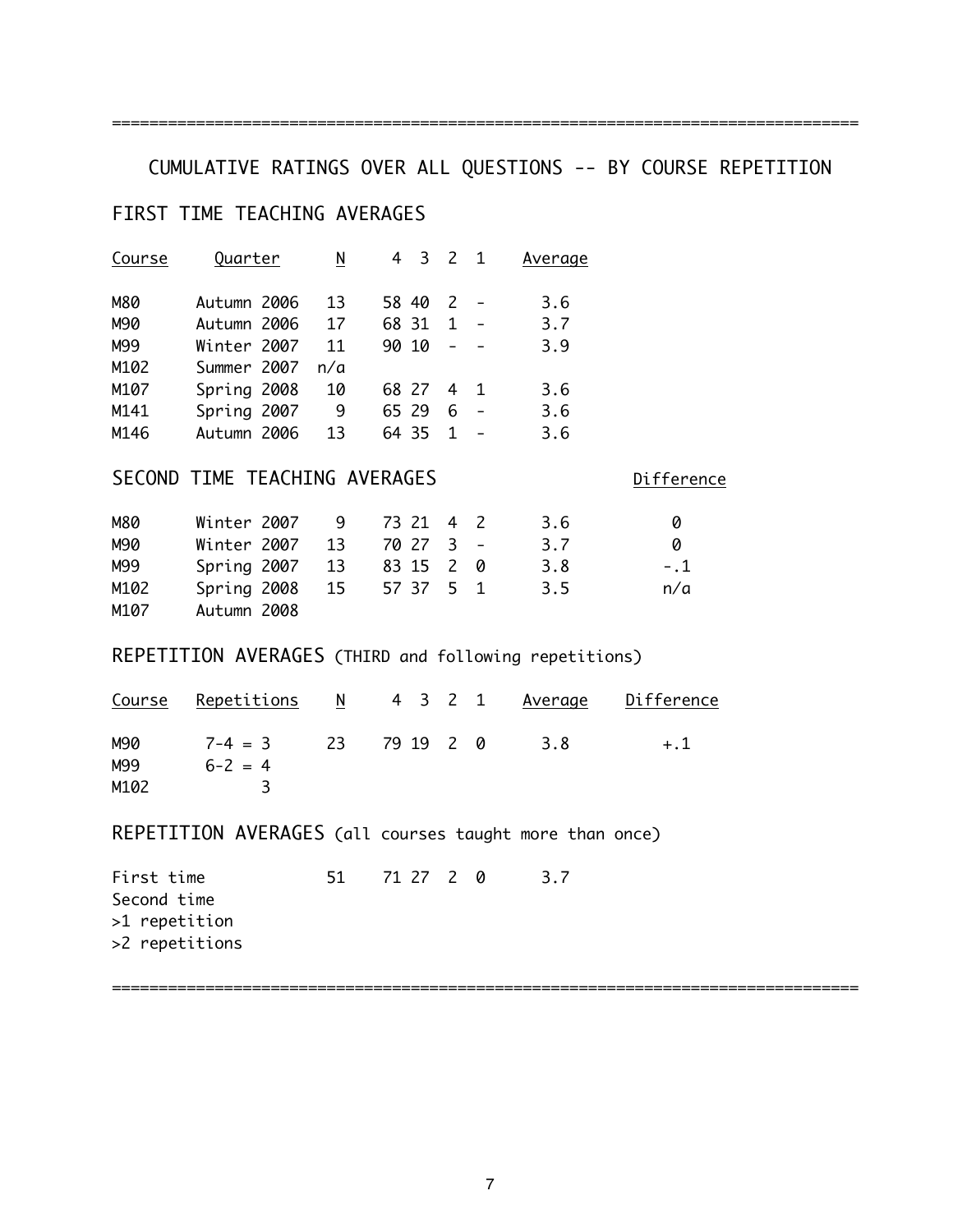### ================================================================================ CUMULATIVE QUESTION RATINGS ================================================================================

================================================================================

# RATINGS QUESTION AVERAGES -- BY QUARTER

Three 5-unit courses per quarter. Responses to 20 questions, rating average.

|                 | $N = 43$ | $N = 33$   | $N = 25$   | n/a  | n/a | $N = 18$   | $N = 53$   | $N=$ | $N =$ |
|-----------------|----------|------------|------------|------|-----|------------|------------|------|-------|
| Question        | A06      | <b>W07</b> | <b>S07</b> | Su07 | A07 | <b>W08</b> | <b>S08</b> | Su08 | A08   |
| well-prepared   | 3.6      | 3.8        | 3.6        |      |     | 3.8        | 3.7        | 3.   | 3.    |
| clear goals     | 3.5      | 3.9        | 3.7        |      |     | 3.9        | 3.6        | 3.   | 3.    |
| syllabus        | 3.5      | 3.8        | 3.8        |      |     | 3.9        | 3.6        | 3.   | 3.    |
| explain grade   | 3.6      | 3.8        | 3.6        |      |     | 3.9        | 3.7        | 3.   | 3.    |
| on time         | 3.6      | 3.7        | 3.7        |      |     | 3.9        | 3.8        | 3.   | 3.    |
| knowledge       | 3.8      | 3.8        | 3.8        |      |     | 4.0        | 3.8        | 3.   | 3.    |
| enthusiasm      | 3.6      | 3.7        | 3.8        |      |     | 4.0        | 3.8        | 3.   | 3.    |
| assist          | 3.8      | 3.9        | 3.9        |      |     | 4.0        | 3.8        | 3.   | 3.    |
| examples        | 3.5      | 3.6        | 3.7        |      |     | 3.8        | 3.6        | 3.   | 3.    |
| different ways  | 3.4      | 3.4        | 3.5        |      |     | 3.6        | 3.5        | 3.   | 3.    |
| different needs | 3.6      | 3.5        | 3.6        |      |     | 3.7        | 3.5        | 3.   | 3.    |
| participation   | 3.6      | 3.6        | 3.5        |      |     | 3.6        | 3.6        | 3.   | 3.    |
| listened        | 3.7      | 3.8        | 3.9        |      |     | 3.7        | 3.7        | 3.   | 3.    |
| good feeling    | 3.7      | 3.8        | 3.8        |      |     | 4.0        | 3.7        | 3.   | 3.    |
| respect         | 3.9      | 3.9        | 4.0        |      |     | 4.0        | 3.9        | 3.   | 3.    |
| related tests   | 3.6      | 3.8        | 3.6        |      |     | 3.9        | 3.7        | 3.   | 3.    |
| careful tests   | 3.5      | 3.6        | 3.5        |      |     | 3.9        | 3.6        | 3.   | 3.    |
| timely tests    | 3.6      | 3.6        | 3.6        |      |     | 3.8        | 3.7        | 3.   | 3.    |
| useful          | 3.4      | 3.6        | 3.6        |      |     | 3.8        | 3.3        | 3.   | 3.    |
| I learned       | 3.5      | 3.6        | 3.6        |      |     | 3.7        | 3.5        | 3.   | 3.    |
| <b>AVERAGE</b>  | 3.6      | 3.7        | 3.7        |      |     | 3.8        | 3.7        | 3.   | 3.    |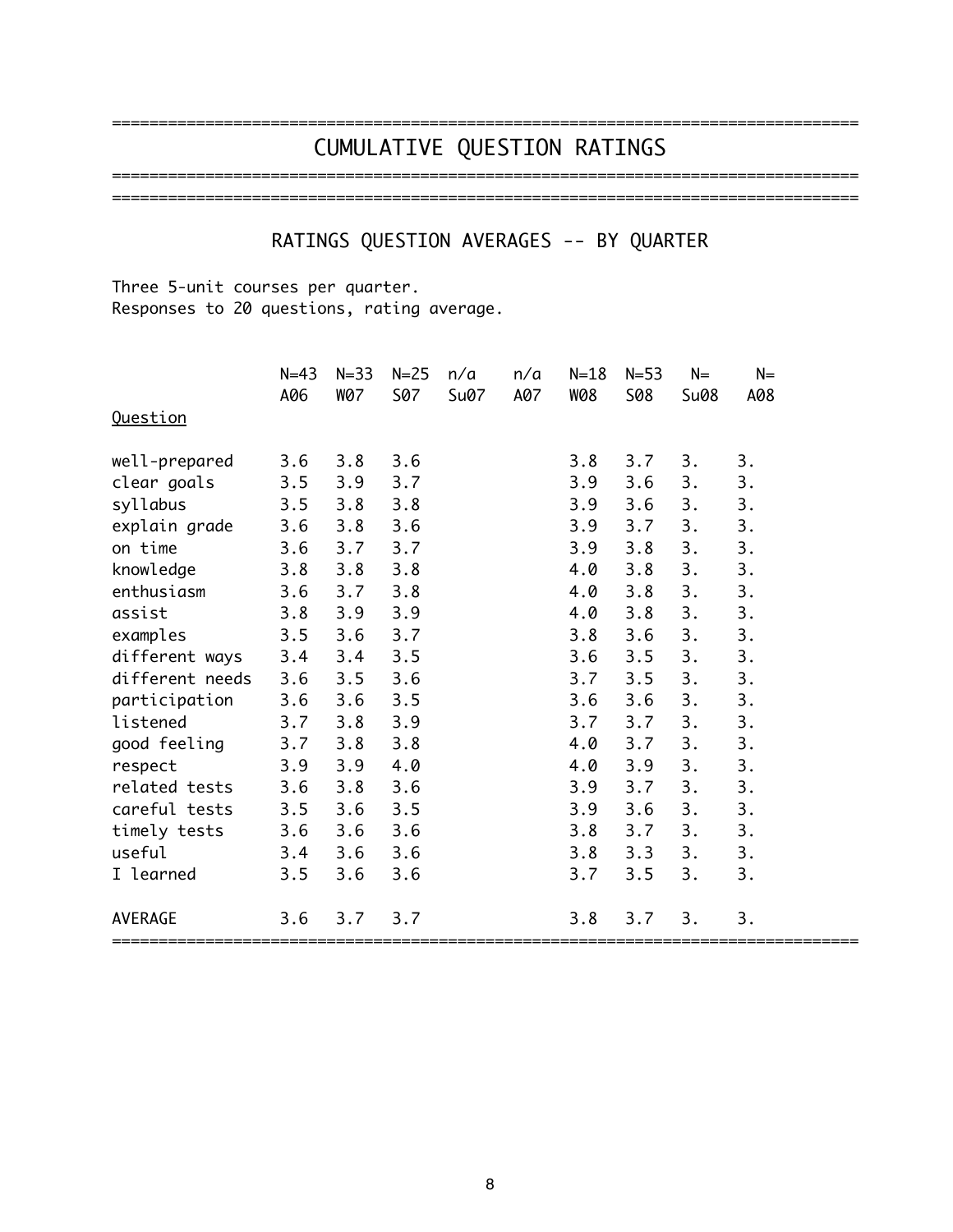# RATINGS QUESTION CUMULATIVE -- BY COURSE

Nine quarters (Autumn 2006 - Autumn 2008), only courses taught more once. Responses to 20 questions, in percent of respondents.

|                 |       |                         | M80 (2) N=22   |              |     |       |                | $M90(5)$ N=    |              |            |   |                | $M99$ (6) N=   |   |            |
|-----------------|-------|-------------------------|----------------|--------------|-----|-------|----------------|----------------|--------------|------------|---|----------------|----------------|---|------------|
| Question        | 4     | $\overline{\mathbf{3}}$ | 2              | $\mathbf{1}$ | Ave | 4     | 3              | $\mathsf{2}$   | $\mathbf{1}$ | <u>Ave</u> | 4 | $\overline{3}$ | $\overline{c}$ | 1 | <u>Ave</u> |
|                 |       |                         |                |              |     |       |                |                |              |            |   |                |                |   |            |
| well-prepared   | 59 35 |                         | 6              |              | 3.5 | 67 31 |                | 2              |              | 3.6        |   |                |                |   |            |
| clear goals     | 62 34 |                         | $\overline{4}$ |              | 3.6 | 79 20 |                | $\mathbf{1}$   |              | 3.8        |   |                |                |   |            |
| syllabus        | 70 30 |                         |                |              | 3.7 | 77 23 |                |                |              | 3.8        |   |                |                |   |            |
| explain grade   | 70 30 |                         |                |              | 3.7 | 73 27 |                |                |              | 3.7        |   |                |                |   |            |
| on time         |       | 70 30                   |                |              | 3.7 | 85 13 |                | 2              |              | 3.8        |   |                |                |   |            |
| knowledge       |       | 70 30                   |                |              | 3.7 | 85 15 |                |                |              | 3.8        |   |                |                |   |            |
| enthusiasm      | 66 34 |                         |                |              | 3.7 | 79 19 |                | 2              |              | 3.8        |   |                |                |   |            |
| assist          |       | 81 15                   | $-4$           |              | 3.8 | 91    | $\overline{7}$ | $\mathsf{2}$   |              | 3.9        |   |                |                |   |            |
| examples        |       | 65 25 10                |                |              | 3.6 | 80 15 |                | 3              | 2            | 3.7        |   |                |                |   |            |
| different ways  |       | 42 40 13                |                | 5            | 3.2 | 51 40 |                | 9              |              | 3.4        |   |                |                |   |            |
| different needs | 68 21 |                         | 6              | 5            | 3.5 | 76 19 |                | 5              |              | 3.7        |   |                |                |   |            |
| participation   | 48 52 |                         |                |              | 3.5 | 78 20 |                | $\overline{c}$ |              | 3.7        |   |                |                |   |            |
| listened        | 68 32 |                         |                |              | 3.7 | 82 18 |                |                |              | 3.8        |   |                |                |   |            |
| good feeling    | 73 21 |                         | 6              |              | 3.7 | 81 19 |                |                |              | 3.8        |   |                |                |   |            |
| respect         | 81 19 |                         |                |              | 3.8 | 94    | - 6            |                |              | 3.9        |   |                |                |   |            |
| related tests   | 40 35 |                         | -5             |              | 3.4 | 65 33 |                | 2              |              | 3.6        |   |                |                |   |            |
| careful tests   | 56 44 |                         |                |              | 3.6 | 66 34 |                |                |              | 3.7        |   |                |                |   |            |
| timely tests    | 72 28 |                         |                |              | 3.7 | 73 25 |                | 2              |              | 3.7        |   |                |                |   |            |
| useful          | 60 29 |                         | 0              | 11           | 3.4 | 60 33 |                | 7              |              | 3.5        |   |                |                |   |            |
| I learned       |       | 58 27 15                |                |              | 3.4 | 64 32 |                | 2              |              | 3.6        |   |                |                |   |            |
| <b>AVERAGE</b>  | 65 31 |                         | 3              | 1            | 3.6 | 75 23 |                | $\overline{2}$ |              | 3.7        |   |                |                |   |            |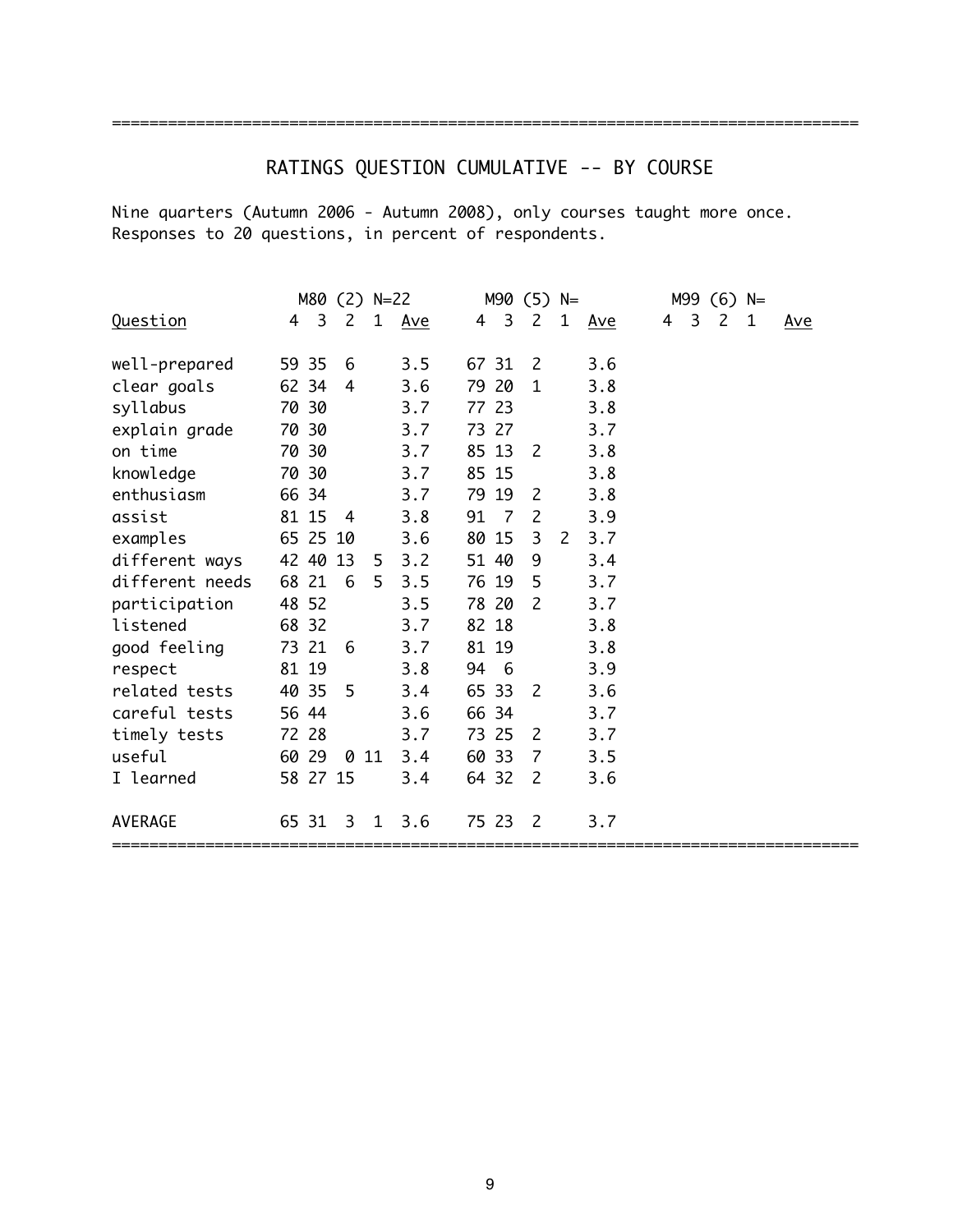# RATINGS QUESTION CUMULATIVE -- BY COURSE

Nine quarters (Autumn 2006 - Autumn 2008), only courses taught more once. Responses to 20 questions, in percent of respondents.

|                        |  |  | M102 (5) N=        |  | $M107$ (2) N= |  |             |  |  |  |  |
|------------------------|--|--|--------------------|--|---------------|--|-------------|--|--|--|--|
| <u>Question</u>        |  |  | 4 3 2 1 <u>Ave</u> |  |               |  | 4 3 2 1 Ave |  |  |  |  |
| well-prepared          |  |  |                    |  |               |  |             |  |  |  |  |
| clear goals            |  |  |                    |  |               |  |             |  |  |  |  |
| syllabus               |  |  |                    |  |               |  |             |  |  |  |  |
| explain grade          |  |  |                    |  |               |  |             |  |  |  |  |
| on time                |  |  |                    |  |               |  |             |  |  |  |  |
| knowledge              |  |  |                    |  |               |  |             |  |  |  |  |
| enthusiasm             |  |  |                    |  |               |  |             |  |  |  |  |
| assist                 |  |  |                    |  |               |  |             |  |  |  |  |
| examples               |  |  |                    |  |               |  |             |  |  |  |  |
| different ways         |  |  |                    |  |               |  |             |  |  |  |  |
| different needs        |  |  |                    |  |               |  |             |  |  |  |  |
| participation          |  |  |                    |  |               |  |             |  |  |  |  |
| listened               |  |  |                    |  |               |  |             |  |  |  |  |
| good feeling           |  |  |                    |  |               |  |             |  |  |  |  |
| respect                |  |  |                    |  |               |  |             |  |  |  |  |
| related tests          |  |  |                    |  |               |  |             |  |  |  |  |
| careful tests          |  |  |                    |  |               |  |             |  |  |  |  |
| timely tests<br>useful |  |  |                    |  |               |  |             |  |  |  |  |
| I learned              |  |  |                    |  |               |  |             |  |  |  |  |
|                        |  |  |                    |  |               |  |             |  |  |  |  |
| <b>AVERAGE</b>         |  |  |                    |  |               |  |             |  |  |  |  |
|                        |  |  |                    |  |               |  |             |  |  |  |  |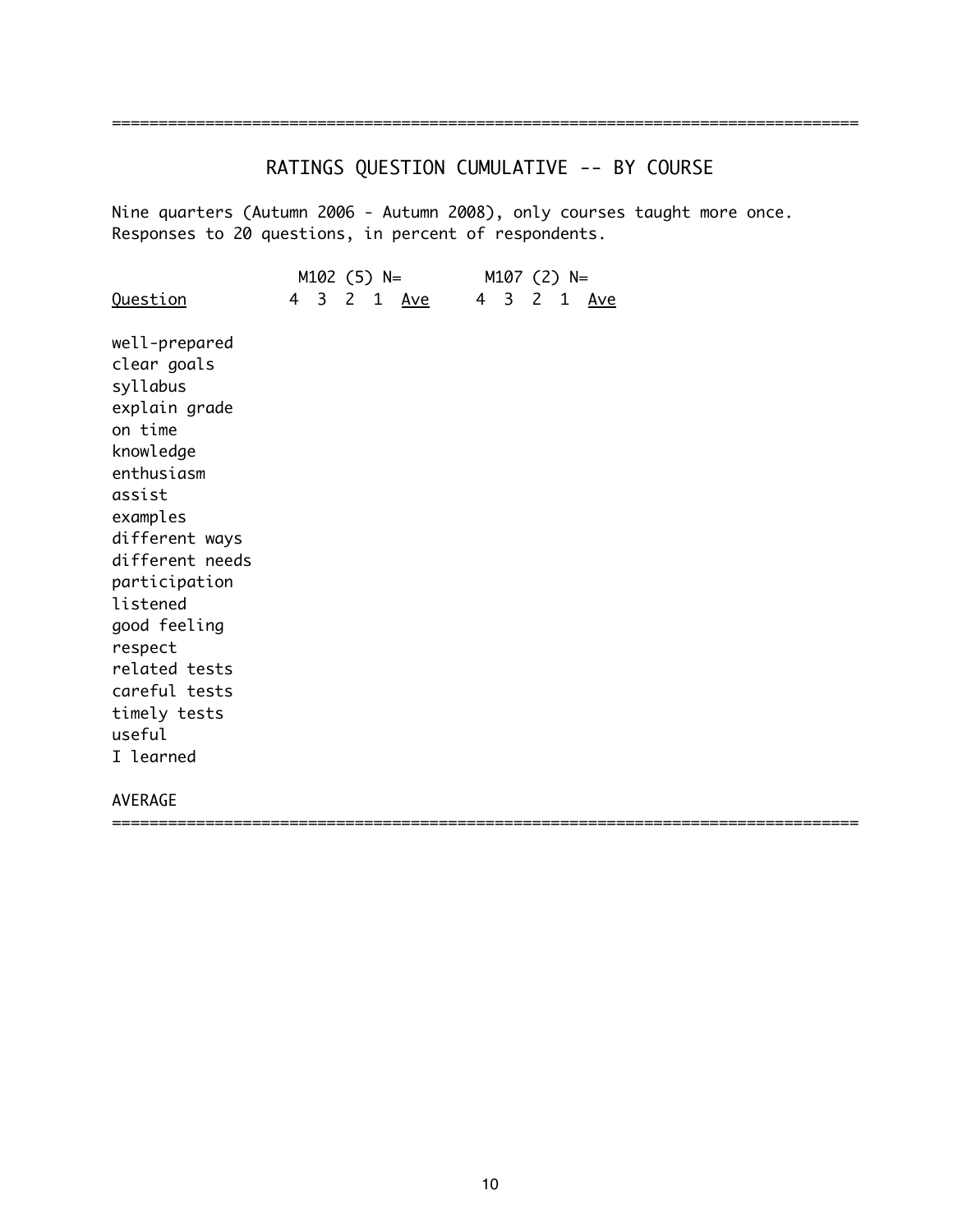# RATINGS QUESTION CUMULATIVE -- ACADEMIC 2008-2009 BY QUARTER

Three 5-unit courses per quarter. Responses to 20 questions, in percent of respondents.

|                                                                                                                                                                                                                                                                                             | $N=$             |                |  | $N=$             |             |     |  | $N=$        |                         |                |  | $N=$        |             |                |  |
|---------------------------------------------------------------------------------------------------------------------------------------------------------------------------------------------------------------------------------------------------------------------------------------------|------------------|----------------|--|------------------|-------------|-----|--|-------------|-------------------------|----------------|--|-------------|-------------|----------------|--|
|                                                                                                                                                                                                                                                                                             | Autumn 2008      |                |  |                  | Winter 2009 |     |  | Spring 2009 |                         |                |  |             | Summer 2009 |                |  |
| Question                                                                                                                                                                                                                                                                                    | $4 \overline{3}$ | 2 <sub>1</sub> |  | $4 \overline{3}$ |             | 2 1 |  | 4           | $\overline{\mathbf{3}}$ | 2 <sub>1</sub> |  | $4 \quad 3$ |             | 2 <sub>1</sub> |  |
| well-prepared<br>clear goals<br>syllabus<br>explain grade<br>on time<br>knowledge<br>enthusiasm<br>assist<br>examples<br>different ways<br>different needs<br>participation<br>listened<br>good feeling<br>respect<br>related tests<br>careful tests<br>timely tests<br>useful<br>I learned |                  |                |  |                  |             |     |  |             |                         |                |  |             |             |                |  |
| AVERAGE                                                                                                                                                                                                                                                                                     |                  |                |  |                  |             |     |  |             |                         |                |  |             |             |                |  |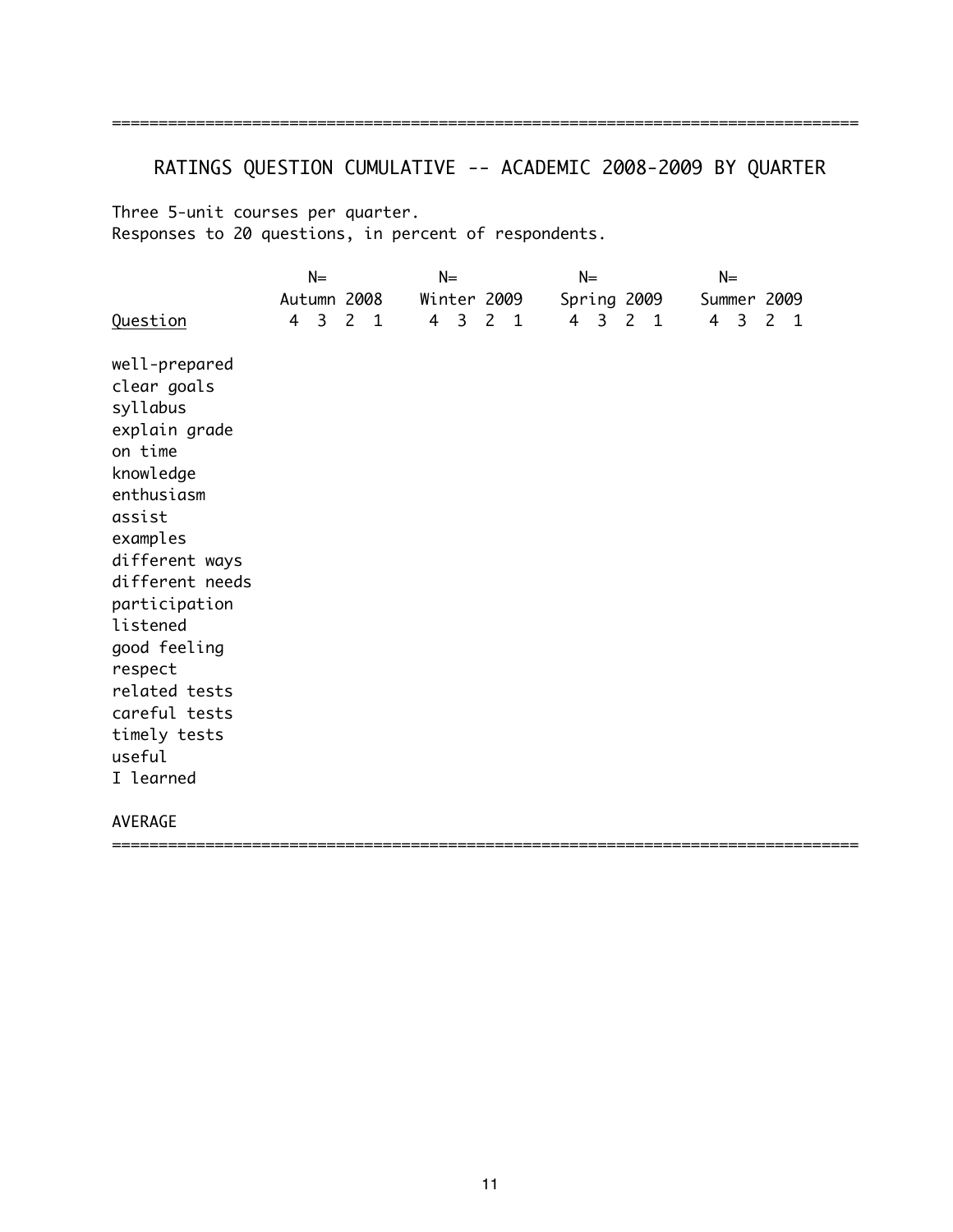# ================================================================================

# RATINGS QUESTION CUMULATIVE -- ACADEMIC 2007-2008 BY QUARTER

Three 5-unit courses per quarter (4 in Spring 2008, 2 in Winter 2008). Responses to 20 questions, in percent of respondents.

|                 | n/a                 |                | $N=18$           |                | $N=53$                                    | $N =$                                                |
|-----------------|---------------------|----------------|------------------|----------------|-------------------------------------------|------------------------------------------------------|
|                 | Autumn 2007         |                | Winter 2008      |                | Spring 2008                               | Summer 2008                                          |
| Question        | $\overline{3}$<br>4 | 2 <sub>1</sub> | $4 \overline{3}$ | 2 <sub>1</sub> | 2 <sub>1</sub><br>4<br>3                  | $4 \overline{3}$<br>$\overline{2}$<br>$\overline{1}$ |
| well-prepared   |                     |                | 82 18            |                | 69 29<br>$\overline{2}$                   |                                                      |
| clear goals     |                     |                | 87 13            |                | 65 33<br>2                                |                                                      |
| syllabus        |                     |                | 87 13            |                | 65 33<br>2                                |                                                      |
| explain grade   |                     |                | 91<br>-9         |                | 70 28<br>$\overline{c}$                   |                                                      |
| on time         |                     |                | 91<br>9          |                | 79 21                                     |                                                      |
| knowledge       |                     |                | 100              |                | 83 15<br>2                                |                                                      |
| enthusiasm      |                     |                | 95<br>5          |                | 82 18                                     |                                                      |
| assist          |                     |                | 100              |                | 80 18<br>- 2                              |                                                      |
| examples        |                     |                | 87<br>9          | 4              | 70 24<br>$\overline{4}$<br>$\overline{2}$ |                                                      |
| different ways  |                     |                | 54 37            | 9              | 63 24 13                                  |                                                      |
| different needs |                     |                | 76 18            | 6              | 65 22 13                                  |                                                      |
| participation   |                     |                | 58 42            |                | 64 34<br>$\overline{2}$                   |                                                      |
| listened        |                     |                | 72 28            |                | 74 26                                     |                                                      |
| good feeling    |                     |                | 95<br>- 5        |                | 71 29                                     |                                                      |
| respect         |                     |                | 100              |                | 86 14                                     |                                                      |
| related tests   |                     |                | 91<br>9          |                | 68 30<br>2                                |                                                      |
| careful tests   |                     |                | 86 14            |                | 64 31<br>3                                |                                                      |
| timely tests    |                     |                | 82 18            |                | 69 29<br>2                                |                                                      |
| useful          |                     |                | 80 16            | $\overline{4}$ | 55 26 13<br>6                             |                                                      |
| I learned       |                     |                | 70 30            |                | 61 32<br>5<br>2                           |                                                      |
| <b>AVERAGE</b>  |                     |                | 84 15            |                | 71 25<br>0<br>4                           |                                                      |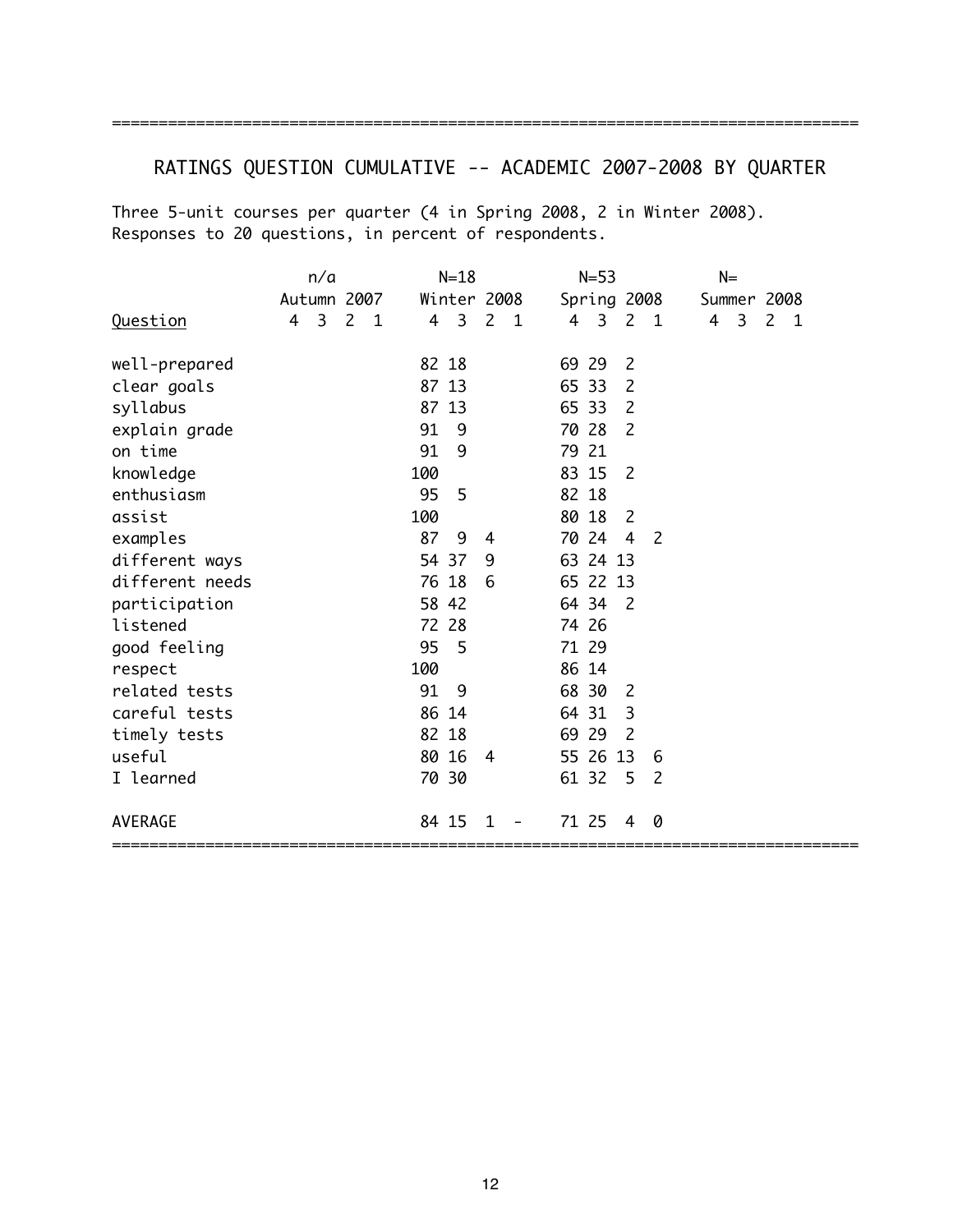# RATINGS QUESTION CUMULATIVE -- ACADEMIC 2006-2007 BY QUARTER

================================================================================

Three 5-unit courses per quarter. Responses to 20 questions, in percent of respondents.

|                 |       | $N=43$                  |                |              |       | $N = 33$            |                |                |       | $N = 25$       |                |     |             | n/a                     |             |  |
|-----------------|-------|-------------------------|----------------|--------------|-------|---------------------|----------------|----------------|-------|----------------|----------------|-----|-------------|-------------------------|-------------|--|
|                 |       | Autumn 2006             |                |              |       | Winter 2007         |                |                |       | Spring 2007    |                |     | Summer 2007 |                         |             |  |
| <u>Question</u> | 4     | $\overline{\mathbf{3}}$ | $\overline{2}$ | $\mathbf{1}$ |       | $4 \quad 3 \quad 2$ |                | $\overline{1}$ |       | 4 3            | $\mathsf{2}$   | - 1 | 4           | $\overline{\mathbf{3}}$ | $2 \quad 1$ |  |
| well-prepared   | 58 42 |                         |                |              | 80 20 |                     |                |                |       | 59 38          | 3              |     |             |                         |             |  |
| clear goals     | 58 37 |                         | -5             |              | 87 13 |                     |                |                |       | 74 26          |                |     |             |                         |             |  |
| syllabus        | 53 47 |                         |                |              | 79 21 |                     |                |                | 83 17 |                |                |     |             |                         |             |  |
| explain grade   | 65 35 |                         |                |              | 79 18 |                     | 3              |                | 67 29 |                | 4              |     |             |                         |             |  |
| on time         | 64 36 |                         |                |              | 87 10 |                     | 3              |                |       | 72 28          |                |     |             |                         |             |  |
| knowledge       | 79 21 |                         |                |              | 81 19 |                     |                |                |       | 85 11          | $\overline{4}$ |     |             |                         |             |  |
| enthusiasm      | 64 36 |                         |                |              | 76 21 |                     | 3              |                | 90    | - 7            |                | 3   |             |                         |             |  |
| assist          | 81 16 |                         | 3              |              | 90 10 |                     |                |                | 93    | - 7            |                |     |             |                         |             |  |
| examples        | 55 42 |                         | 3              |              | 81    | - 9                 | 6              | 3              | 67 33 |                |                |     |             |                         |             |  |
| different ways  | 44 47 |                         | 9              |              | 58 30 |                     | 8              | 4              |       | 55 41          | 4              |     |             |                         |             |  |
| different needs | 63 34 |                         | 3              |              | 68 20 |                     | 8              | 4              |       | 70 26          | 4              |     |             |                         |             |  |
| participation   | 61 39 |                         |                |              | 63 37 |                     |                |                |       | 56 40          | 4              |     |             |                         |             |  |
| listened        | 73 27 |                         |                |              | 85 15 |                     |                |                | 91 9  |                |                |     |             |                         |             |  |
| good feeling    | 74 26 |                         |                |              | 87    | - 9                 | $\overline{4}$ |                |       | 76 24          |                |     |             |                         |             |  |
| respect         | 91 9  |                         |                |              | 88 12 |                     |                |                | 96    | $\overline{4}$ |                |     |             |                         |             |  |
| related tests   | 60 40 |                         |                |              | 80 16 |                     | $\overline{4}$ |                |       | 61 36          | 3              |     |             |                         |             |  |
| careful tests   | 54 46 |                         |                |              | 62 38 |                     |                |                |       | 59 36          | 5              |     |             |                         |             |  |
| timely tests    | 61 39 |                         |                |              | 69 28 |                     | 3              |                |       | 79 16          | 5              |     |             |                         |             |  |
| useful          | 50 42 |                         | 8              |              | 67 26 |                     | 7              |                | 61 35 |                | 4              |     |             |                         |             |  |
| I learned       | 51 46 |                         | 3              |              |       | 72 18 10            |                |                | 65 35 |                |                |     |             |                         |             |  |
| AVERAGE         | 64 35 |                         | 1              |              | 78 19 |                     | 2              | 1              |       | 72 25          | 3              | 0   |             |                         |             |  |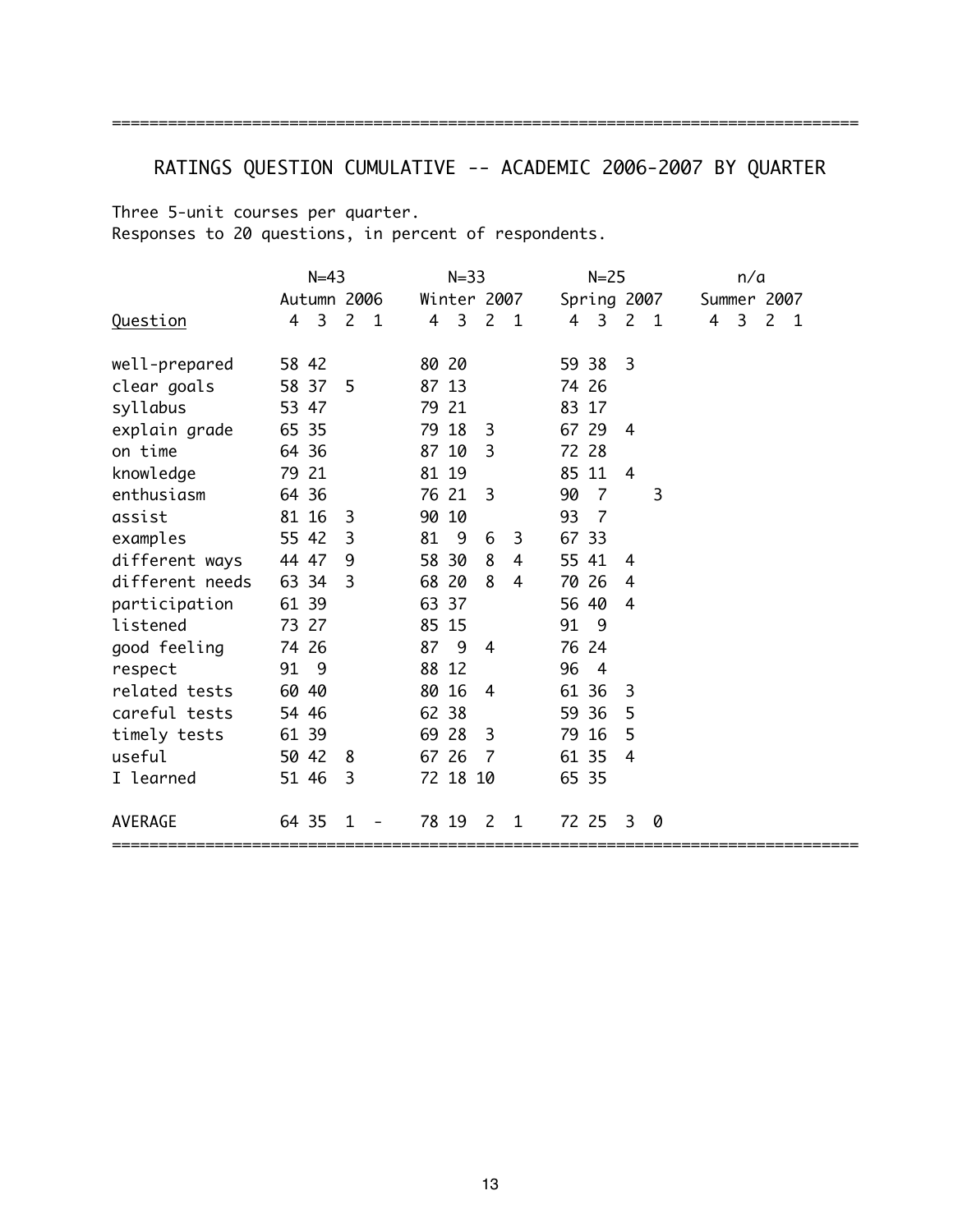# RAW SCORES ================================================================================

================================================================================

### AUTUMN 2008 STUDENT RATINGS RAW SCORES

================================================================================

Responses to 20 questions, in percent of respondents.

|                 | $M99 N=$ | M102<br>$N=$ | $M107 N=$ |
|-----------------|----------|--------------|-----------|
| <b>Question</b> | 4 3 2 1  | 4 3 2 1      | 4 3 2 1   |
| well-prepared   |          |              |           |
| clear goals     |          |              |           |
| syllabus        |          |              |           |
| explain grade   |          |              |           |
| on time         |          |              |           |
| knowledge       |          |              |           |
| enthusiasm      |          |              |           |
| assist          |          |              |           |
| examples        |          |              |           |
| different ways  |          |              |           |
| different needs |          |              |           |
| participation   |          |              |           |
| listened        |          |              |           |
| good feeling    |          |              |           |
| respect         |          |              |           |
| related tests   |          |              |           |
| careful tests   |          |              |           |
| timely tests    |          |              |           |
| useful          |          |              |           |
| I learned       |          |              |           |
| AVERAGE         |          |              |           |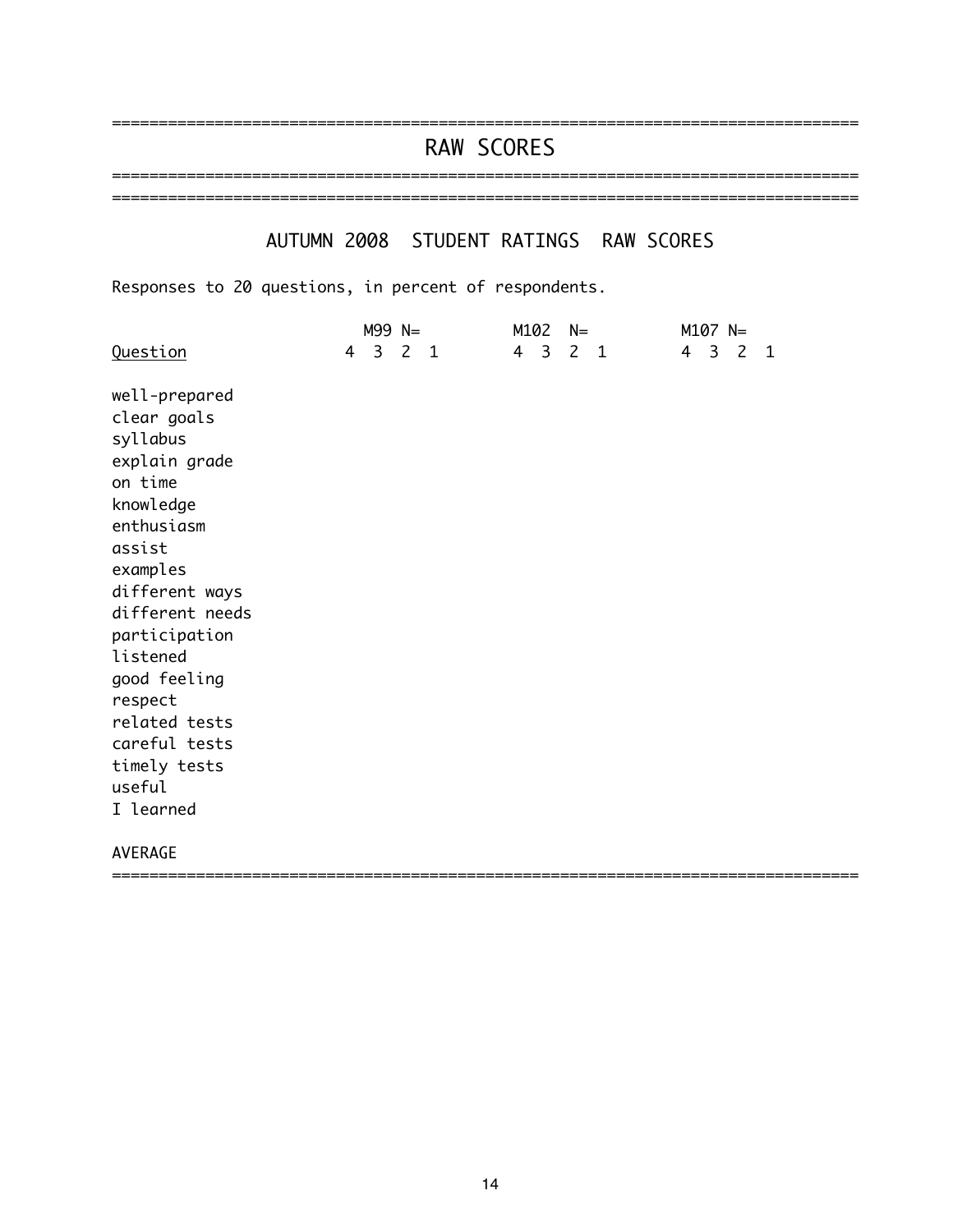## =====================

# SUMMER 2008 STUDENT RATINGS RAW SCORES

| Question                                                                                                                                                                                                                                                                                    | $M99 N=$<br>4 3 2 1 |  |  | M102morn N=<br>4 3 2 1 |                                | $M102$ avo N=<br>4 3 2 1 |  |
|---------------------------------------------------------------------------------------------------------------------------------------------------------------------------------------------------------------------------------------------------------------------------------------------|---------------------|--|--|------------------------|--------------------------------|--------------------------|--|
| well-prepared<br>clear goals<br>syllabus<br>explain grade<br>on time<br>knowledge<br>enthusiasm<br>assist<br>examples<br>different ways<br>different needs<br>participation<br>listened<br>good feeling<br>respect<br>related tests<br>careful tests<br>timely tests<br>useful<br>I learned |                     |  |  |                        |                                |                          |  |
| <b>AVERAGE</b>                                                                                                                                                                                                                                                                              |                     |  |  |                        | ============================== |                          |  |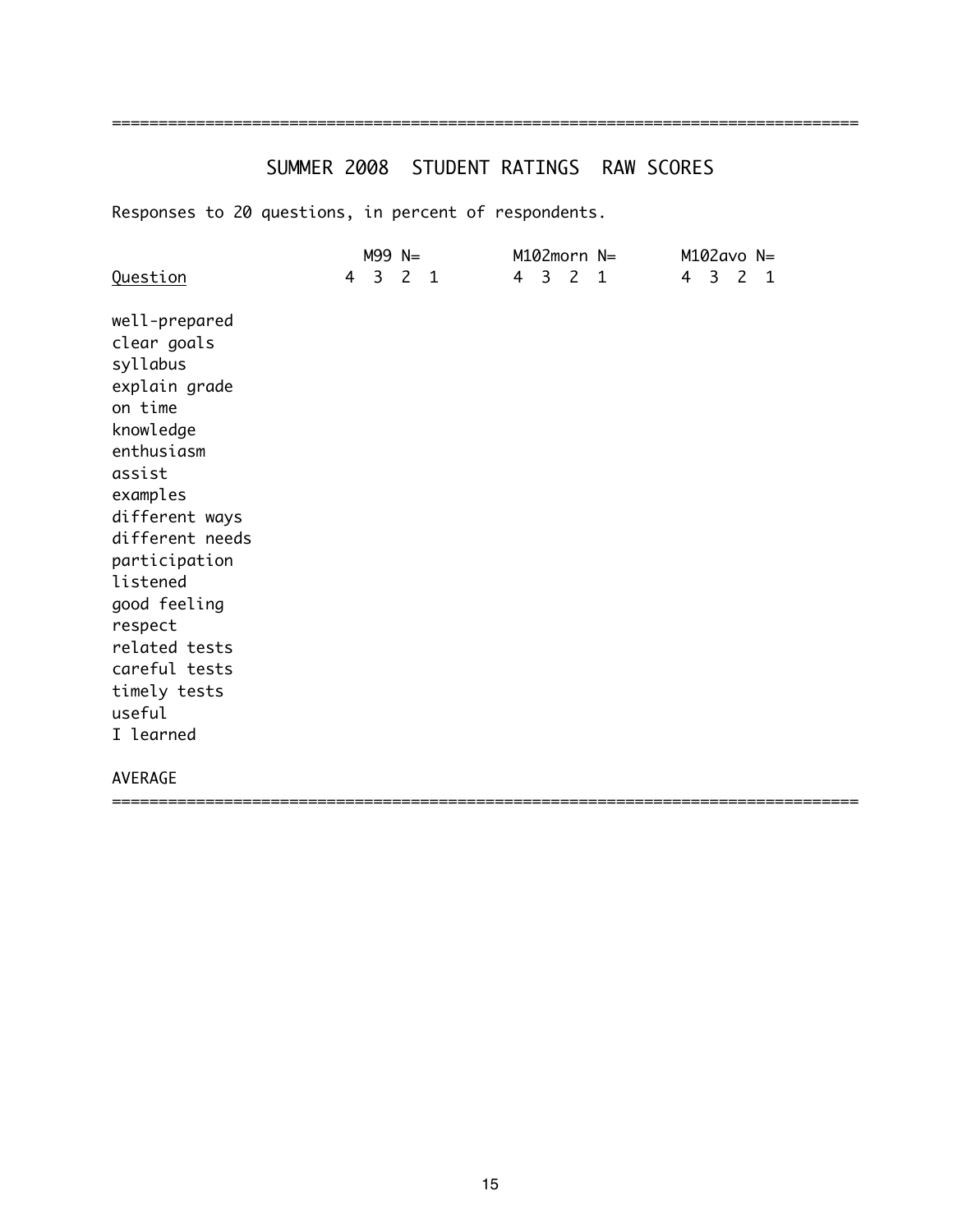# SPRING 2008 STUDENT RATINGS RAW SCORES

================================================================================

|                 | M90      | $N=13$                        | M99<br>$N=15$                            | M102 N=15                     | M107 N=10                     |
|-----------------|----------|-------------------------------|------------------------------------------|-------------------------------|-------------------------------|
| Question        | 3<br>4   | $\overline{2}$<br>$\mathbf 1$ | 3<br>$\overline{c}$<br>$\mathbf{1}$<br>4 | 3<br>$\overline{2}$<br>1<br>4 | 3<br>$\overline{2}$<br>4<br>1 |
|                 |          |                               |                                          |                               |                               |
| well-prepared   | 69 23    | 8                             | 87 13                                    | 60 40                         | 60 40                         |
| clear goals     | 85 15    |                               | 79 21                                    | 47 47<br>7                    | 50 50                         |
| syllabus        | 85 15    |                               | 80<br>20                                 | 47 47<br>7                    | 50 50                         |
| explain grade   | 85 15    |                               | 80<br>20                                 | 47 40<br>13                   | 60 30 10                      |
| on time         | 100      |                               | 87 13                                    | 60 40                         | 70 30                         |
| knowledge       | 92<br>8  |                               | 86<br>14                                 | 73 20<br>$\overline{7}$       | 80<br>-20                     |
| enthusiasm      | 85 15    |                               | 92<br>8                                  | 71 29                         | 80 20                         |
| assist          | 83<br>8  | 8                             | 93<br>$\overline{7}$                     | 67 33                         | 78 22                         |
| examples        | 8<br>77  | 8<br>8                        | 79<br>-21                                | 47 47<br>7                    | 80 20                         |
| different ways  | 54 23 23 |                               | 8<br>15<br>77                            | 60 27 13                      | 60 40                         |
| different needs | 62 23    | 15                            | 69 15 15                                 | 64 21 14                      | 60 30 10                      |
| participation   | 69 23    | 8                             | 57 43                                    | 60 40                         | 70 30                         |
| listened        | 77 23    |                               | 79<br>-21                                | 60 40                         | 80 20                         |
| good feeling    | 77 23    |                               | 21<br>79                                 | 57 43                         | 70 30                         |
| respect         | 100      |                               | 87 13                                    | 80 20                         | 78 22                         |
| related tests   | 58 33    | 8                             | 93<br>7                                  | 60 40                         | 60 40                         |
| careful tests   | 58 42    |                               | 93<br>7                                  | 53 33 13                      | 60 40                         |
| timely tests    | 75 25    |                               | 86 14                                    | 53 47                         | 60 30 10                      |
| useful          | 58 25 17 |                               | 67 27<br>7                               | 57 21<br>$\overline{7}$<br>14 | 33 33 22 11                   |
| I learned       | 62 38    |                               | 86 14                                    | 47 47<br>7                    | 60 20 20                      |
| <b>AVERAGE</b>  | 77 18    | 5<br>0                        | 82 16<br>2                               | 57 37<br>5<br>1               | 68 27<br>4<br>1               |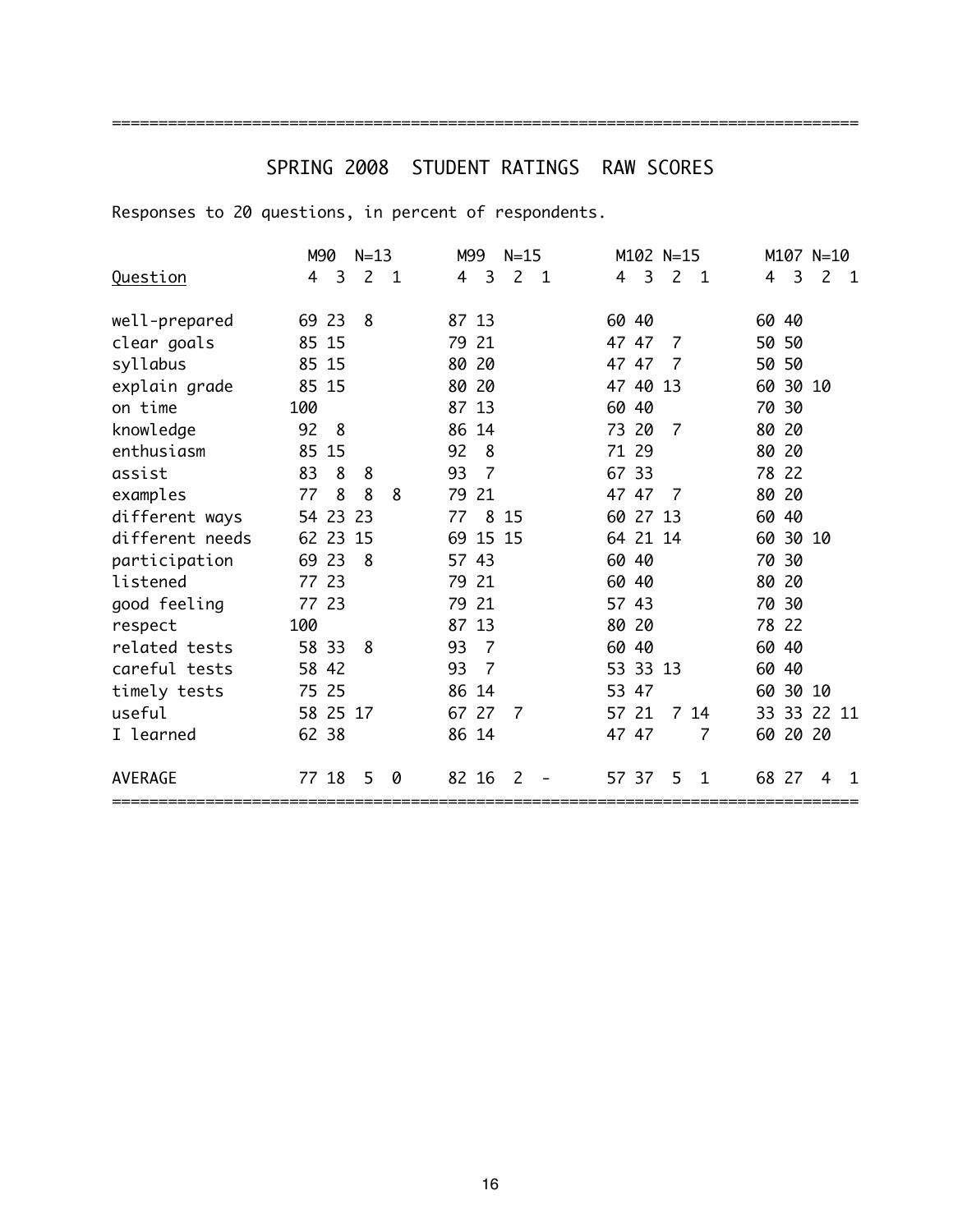# WINTER 2008 STUDENT RATINGS RAW SCORES

================================================================================

|                 | M90avo n/a                               | M90eve N=7                                              | M99 N=11                              |
|-----------------|------------------------------------------|---------------------------------------------------------|---------------------------------------|
| Question        | $\overline{3}$<br>2<br>4<br>$\mathbf{1}$ | $\overline{3}$<br>$\overline{2}$<br>4<br>$\overline{1}$ | 2 <sub>1</sub><br>$\overline{3}$<br>4 |
| well-prepared   |                                          | 100                                                     | 64 36                                 |
| clear goals     |                                          | 100                                                     | 73 27                                 |
| syllabus        |                                          | 100                                                     | 73 27                                 |
| explain grade   |                                          | 100                                                     | 82 18                                 |
| on time         |                                          | 100                                                     | 82 18                                 |
| knowledge       |                                          | 100                                                     | 100                                   |
| enthusiasm      |                                          | 100                                                     | 91<br>9                               |
| assist          |                                          | 100                                                     | 100                                   |
| examples        |                                          | 83 17                                                   | 91<br>9                               |
| different ways  |                                          | 71 29                                                   | 36 45 18                              |
| different needs |                                          | 86 14                                                   | 67 22 11                              |
| participation   |                                          | 71 29                                                   | 45 55                                 |
| listened        |                                          | 71 29                                                   | 73 27                                 |
| good feeling    |                                          | 100                                                     | 91<br>- 9                             |
| respect         |                                          | 100                                                     | 100                                   |
| related tests   |                                          | 100                                                     | 82 18                                 |
| careful tests   |                                          | 100                                                     | 73 27                                 |
| timely tests    |                                          | 100                                                     | 64 36                                 |
| useful          |                                          | 86<br>14                                                | 9<br>73 18                            |
| I learned       |                                          | 86 14                                                   | 55 45                                 |
| <b>AVERAGE</b>  |                                          | 92<br>7<br>1                                            | 20<br>76 22                           |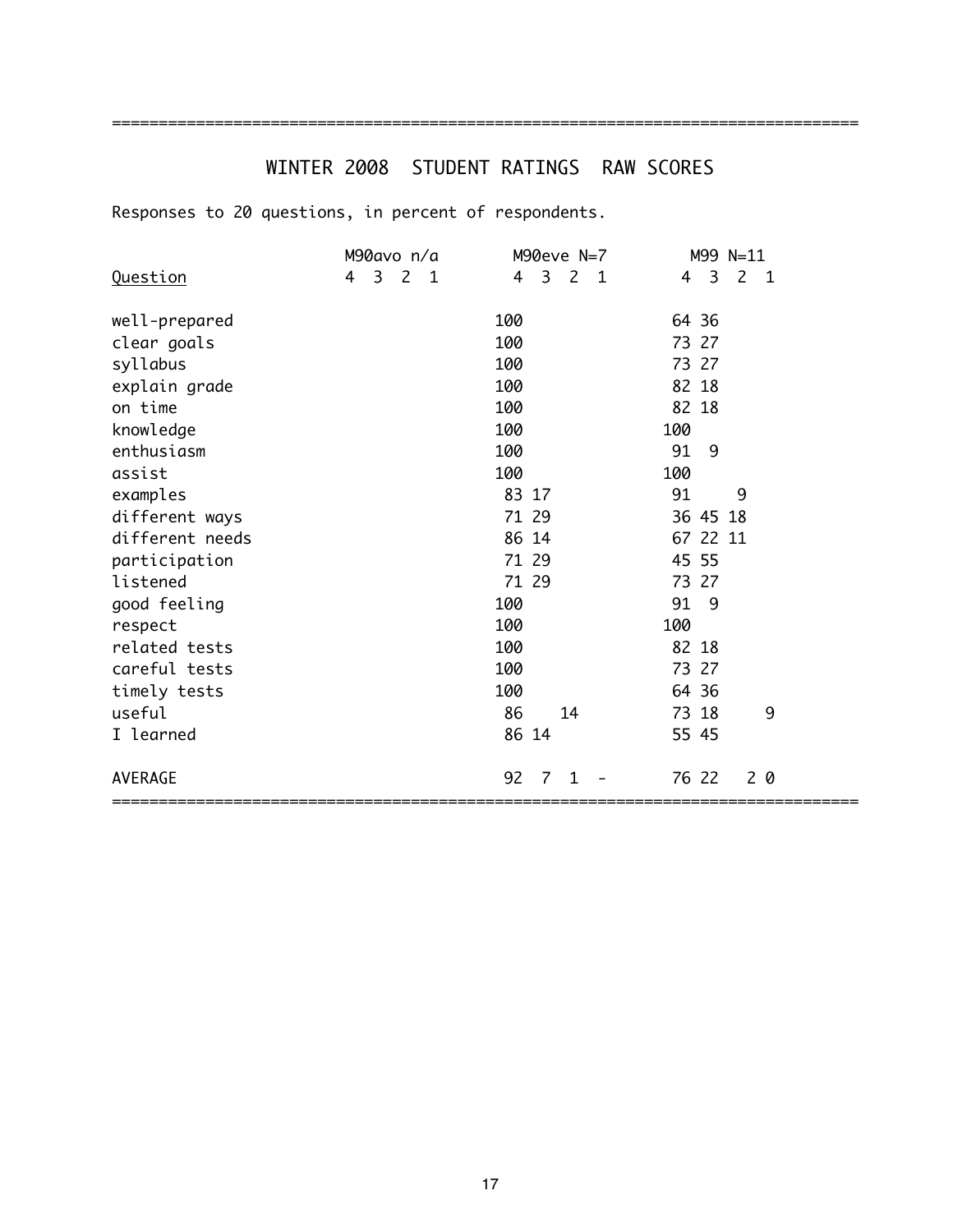|  |  | AUTUMN 2007 STUDENT RATINGS RAW SCORES n/a |  |  |
|--|--|--------------------------------------------|--|--|
|  |  | SUMMER 2007 STUDENT RATINGS RAW SCORES n/a |  |  |
|  |  |                                            |  |  |

SPRING 2007 STUDENT RATINGS RAW SCORES

|                 | M90    | $N=3$                            |          | M99 N=13       |   |       | M141 N=9                                  |                |
|-----------------|--------|----------------------------------|----------|----------------|---|-------|-------------------------------------------|----------------|
| Question        | 3<br>4 | $\overline{2}$<br>$\overline{1}$ | 3<br>4   | 2 <sub>1</sub> |   | 4     | $\overline{\mathbf{3}}$<br>$\overline{2}$ | $\overline{1}$ |
| well-prepared   | 33 67  |                                  | 77 15    | 8              |   | 67 33 |                                           |                |
| clear goals     | 67 33  |                                  | 85 15    |                |   | 67 33 |                                           |                |
| syllabus        | 67 33  |                                  | 92<br>8  |                |   | 88 13 |                                           |                |
| explain grade   | 33 67  |                                  | 92<br>8  |                |   |       | 75 13 13                                  |                |
| on time         | 67 33  |                                  | 92<br>8  |                |   | 56 44 |                                           |                |
| knowledge       | 67 33  |                                  | 100      |                |   | 89    | 11                                        |                |
| enthusiasm      | 100    |                                  | 85<br>8  |                | 8 | 86 14 |                                           |                |
| assist          | 100    |                                  | 100      |                |   | 78 22 |                                           |                |
| examples        | 100    |                                  | 62 38    |                |   |       | 38 38 25                                  |                |
| different ways  | 33 67  |                                  | 62 31    | 8              |   |       | 50 25 25                                  |                |
| different needs | 100    |                                  | 77 23    |                |   |       | 33 56 11                                  |                |
| participation   | 33 67  |                                  | 54 46    |                |   |       | 22 67 11                                  |                |
| listened        | 100    |                                  | 85 15    |                |   | 89 11 |                                           |                |
| good feeling    | 67 33  |                                  | 85 15    |                |   | 75 25 |                                           |                |
| respect         | 100    |                                  | 100      |                |   | 89 11 |                                           |                |
| related tests   | 33 67  |                                  | 77 15 8  |                |   | 75 38 |                                           | [sic]          |
| careful tests   | 67 33  |                                  | 62 23 15 |                |   | 38 63 |                                           |                |
| timely tests    | 67 33  |                                  | 100      |                |   |       | 71 14 14                                  |                |
| useful          | 33 67  |                                  | 85 15    |                |   |       | 67 22 11                                  |                |
| I learned       | 67 33  |                                  | 92<br>8  |                |   | 38 63 |                                           |                |
| <b>AVERAGE</b>  | 67 33  |                                  | 83 15    | 2              | 0 | 65 29 | 6                                         |                |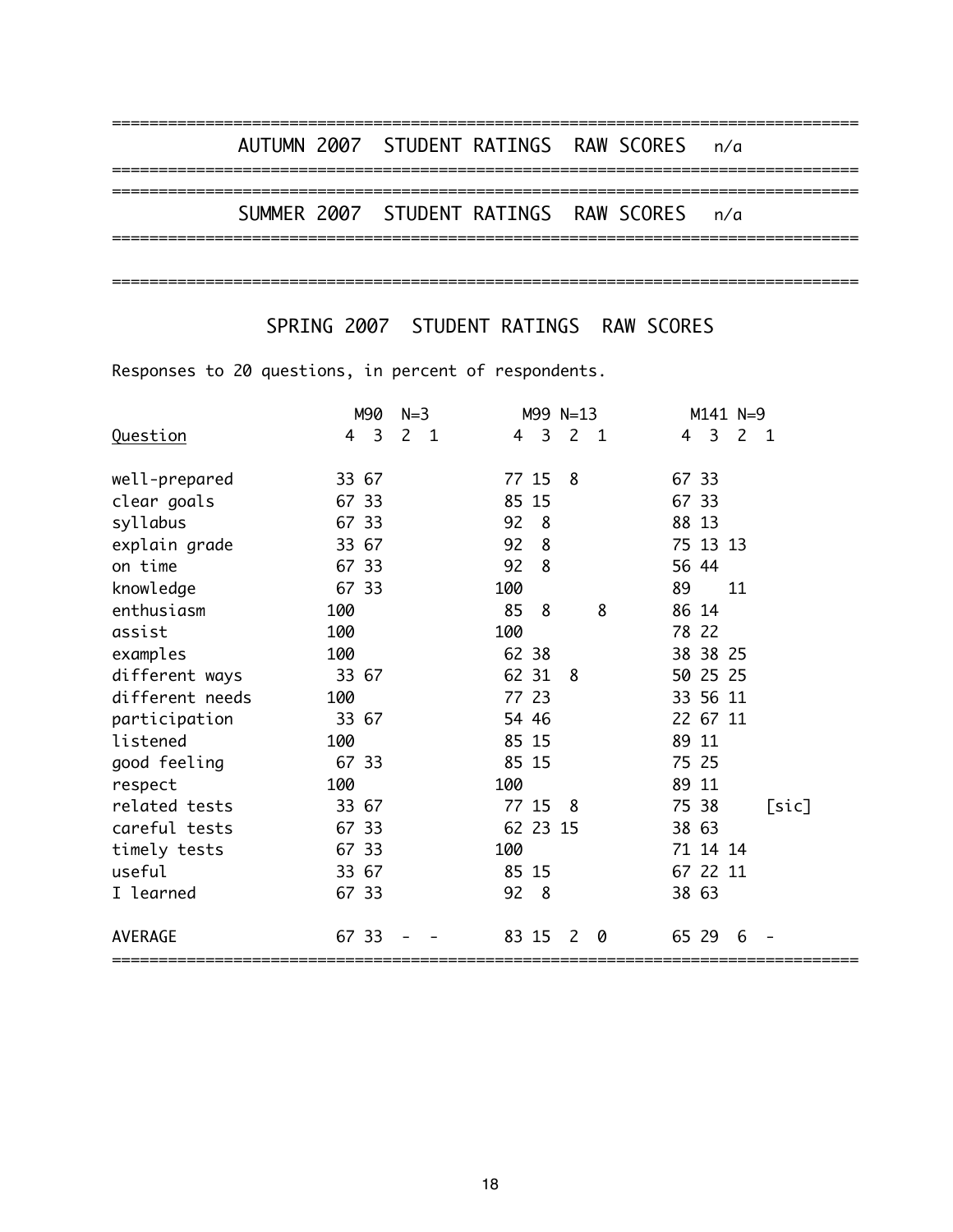# WINTER 2007 STUDENT RATINGS RAW SCORES

================================================================================

|                  | M80         | $N=9$          |                     | M90 N=13       |       |   | M99 N=11       |                |
|------------------|-------------|----------------|---------------------|----------------|-------|---|----------------|----------------|
| <b>Questions</b> | 3<br>4      | 2 <sub>1</sub> | $\overline{3}$<br>4 | 2 <sub>1</sub> | 4     | 3 | $\overline{2}$ | $\overline{1}$ |
| well-prepared    | 89<br>11    |                | 69 31               |                | 82 18 |   |                |                |
| clear goals      | 78 22       |                | 83 17               |                | 100   |   |                |                |
| syllabus         | 78 22       |                | 69 31               |                | 91    | 9 |                |                |
| explain grade    | 78 22       |                | 58 33               | 8              | 100   |   |                |                |
| on time          | 78 22       |                | 83<br>8             | 8              | 100   |   |                |                |
| knowledge        | 78 22       |                | 85 15               |                | 80 20 |   |                |                |
| enthusiasm       | 78 22       |                | 62 31               | 8              | 90 10 |   |                |                |
| assist           | 78 22       |                | 92<br>- 8           |                | 100   |   |                |                |
| examples         | 78 11 11    |                | 77 15               | 8              | 91    |   | 9              |                |
| different ways   | 44 33 11 11 |                | 54 38               | 8              | 82 18 |   |                |                |
| different needs  | 67 11 11 11 |                | 69 23               | 8              | 73 27 |   |                |                |
| participation    | 44 56       |                | 62 38               |                | 82 18 |   |                |                |
| listened         | 78 22       |                | 85 15               |                | 91 9  |   |                |                |
| good feeling     | 78 11 11    |                | 85 15               |                | 100   |   |                |                |
| respect          | 78 22       |                | 85 15               |                | 100   |   |                |                |
| related tests    | 89<br>11    |                | 69 31               |                | 90 20 |   |                | [sic]          |
| careful tests    | 67 33       |                | 46 54               |                | 82 18 |   |                |                |
| timely tests     | 67 33       |                | 62 31               | 8              | 91 9  |   |                |                |
| useful           | 67 11       | 22             | 54 46               |                | 80 20 |   |                |                |
| I learned        | 56 22 22    |                | 62 31               | 8              | 100   |   |                |                |
| <b>AVERAGE</b>   | 73 21       | 2<br>4         | 70 27               | 3              | 90 10 |   |                |                |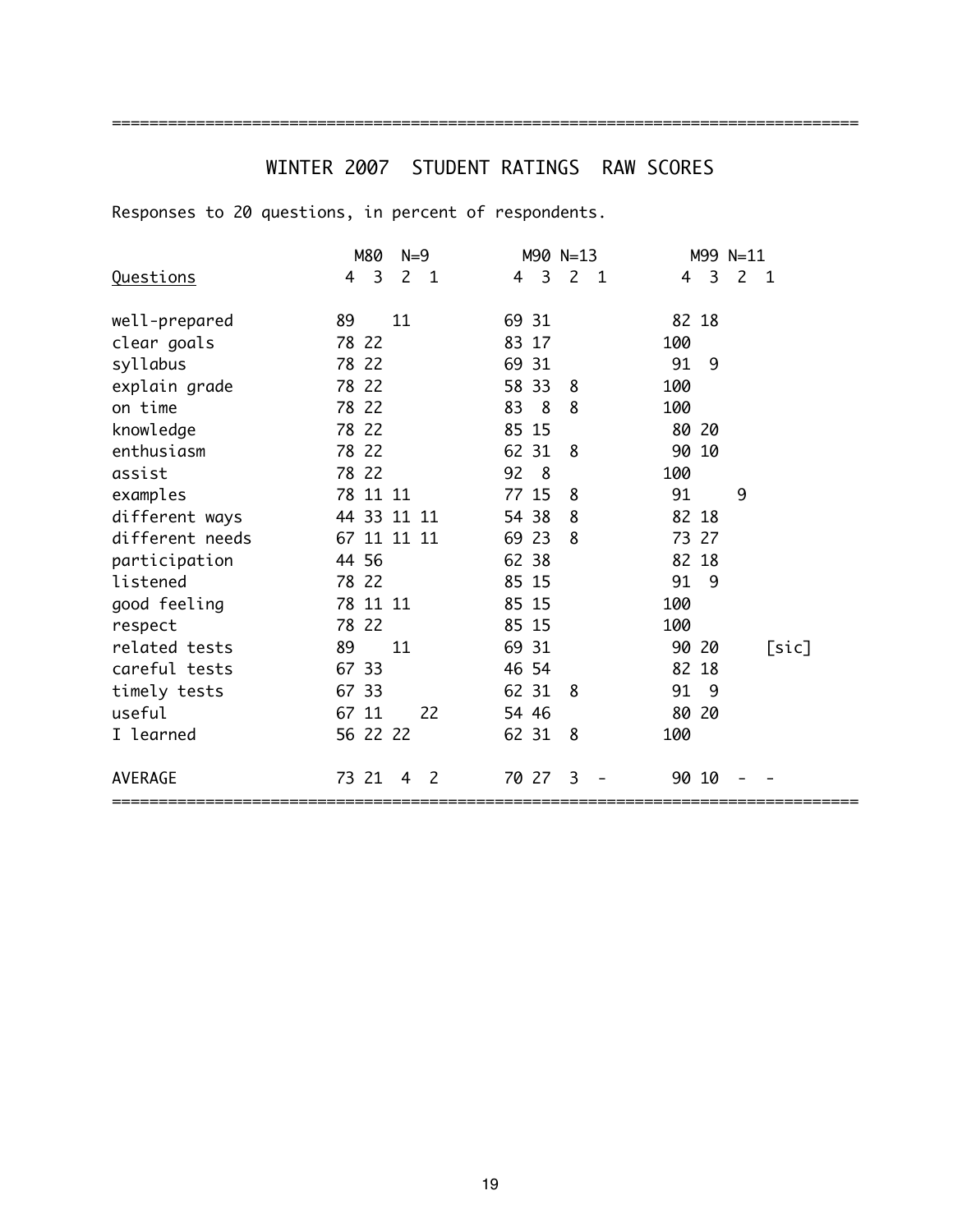# AUTUMN 2006 STUDENT RATINGS RAW PERCENTAGE SCORES

================================================================================

|                 | M80      | $N=13$                         | M90 N=17                 | M146 N=13                                |
|-----------------|----------|--------------------------------|--------------------------|------------------------------------------|
| Question        | 3<br>4   | $\overline{2}$<br>$\mathbf{1}$ | 2 <sub>1</sub><br>3<br>4 | 3<br>$\overline{2}$<br>4<br>$\mathbf{1}$ |
|                 |          |                                |                          |                                          |
| well-prepared   | 31 69    |                                | 65 35                    | 77 23                                    |
| clear goals     | 46 46    | 8                              | 59 35<br>6               | 69 31                                    |
| syllabus        | 62 38    |                                | 65 35                    | 31 69                                    |
| explain grade   | 62 38    |                                | 82 18                    | 50 50                                    |
| on time         | 62 38    |                                | 76 24                    | 54 46                                    |
| knowledge       | 62 38    |                                | 82 18                    | 92 8                                     |
| enthusiasm      | 54 46    |                                | 53 47                    | 85 15                                    |
| assist          | 77 15    | 8                              | 82 18                    | 85 15                                    |
| examples        | 54 38    | 8                              | 65 35                    | 46 54                                    |
| different ways  | 38 46 15 |                                | 47 41 12                 | 46 54                                    |
| different needs | 62 31    | 8                              | 65 35                    | 62 38                                    |
| participation   | 54 46    |                                | 59 41                    | 69 31                                    |
| listened        | 58 42    |                                | 75 25                    | 85 15                                    |
| good feeling    | 69 31    |                                | 76 24                    | 77 23                                    |
| respect         | 85 15    |                                | 88 12                    | 100                                      |
| related tests   | 31 69    |                                | 65 35                    | 83 25<br>[sic]                           |
| careful tests   | 46 54    |                                | 59 41                    | 58 42                                    |
| timely tests    | 77 23    |                                | 65 35                    | 42 58                                    |
| useful          | 54 46    |                                | 64 29<br>6               | 33 50 17                                 |
| I learned       | 62 31    | 8                              | 59 41                    | 31 69                                    |
| <b>AVERAGE</b>  | 58 40    | $\mathcal{L}$                  | 68 31<br>1               | 64 35<br>1                               |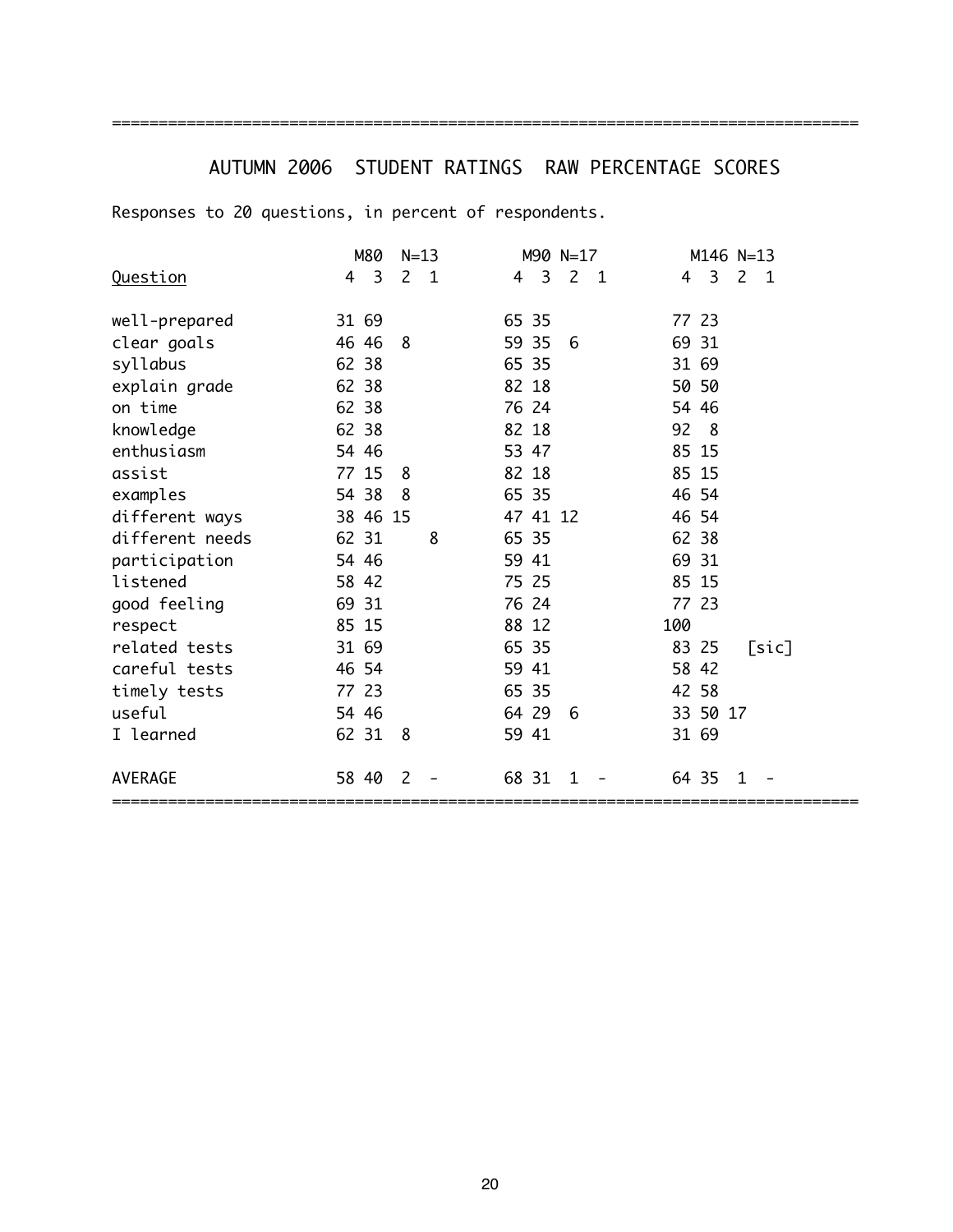# WRITTEN COMMENTS

\*Every\* written student comment on four questions is included:

- What did you like best about the instructor?
- What do you think the instructor could do to improve his/her teaching?

 • How did this course improve your preparation for your career or academic goals?

• Please write any additional comments.

Comments have been recorded as written, with no editing of spelling, grammar, etc.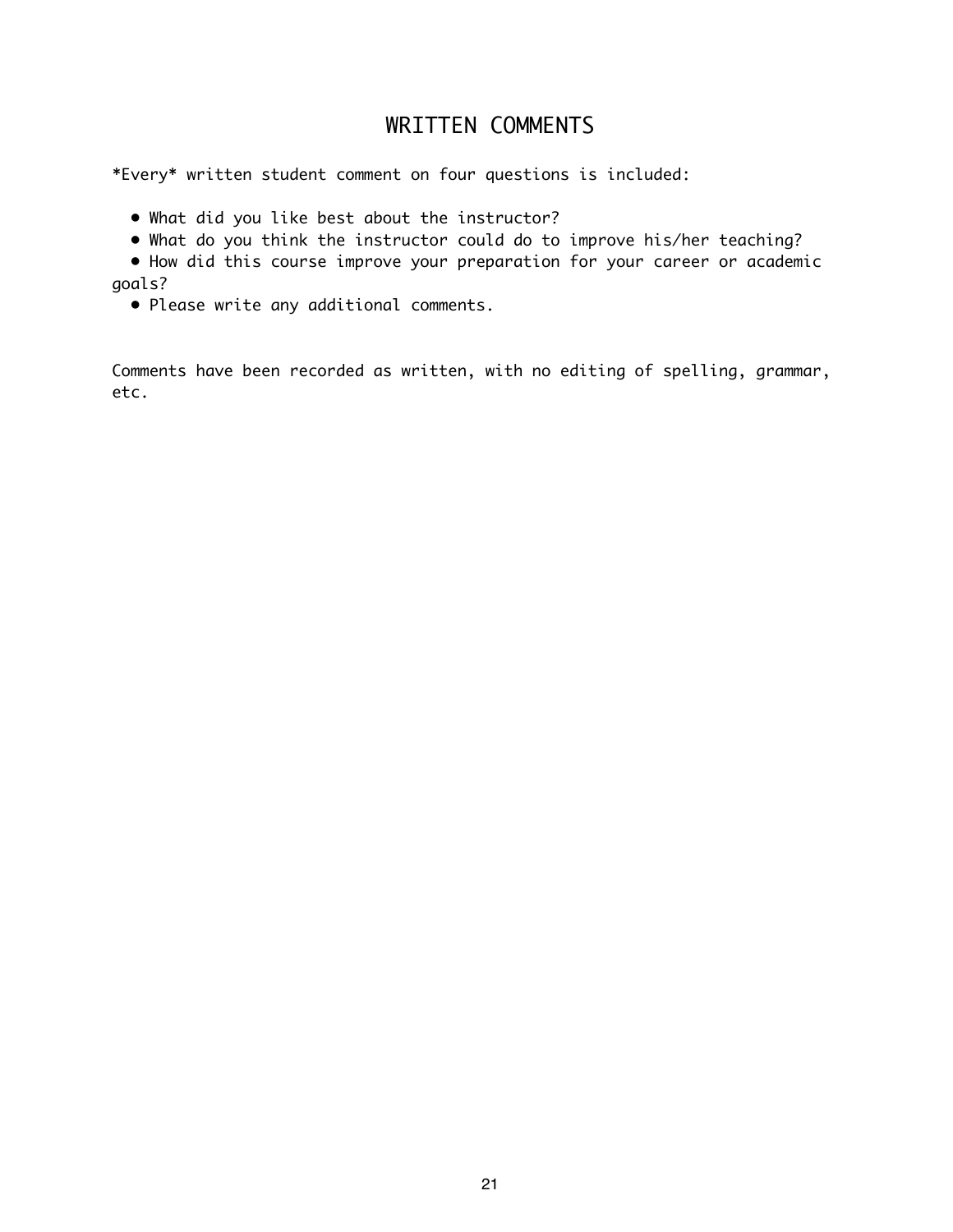|             |  |                     | WRITTEN COMMENTS 2008-2009 ACADEMIC YEAR |
|-------------|--|---------------------|------------------------------------------|
|             |  | Math99 AUTUMN 2008  | $N=$                                     |
| <u>Best</u> |  |                     |                                          |
| Can Improve |  |                     |                                          |
| Career      |  |                     |                                          |
| Other       |  |                     |                                          |
|             |  | Math102 AUTUMN 2008 | $N=$                                     |
| <u>Best</u> |  |                     |                                          |
| Can Improve |  |                     |                                          |
| Career      |  |                     |                                          |
| Other       |  |                     |                                          |
|             |  | Math107 AUTUMN 2008 | $N=$                                     |
|             |  |                     |                                          |

<u>Best</u>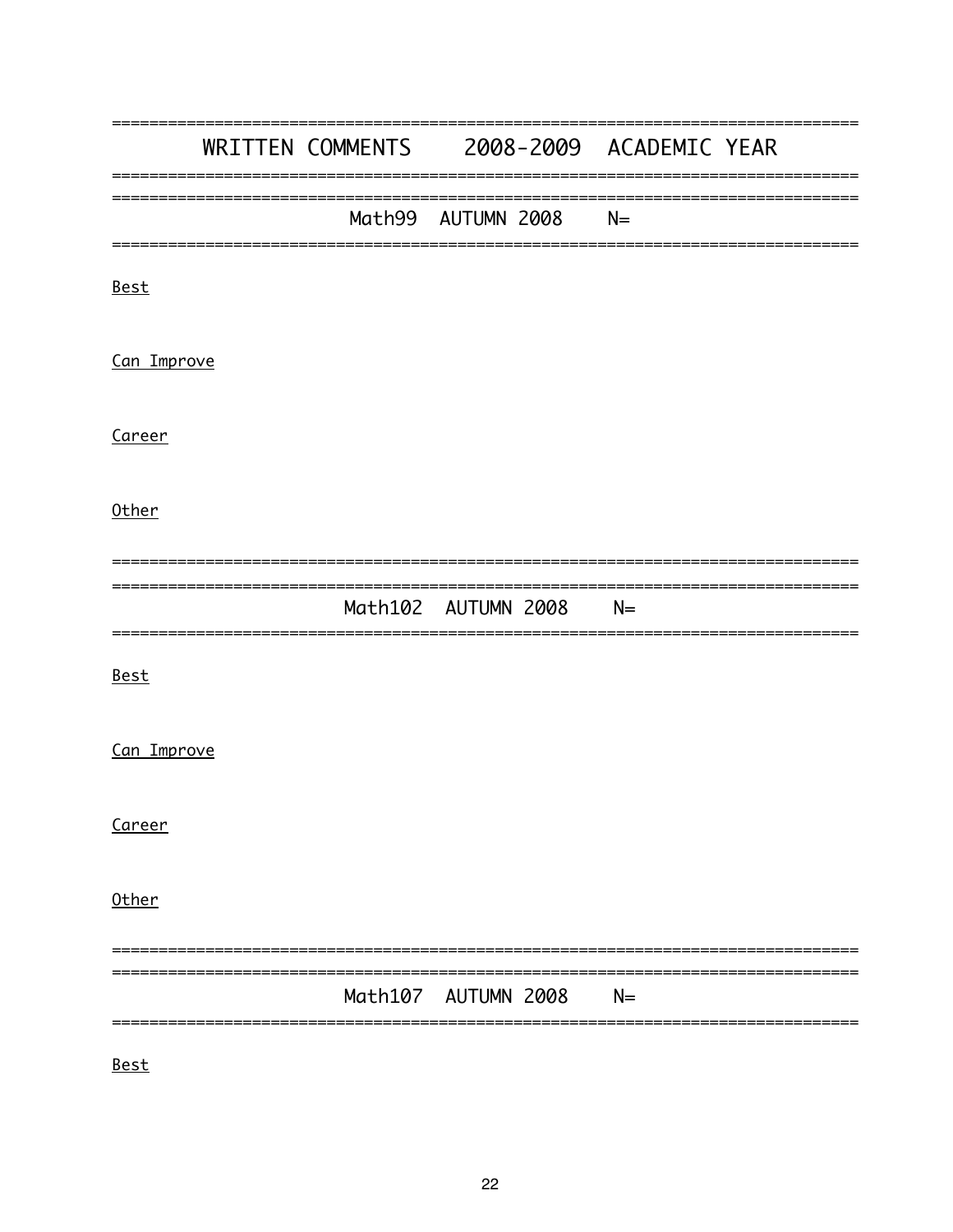Can Improve

Career

Other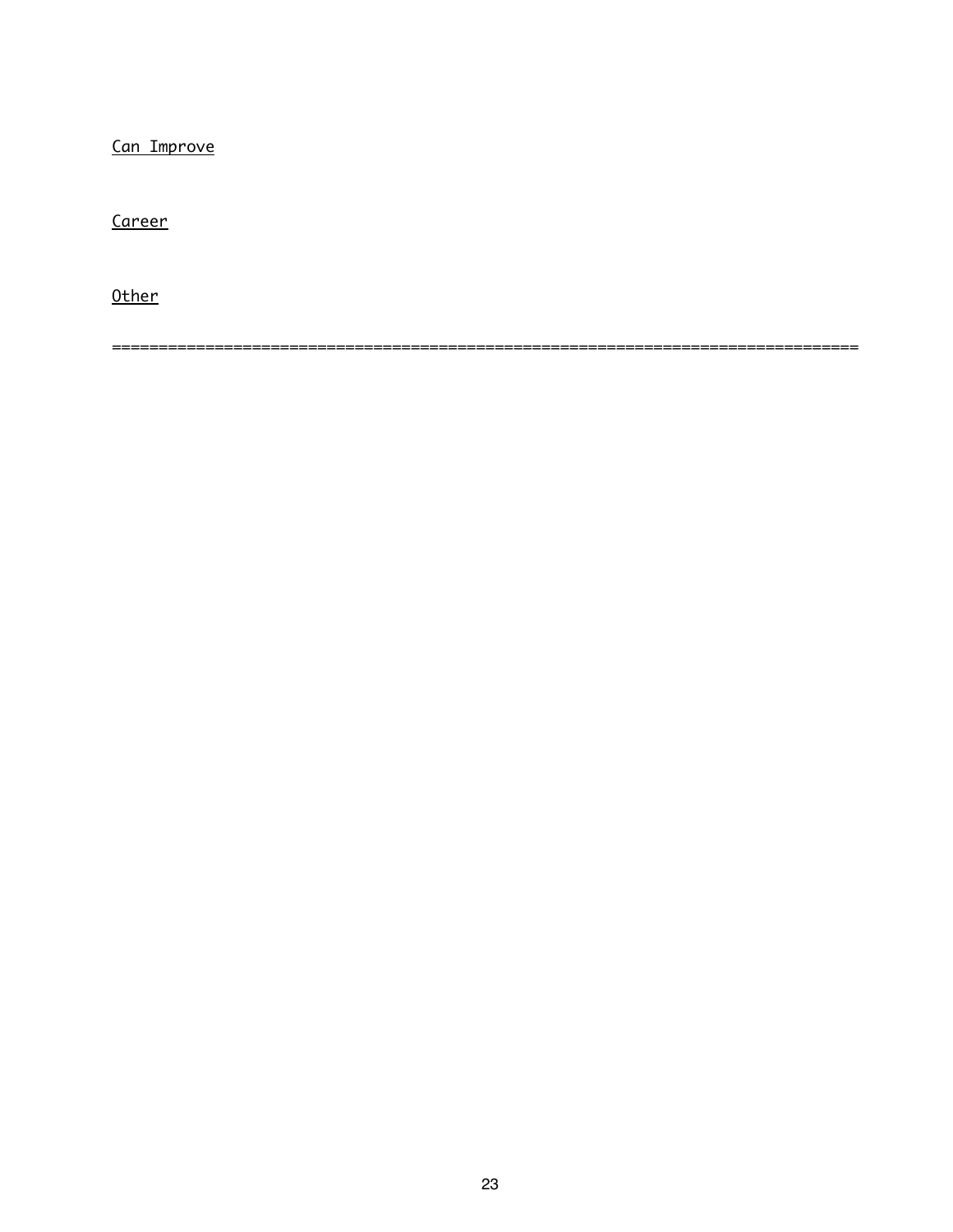### ================================================================================ WRITTEN COMMENTS 2007-2008 ACADEMIC YEAR ================================================================================

### ================================================================================ Math99 SUMMER 2008 N=9 ================================================================================

#### Best

• Worked with students individually

• He successfully maintained good learning environment in the class. Explained all material so it is as easy to understand as possible. He gave a lot of 1 on 1 attention to all students. Allways offered extra help if needed.

• He allows me to learn at my speed & ability This invaluable in an instructor. Thank you.

- Highly intelligent and easy to talk to.
- Structure of class
- His enthusiasm for Math! It is infectious–
- He did a lot of one on one with his students.

• He provided a bacround history about the subject material and gave good examples of practical application.

#### Can Improve

- It is already great.
- Structured lecturing could be nice.
- If anything, perhaps a handout at the beginning of the course with equations and formulas on it.
- Teach class online videotape lectures
- Nothing
- Not much.

#### Career

- It helped solidify my understanding of basic algebra
- It prepared me for the next level class -107 so I can go on with my education pursuing a 4 year degree.
- The instructor allows time for learning each chapter
- Eh, I'm sure I'll figure that out later.
- Allowed me to not be afraid of math.
- I am more knowledible now.
- It helps me complete required math credits for college.

#### Other

- Mr. W. Bricken is the only teacher that ever thouth me math could be easy and very simple. I finally get it.
- Shweet XD
- Very intelligent, very understanding, very accommodating. Thank you!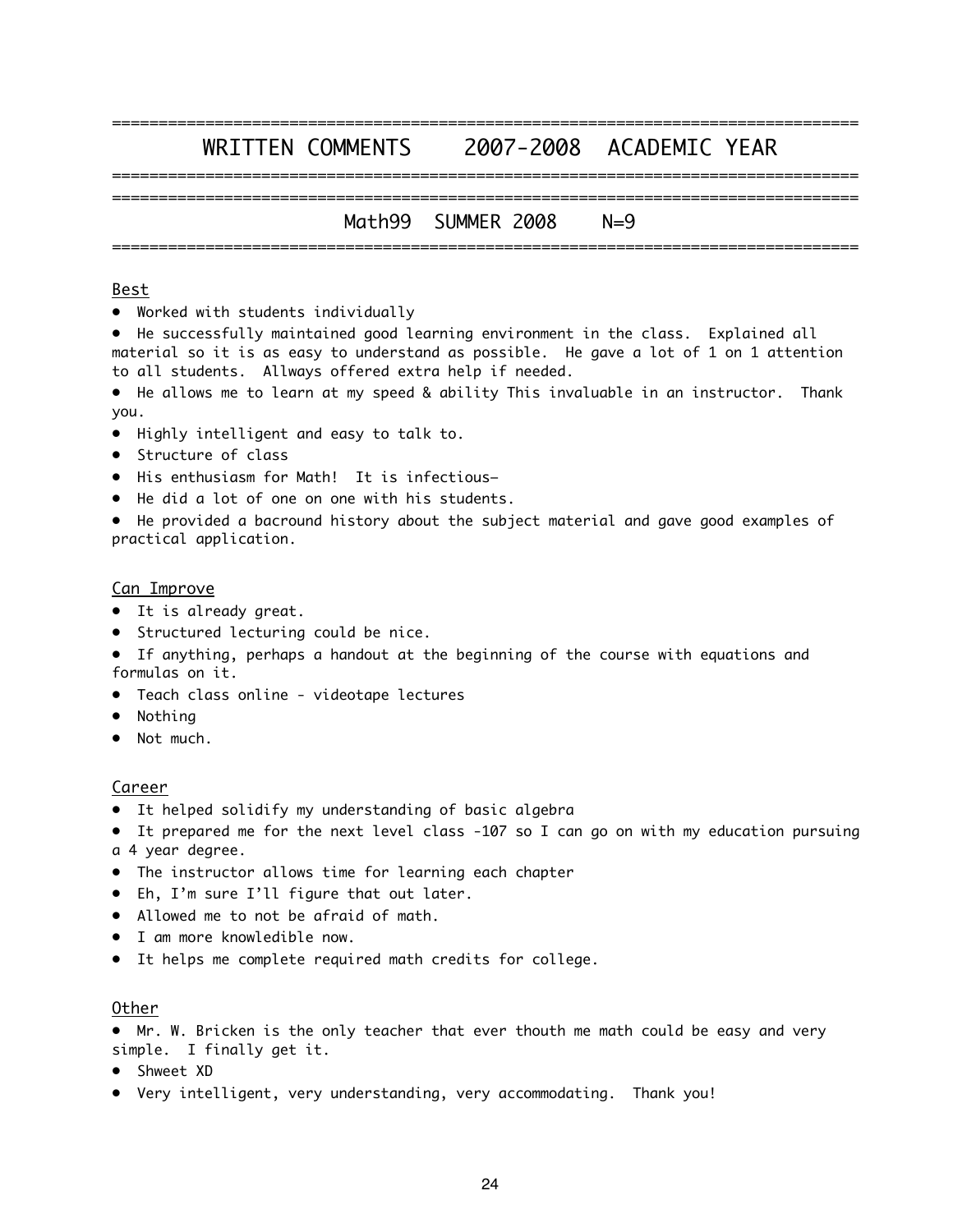• I like the teaching style that is used, because it focuses on the student, and the individual learning style that benefits them the most.

================================================================================

Math102morn SUMMER 2008 N=20 ================================================================================

================================================================================

#### Best

• His manner and his knowledge

• He knows what he is talking about and is interesting to listen to. I especially liked when he would go off on a rant and related it to the course work.

- The teaching method
- How knowledgeable he is

• that he actually cared if we did/didn't have enthusiasm for the subject. It was apparent our interest made him happier. He was also patient and understanding and used a lot of examples to simplify complex ideas.

- The projects as groups
- his teaching style and enthusiasm for the subject. He is very knowledgable.

• The outline of the class, was perfect. Each topic had its own section. The classroom was not intense for learning unfamiliar math. Its a good idea to get into groups, that way everybody can put there inputs and also help each other out. The course was presented at the beginning of the quarter and follow till the end. Very nice teacher. Lots of energy in math.

- His incredible knowledge of the subject. and he wears sandles to work.
- Was laid back and he was informative!
- That he was very nogable in the subject and was also very excited when explaining the material. he was able to make the presentation understandable when he was explaining
- He's kind & respect all students.
- After the lecture he would come sit down with us and help us out

#### Can Improve

- dumb it down more need more basic info to understand concepts
- not a lot, maybe, I don't really have any suggestions
- Keep doing projects
- Sometimes he can get a bit too technical and it is hard to follow.
- Not used the textbook.
- Adapt teaching styles better to fit the students learning styles.
- try to simplify for students that don't understand.
- get some more visual ades to help him explain
- Voice
- try not to explain it like we already know it.

#### Career

- it taught me skills for solving equations and how to find solutions for unknown problems. I feel I gained a good amount of knowledge in this course.
- This course was useless to me.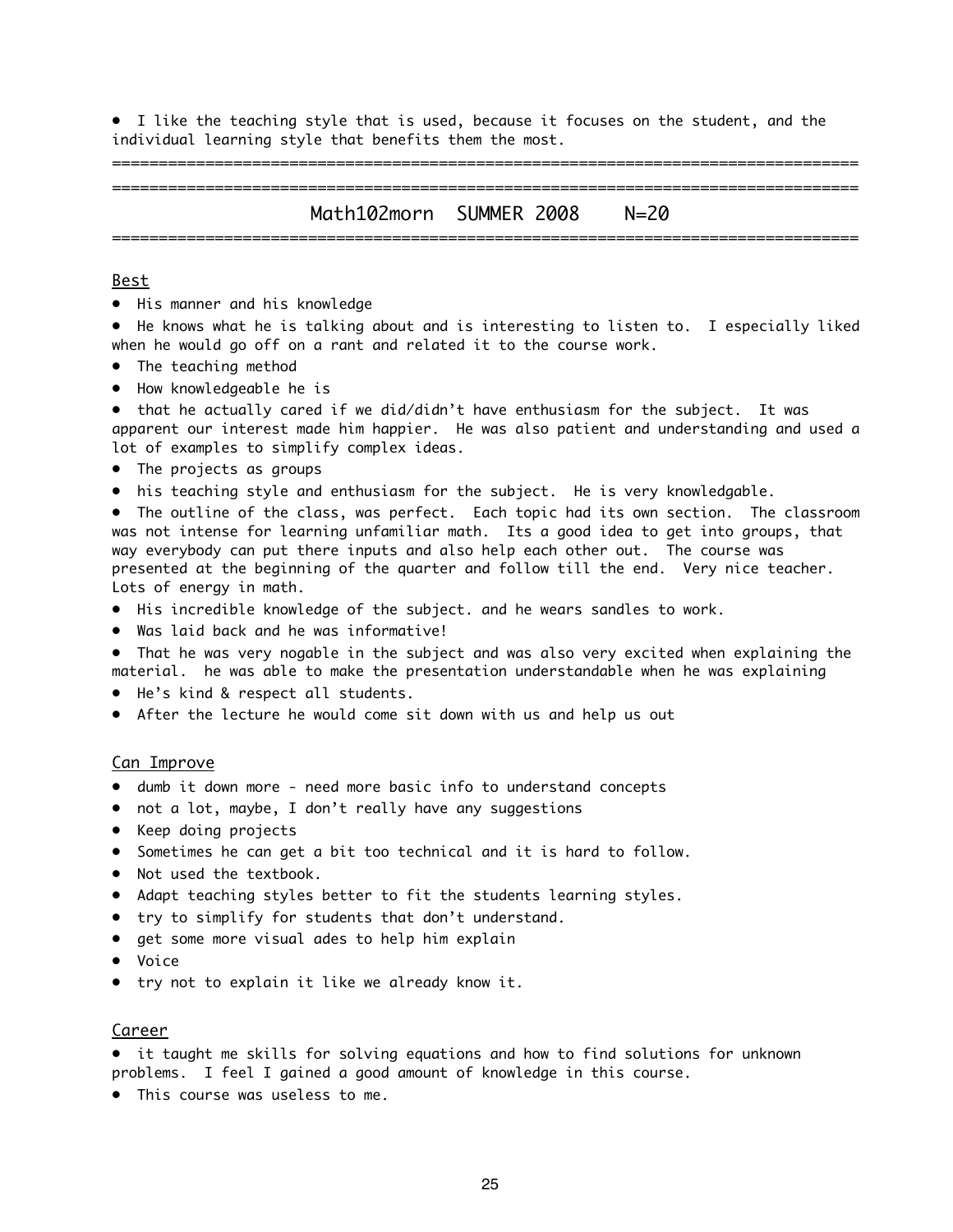- showed me how to think more systematicly
- it helped me satiate my last math credit
- Better Knowledge of Math
- I really don't see how Math 102 will help me in my new career.

• It open me to different types of math, that is related to our everyday life. Its all around us and knowing how to read things that include, scales,... etc. and make the relationship.

- I learned a lot. nothing will help me in my career field but I learned a lot.
- it didn't!
- it helped me
- it would make no difference if I ended up not taking it

#### Other

- Math 99 as a pre-requisite would have been advisable
- Mr. Bricken is a good teacher. enthusiastic and smart
- While I can see how this class can be helpful in some fields, for mine I felt this was a waste of time and money for me.
- great class, enjoy the pace.
- Nice work
- Great instructor, that treat you like an adult
- Thank you Mr. Bricken. I always enjoy your class. You are a good teacher.
- good job!

================================================================================

### ================================================================================ Math102avo SUMMER 2008 N=14

================================================================================

#### Best

• He puts emphasis on actually learning the material, rather than just going through the motions doing busy work. He gets really excited talking about math, and he explains it in a way that gets me excited to learn it.

- Informative, interesting, not boring.
- Very friendly and was very knowledgable about the course. Very high credibility.
- Very prepared. Knowledgeable. Always willing to help.
- He was willing to listen to my questions and take time to answer them.
- He's a personable individual
- Friendly, and easy going
- He was very organized, helpful and ethusiastic.
- He is nice, prepared well.
- All

#### Can Improve

- Not much really
- Class was fine as instructed.
- Nothing.
- ?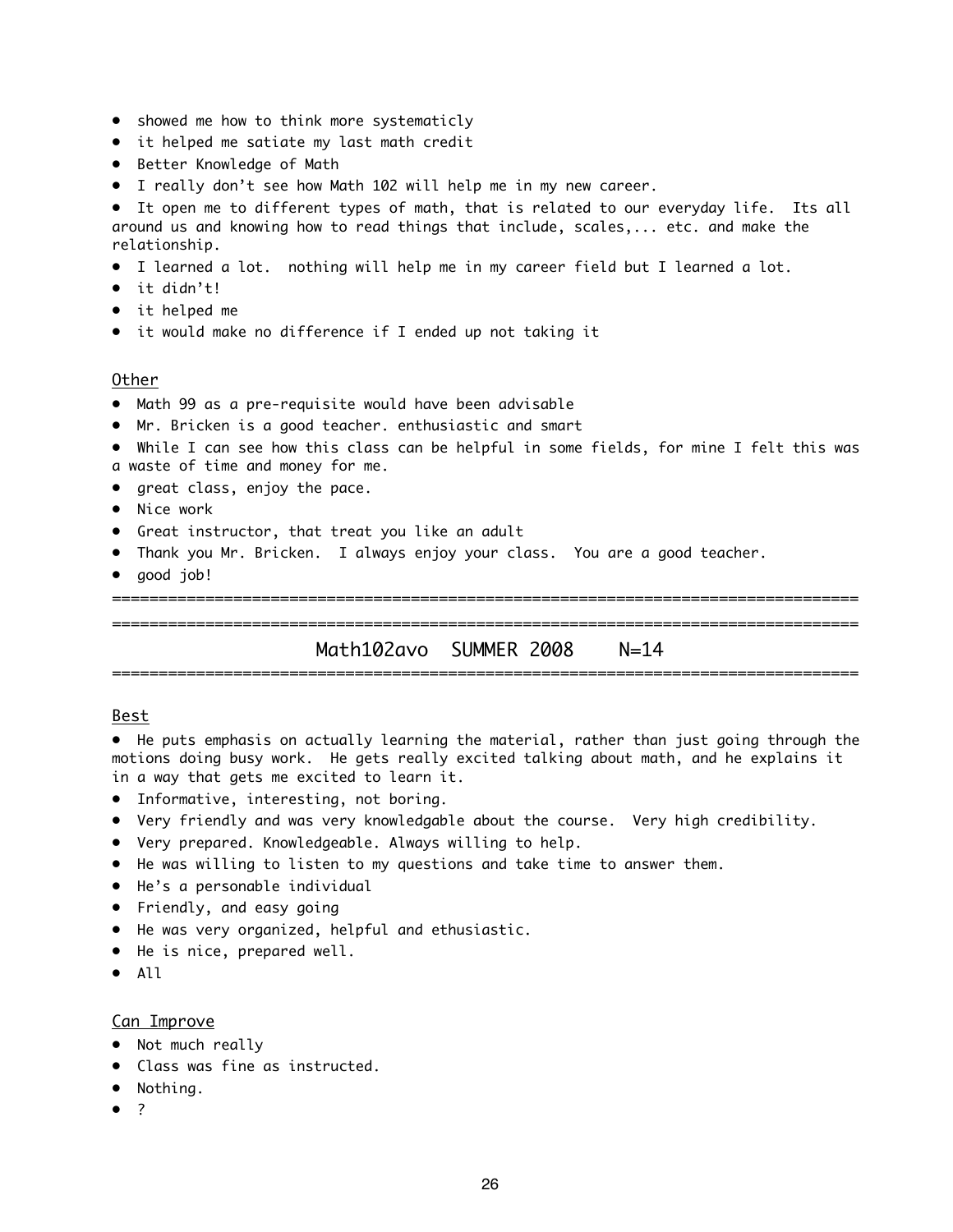#### Career

• Taught us to present material in front of the class about things we weren't originally familiar with.

- Helped me finish!!
- Helped me see math differently
- It made me think about Math that we see and use every day.
- yes

#### Other

- Mr. Bricken is a great teacher!
- Very enjoyable class.

================================================================================

================================================================================ Math90 SPRING 2008 N=13 ================================================================================

#### Best

• Very patient with me when explaining math problems to me that I would have difficulty understanding. Explained things very well.

- was willing to leave time to do teaching w/ each individual.
- friendly & communicates well (understandable, understands us).
- I loved his unique teaching style. I was able to work in my own pace but still get 1 on 1 help every class. I found this much more useful and helpful than teachers who lecture the whole quarter.
- He is very great personality. VERY understanding, very helpful, very patient.

He was very patient & explain very clearly & carefully. Thank you so much!

• The different ways to achieve the course goals. High quality of knowledge shown on a separate comments of a every student's work and ability to see everyones skill level. I think that is very important for every classes.

• Mr. Bricken a great instructor. His explanations were very clear to understand 100%. He respect each student and pay as much attention as they needed.

• well, for one there were no tests, so I really liked that, but he really described how to do the material very well.

• His willingness to be patient with me while the ideas of algebra sank in. I also appreciated William's class style: teach the material for an hour, then walk around to individually help the students.

- Mr. Bricken is very articulate when speaking.
- Teaching stlye

#### Can Improve

- Do more lecturing and lecture slower.
- $\bullet$  N/A
- little more lecture
- No need for improvement, all is well!
- nothing!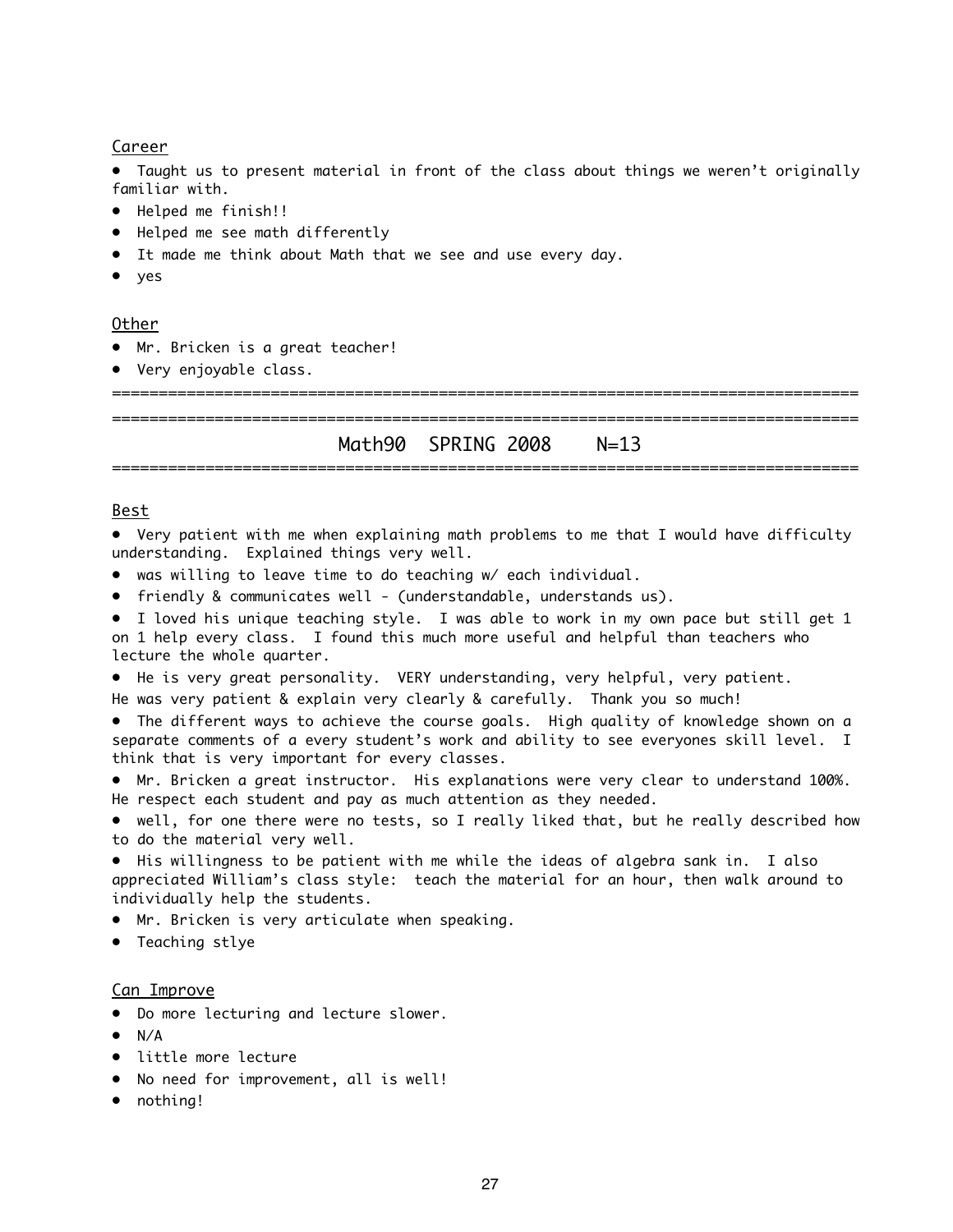- Be the same way!
- Nothing. Just follow the path that he sued to.
- No coments
- Nothing.

• Sing & dance the Polka?! William is an awesome instructor, and I'm planning on taking my next math course with him. His instruction is clear, he's patient and not patronizing.

• Structure the class moderately.

#### Career

• I am ready and cofident for math 99!!

• This class helped me a lot. I've taken many algebra classes and struggled through the whole quarter, not understanding anything in the end. But being able to work in my own pace, and getting help when needed, really helped me learn & succeed.

• Helped me understand my math skills/issues and how to solve the issues I did have at the beginning of the course.

• excellent

• Now I could take a higher level of math and I would know that I didn't miss anything. Which is good, because I don't need to review all the courses that i have missed.

- Thank you 100%
- Just made me 5 more credits to completing my degree.
- Caught me up so I can take the "college level" course to complete my AA.
- we'll see
- didn't gen ed

#### Other

- Great teacher!
- I very very liked teaching skills!
- God bless you theacher. Thank you so much, best wishes in the world

• I'm really proud of what kind of class I choose and when the next quarter starts I will choose the same instructor for Math 99.

• Everything was just perfect!!!

• The instructor has a very unique way of teaching and I'd recommend other teachers could learn form him.

================================================================================ ================================================================================

### Math99 SPRING 2008 N=16 ================================================================================

#### Best

- He made it a one on one learning which helped increase my knowledge of the subject.
- Explaining to you, if you ask any question related to mathematics
- one-on-one help w/ math assignments

• William was very considerate when it came to listening to coarse related material and questions. He has a very calming demeener that lightens the mood and makes you feel more level headed about the material. He also had a great way of teaching the material that made more sense than teachers I've had in the past.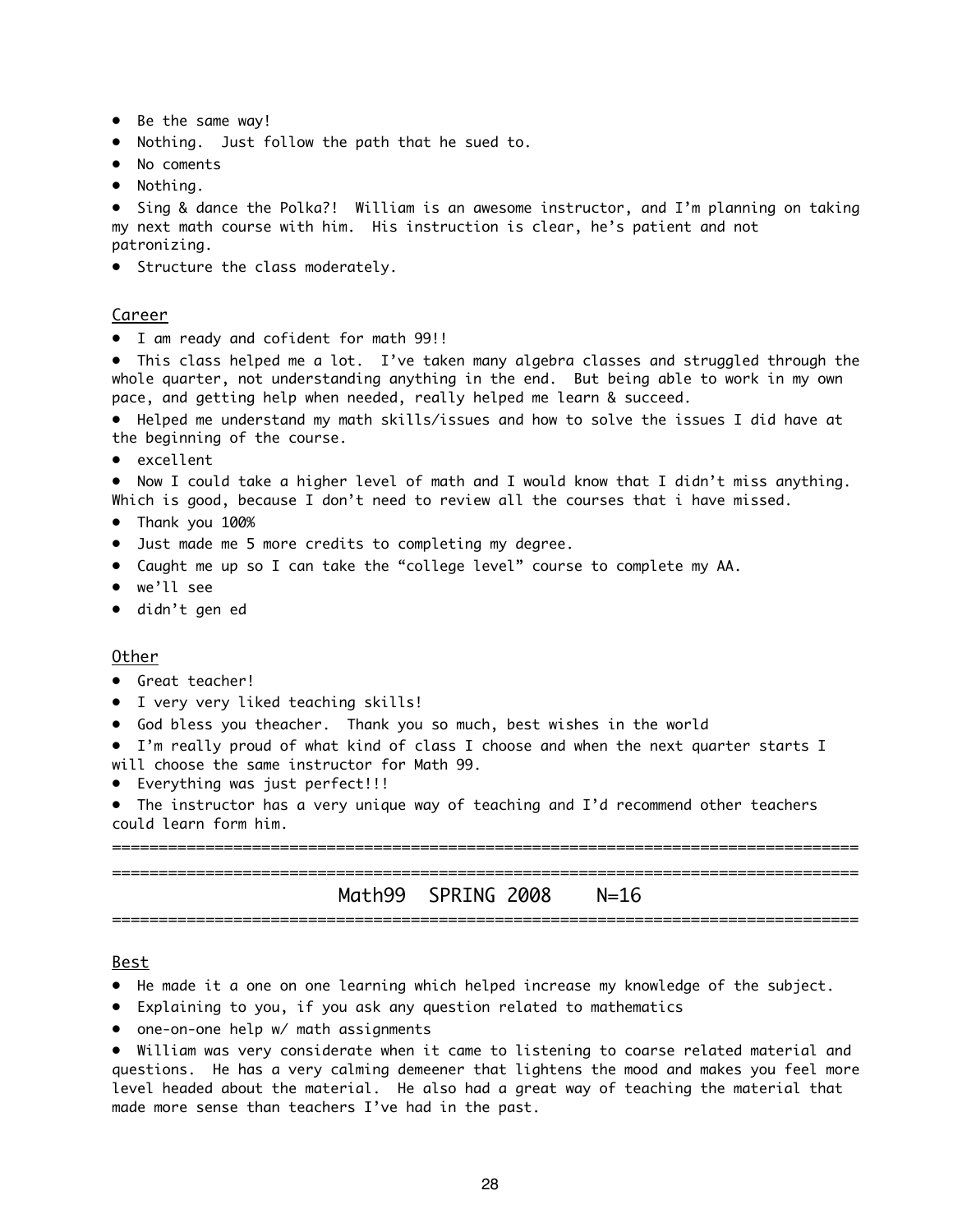- Individualized his teachings
- When he goes around to help you.

• (1) Understanding that students in class were at different proficiency levels and was able to work with each student to achieve success. (2) Gave wonderful overview of subject matter and made analogies to real world scenarios/problems. (3) Provided as much oneon-one student help as was necessary

- He was prepared for class every day and was always will to help me when I needed it
- Working one and one with students that help me understand better.
- His style in assignments.
- I liked that my instructor talked to me one on one.
- I enjoyed the teaching style

• I liked Mr. Bricken's attitude toward math. He taught the curriculum in an understandable way which is really difficult to do in math. I was never intimidated to ask a question because he listens to the problem and helps you solve it in a way you can comprehend, even if that meant approaching the problem in a different way than the book did.

• I like the way of his teaching. He really patient for student. He always respect our idea and never made students feel embarassing if we did some math problem wrong

• I liked his teaching style. He would lecture then individually work with the students.

• I like the one on one he did when he finished giving the lesson. Coming and sitting down with me was super helpful.

#### Can Improve

- is excellent
- different teaching styles
- Nothing
- This is a boring question.
- Slow down a little bit when explaing
- The math books need Mr. Bricken to right them to make them more user friendly

• He should maintain his interest on working with students and knowing their weakness. Then solutions can be done if a problem is found.

• nothing comes to mind.

• I would have liked to talk to him more about my progress in the class. I felt that the teacher should have explained the concepts in various ways to fit peoples various learning styles.

- Nothing keep him the way he is!
- nothing

• Most student doesn't show up in the class much, he could do something to make them more respect his class: like cut some point if they missed it.

• Maybe answer questions as a class after each lesson on board.

#### **Career**

• I learn a lot in this class. It gave me all the foundation that I need to become a computer scientist.

- to work harder and never give up
- Made me realize that Algebra is very usefull in everyday life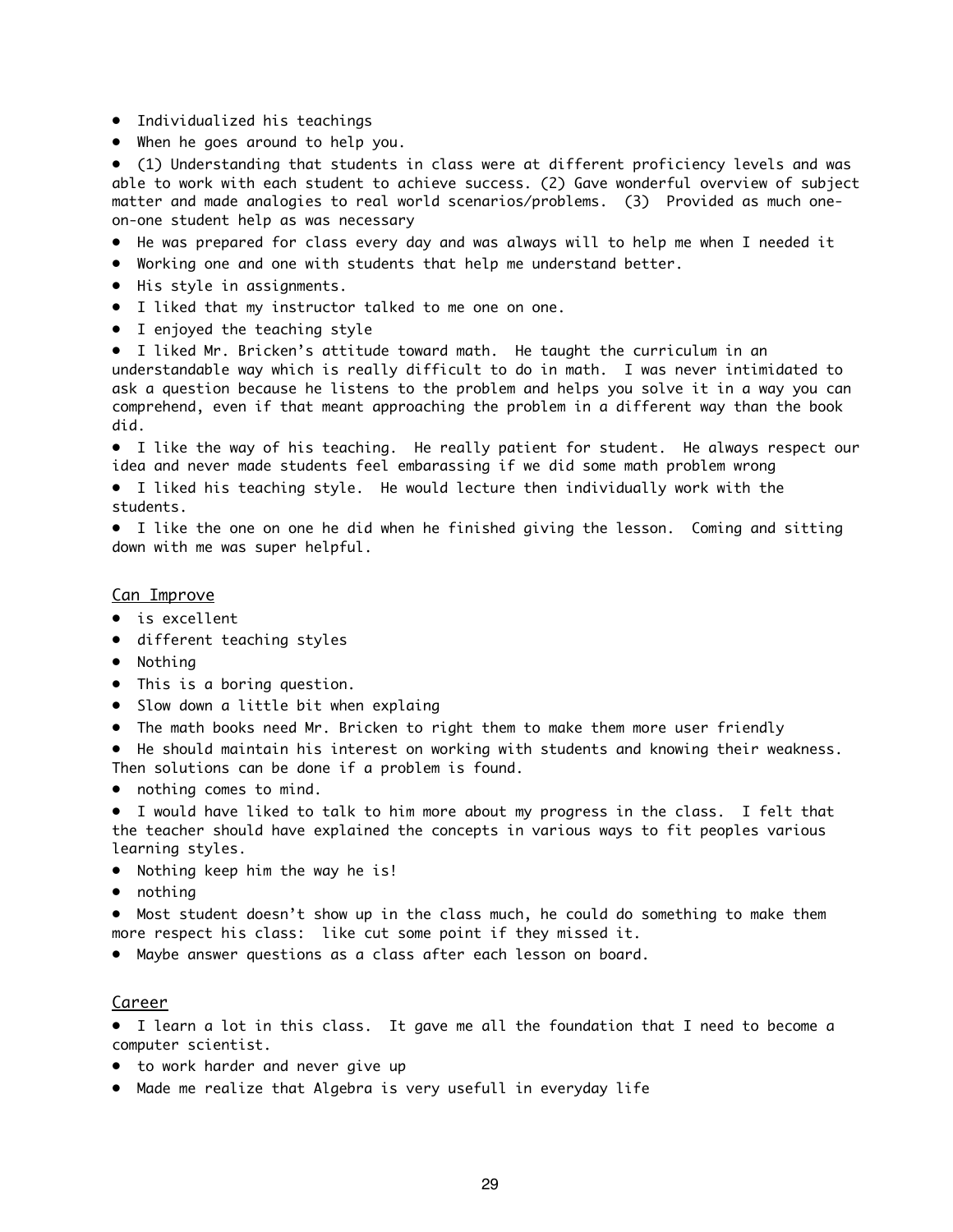• If I ever have to jump through these hoops again, I will have experience and knowledge in doing so. I've seen the light.

• It helped me a lot more comfortable with Algebra.

• I was able to apply course content to other science courses. Helped me to be better prepared for upcomming entrance tests.

- I know th quadratic formula in case I ever need to use it again
- It's a requirement for me on my pursuit of career to get into the nursing program
- by moving me to my prereq.
- got thru math 99

• Math isn't related to my career but the class was laid back which kept me from being stressed out - which is how I usually feel when it comes to math

- This class really help me good prepare for my next level of math
- It brought me one step closer to finishing my AAS.
- I learned

#### Other

- wonderful teacher, very helpful.
- Mr. Bricken was very knowledgable and very kind.
- Thanks for a rewarding quarter.
- I really liked this class
- Have a happy summer
- Excellent class

• everyone should take a math class with mr. bricken. easily the best math teacher i've ever had.

• I really liked the way the class was structured & run, my only complaint was I wish there were 2 or 3 teachers to walk around. I did a lot of waiting to talk to him.

================================================================================ ================================================================================

Math102 SPRING 2008 N=15 ================================================================================

#### Best

• He really explained the purpose of what use this math was for instead of the usual "you'll use it sometime". I always left the class understanding everything he said that night.

- The best thing is, he looks at every student individually attends to each student.
- great guy & very forgiving of lack of understanding.
- his pretty open
- He's a laid back teacher that let's us go on our own speed.
- Easy Going
- Laid back and understanding

• He did not give tests. he also helped me to really understand math because he had us show with a project that we have learned the material.

- He explained everything so clear and I learned more and more in his class.
- taught us each individually, and took time to answer our questions.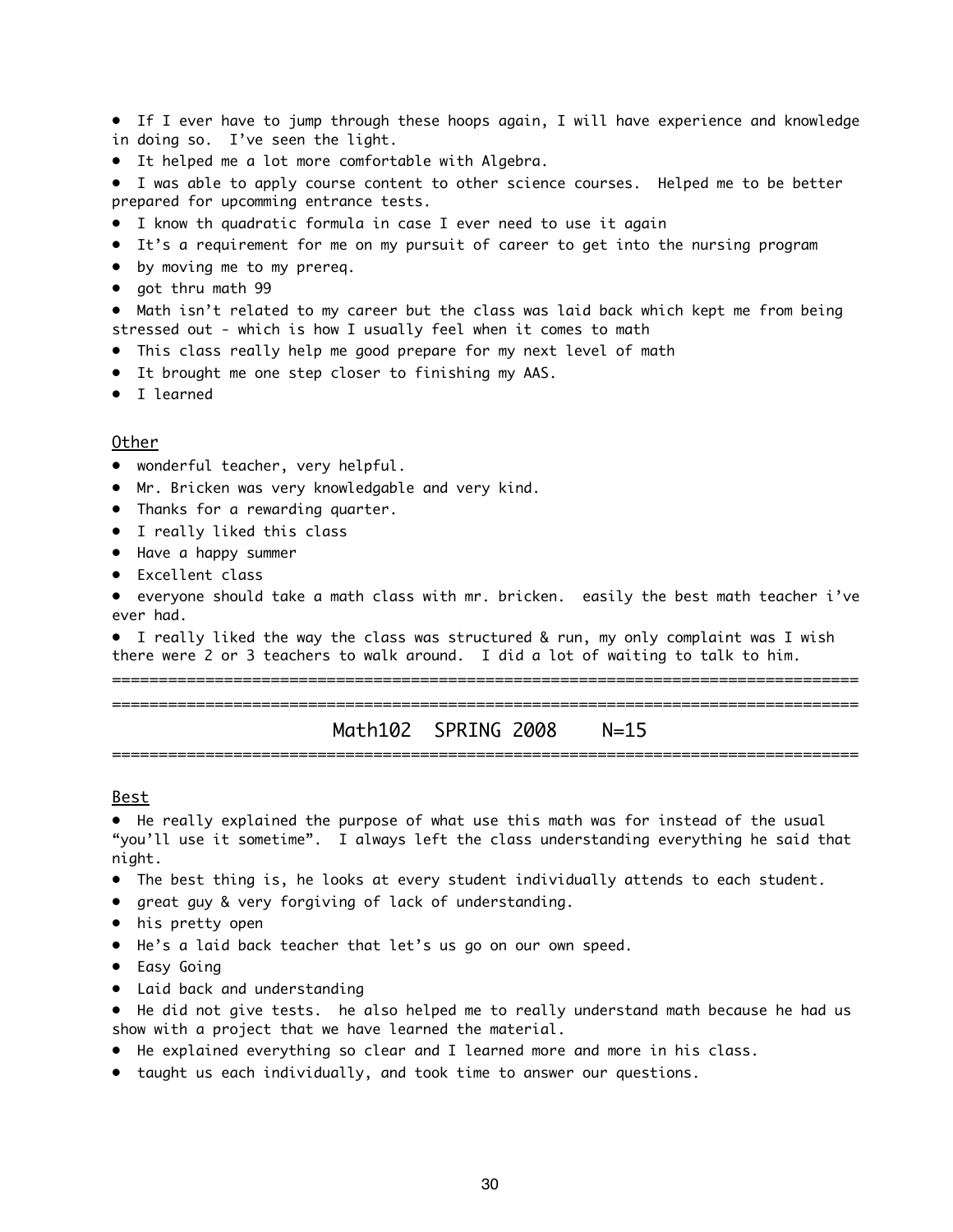• His willingness to work with us individually and explain thing I did not understand. Very patient

#### Can Improve

- NO he's a very knowledgable person
- I think there is a lot more he does than in any of my other classes. He uses different techniques.
- Needed to explain things more clearly & use clear examples.
- Nothing I think his doing great.
- Disciple
- ?
- Give examples of expected projects.
- I think he is a wonderful and knowledgeable person.
- explain more on the text.
- I think he is one of my favorite teachers. He does not need to improve anything.

#### Career

• I fully understand ven diagrams and triangle (cos, tan, sin) all lot better ten in high school all the angles will help in the future w/ welding.

- helped me interact and be better at group work and also toward my A.A. degree.
- It did not in any way. A waste of time & money.
- Oh yeah helped me get my AAS
- that there's use for trigagomy in life
- Learning about some material that I use in the automotive field

• Math is not a subject that I will use again, this is my second time taking the class, and this still doesn't make any sense. The book is HORRIBLE and there is no directions to it.

- Helped me to become more comfortable with speaking in front of people.
- -nothing-
- I'm not sure but I do know how to do trig & some calculus I guess that is a plus.

#### Other

- Mr. Bricken is an excellent teacher.
- He is the best instructor. Understands each students way of learning.
- He really knows his stuff
- The books used for this class did not do a good job presenting the material.
- Great teacher and wish more teachers were like him.
- Grreat Teacher!

================================================================================

================================================================================ Math107 SPRING 2008 N=10 ================================================================================

#### Best

• He makes me feel good.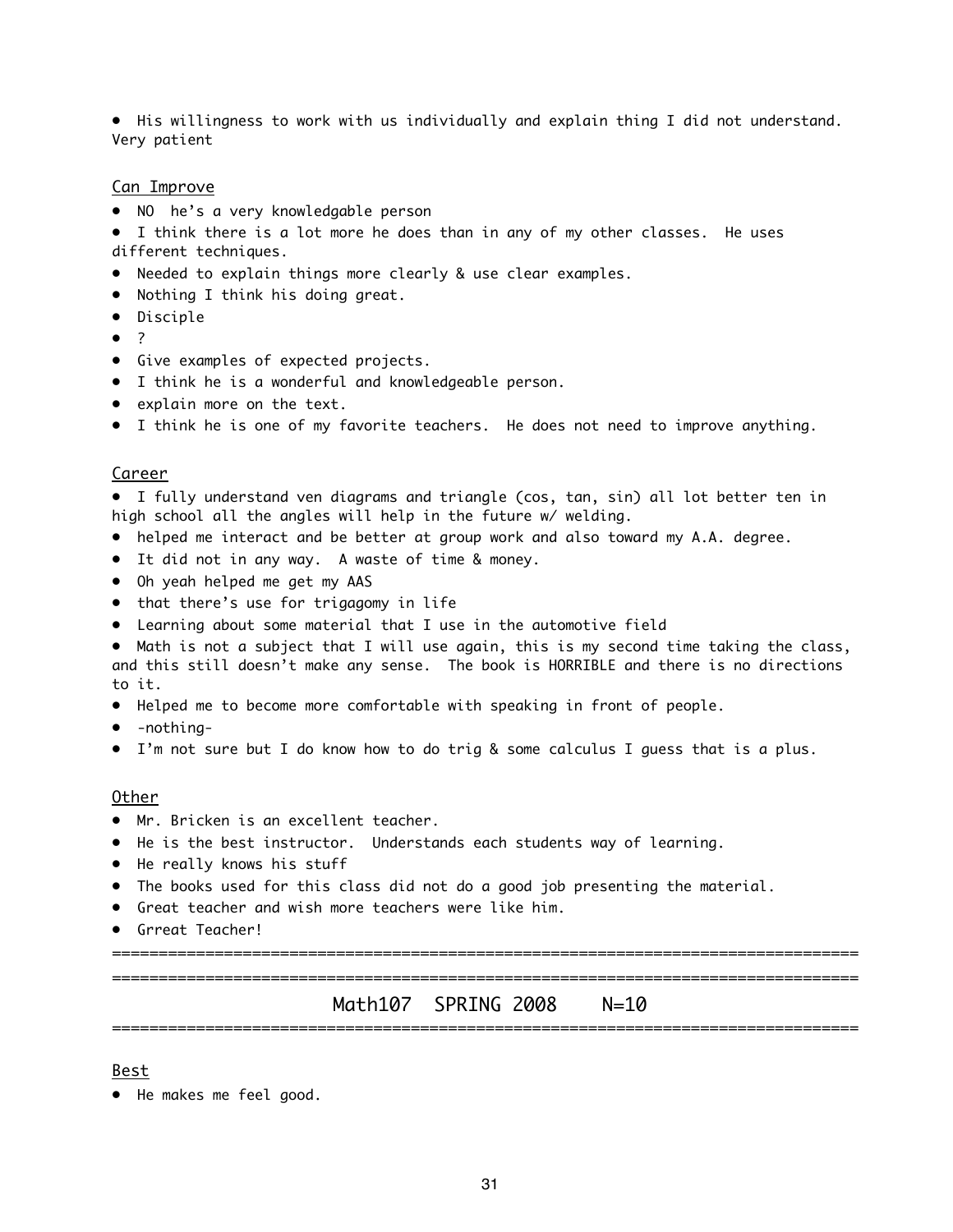• Warm, Intelligent. Created an atmosphere of openness & ability to interject thorough critical thinking excercises. I wish I would have had a class with him earlier in life as it would have changed my whole perspective

• Was very helpful & understanding when I need help.

• Open-minded, extremely knowledgeable, respectful, and teaching methodology. Best instructor in the 3 quarters I have taken. So much so I have a new interest and look on math.

• Knowledge of subject matter.

• Where may I begin! Never before in all of my life have I enjoyed the teachers who taught maths but with Mr. Bricken it was amazing! He had passion that kept me interested through out. I enjoyed making my friends jealous when I told them about this class. His knowledge and conversations were entertaining and fun. I would take another class with him without even thinking what it is.

- enthusiasm for subject, wanting us to learn
- his lectures
- Unique teaching style
- very nice and kind

#### Can Improve

• Remove students that disruptive to the discussion, such as sleeping or cell phone usage.

- have the class more limited in scope corilating with degree programs ext.
- Honestly everything was new and so much fun I don't think there could be anything else.
- keep course the same.
- I don't know
- more practical assignments less theory

#### Career

- Increased global perspective of the application of Mathematics
- Math is used for everything, & I can now relate it to thing I wasn't able to before.
- A better understanding of math towards my field of study. Not all maths are created equal and rule of thought
- I covered material used in my certification class.
- It will hep me further understand my passion for film making and where to use it.
- made me aware of how math lays a role in many areas of my life.
- I feel that I learned that math is a lot more in depth than what people think it is.
- It showe me how to look at math from a different perspective
- Math is better

#### Other

- This class was great! I would take it again!
- I've taken him to quarters in a row and was very happy in both his classes
- Teach should teach Logic & Reasoning of some kind
- Not much can be said to som up how much fun and educational the class was.
- This is the best class I have taken.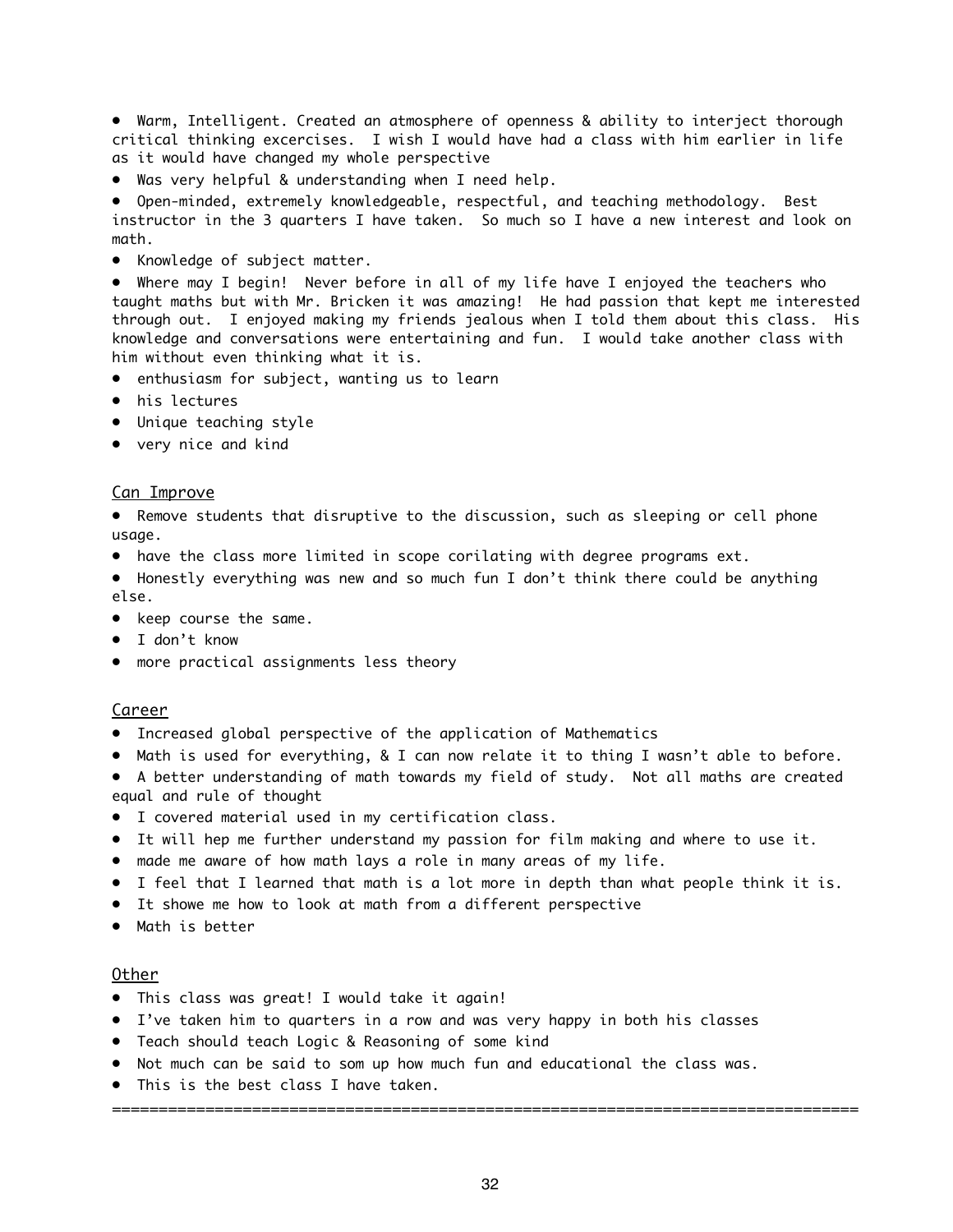### ================================================================================ Math90avo WINTER 2008 N=8 ================================================================================

#### Best

- He let us work at our own pace, as fast or slow as we wanted.
- Brilliant instructor, well rounded in his vast knowledge of the subject.
- That he was nice. Helpful.
- I like the way his teaching one by one to rais the hands and ask som question seem to be emmbaressed me sometime, because of my broken English. To study as a group in the calss with friends are smart idea of him. friends can alway help friends understand and solve the problems. Learn a little bit of each other knowlege.
- Was always able to go off topic for a little while to make math less stressful.
- friendly atmoshpire in the class. Every question that I asked was answered. It was a great course.
- Knew course.
- Strong knowledge about the subject.

#### Can Improve

- Nothing. He's awesome.
- Write his own text book.
- Be more specific in his class lessons.
- The teaching is very good.
- More in class time.

#### Career

- I passed and learned more math.
- Meet my requirements to advance.
- This course prepared me for my career by helping me learn more math.
- This course is basic of my goals math, so this is understanding help me a lot.
- He gave a lesson of staying on top of what your doing By making everyone responsible to turn in assignments on their own.
- Now I am prepared for my nursing program and my Math skills are much better than 3 months ago.
- Better idea of what algebra is all about.
- Help me remember my math skills.

#### Other

• Mr. Bricken has been a wonderful instructor, a very kind and gentle human being which is lacking in our society. Thank you Mr. B. Promote now!

- Great job with teaching the course. Do more explaining in the future.
- I love him, he is a awesome teacher.
- The course was very good.
- Great teacher.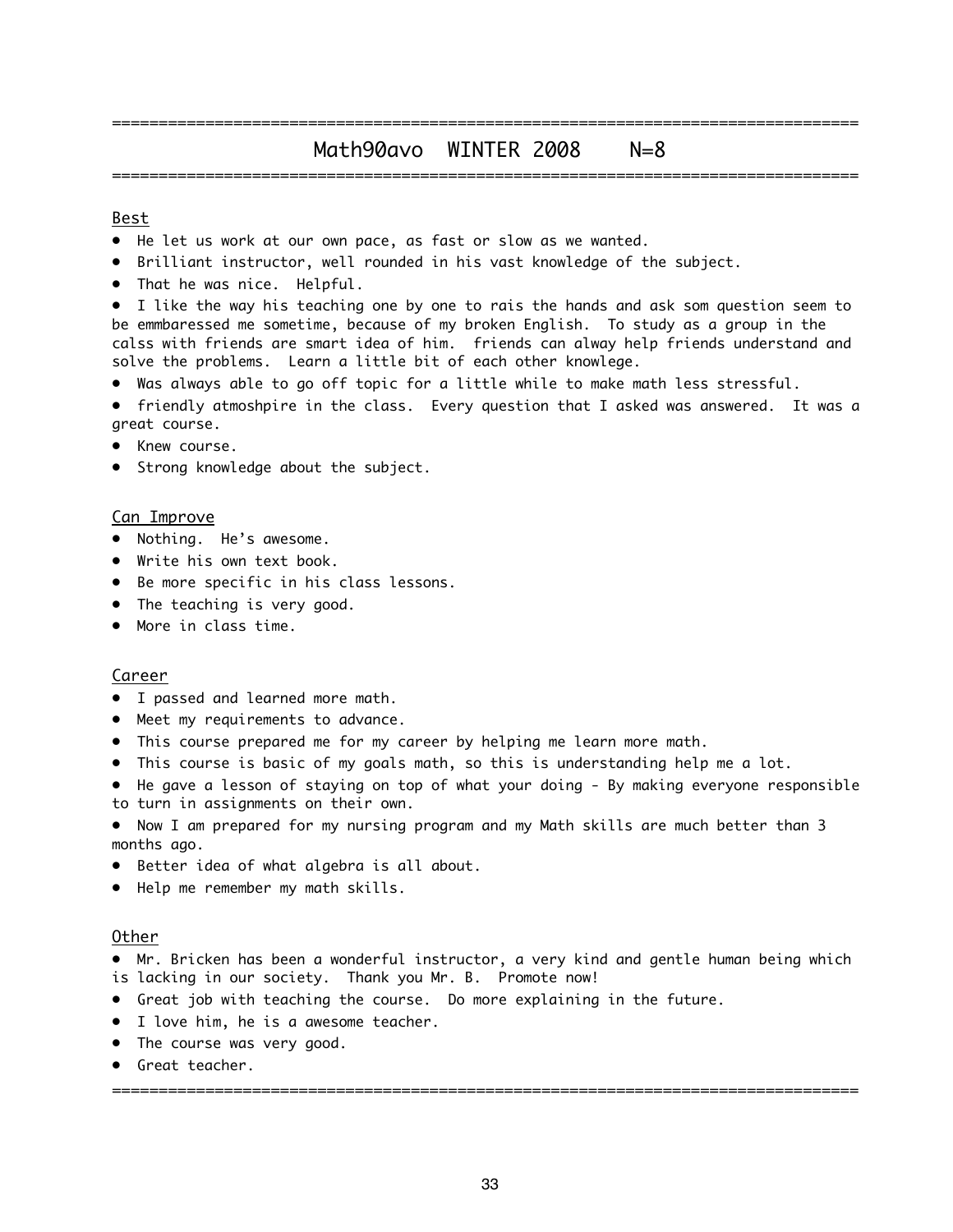### ================================================================================ Math90eve WINTER 2008 N=8 ================================================================================

#### Best

- Was very helpful & flexable.
- He is flexible, very relaxed, very welcoming genuine nice guy

• Mr. Bricken was very helpful, he took time to meet with each individual student. Not only did he checked off our homework when it was needed, he explained fully the errors that we made and made sure we understood the material that we went through. Mr. Bricken is a fabulous teacher, and hope to be in his other class.

• personal one on one teaching

• He took lots of time to help me understand what I was doing. He went step by step to make sure that I grasped what he was saying.

- He was very helpful and patient.
- Flexibility with each student and their needs individually

#### Can Improve

- insist to whoever decides books or curriculum to use a different math book
- Nothing. He is one of the best teachers that I have had.
- Nothing he was great!

#### Career

- It gave me a clearer understanding and pushed me to try different things
- It let me know where I am in my math knowledge

• Mr. Bricken and I had a discussion about my future goal as a nurse, he explained to me the steps that I need to be taking to meet the mathematic pre-reqs that I need to obtain before I enroll in the nursing program. Mr. Bricken was very helpful.

• I'm not sure I am more prepared from taking this class, but I definitely know more math now than before.

• It helped me get ready for Math 99

#### Other

• This course was set up very well.

• William Bricken is a fantastic teacher who made learning math a lot easier for me then it has been in the past.

• I hope to be in his class next semester because he is an awesome teacher and helped me step by step when I needed it. Thank you!

================================================================================

================================================================================ Math99 WINTER 2008 N=11 ================================================================================

#### Best

• explinations of material & finds time for individual consulting.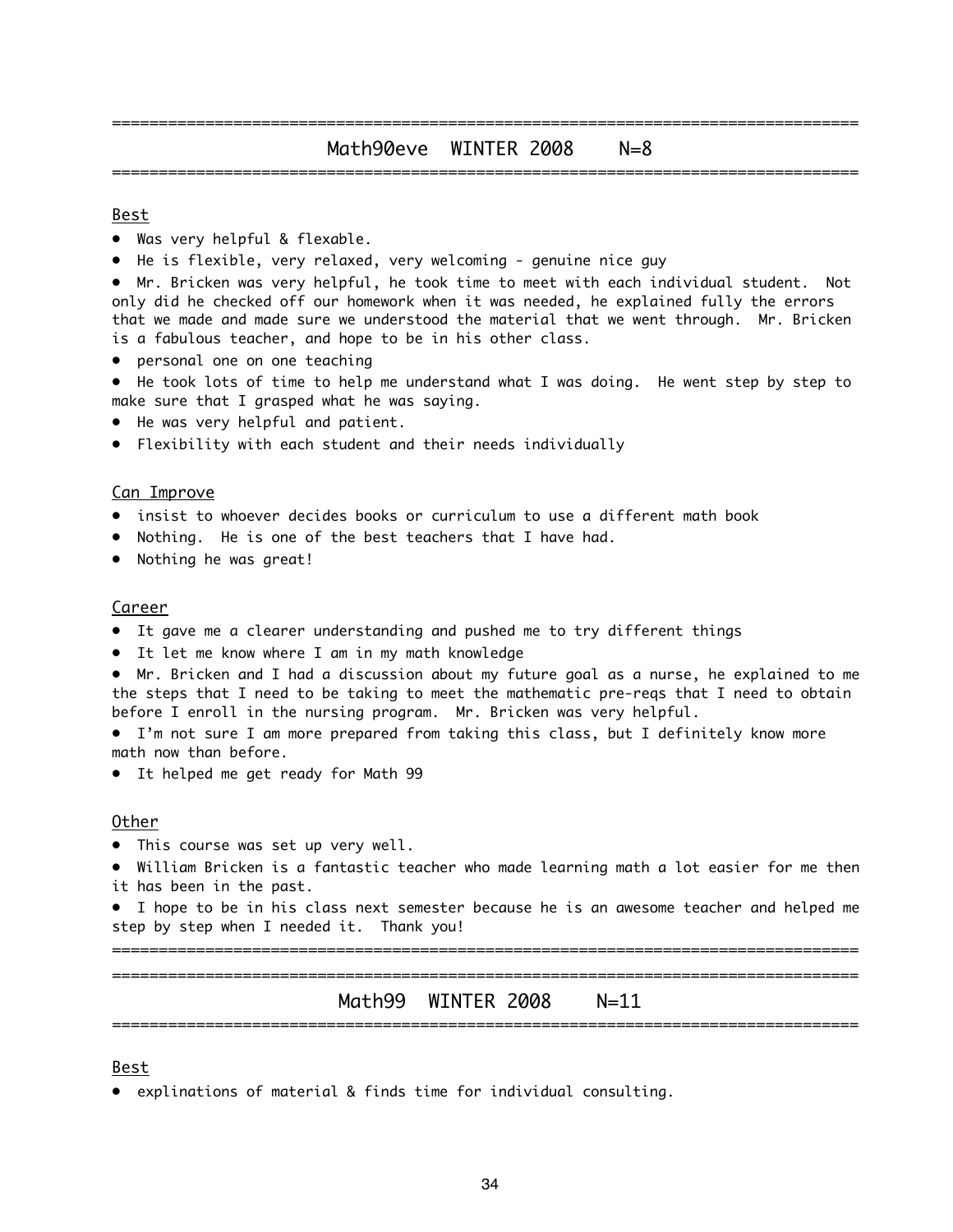• His patience and encouragement to help me understand the material. treating each student as an adult and with different needs.

• Mr. Bricken was always very helpful in class and very understanding of everything

• I loved the fact that it was (in a way) self-paced. I was able to move forward ahead of the class when I was confident w/ the material. Also gave significant one-on-one time to each student.

• Very knowledgable & understanding instructor. I liked how the class was structured to work @ your own pace.

• He takes the time to work with each student individually, however would explain the math in a more complex manner. Therefore, even though he means well and truly wants students to succeed, for some it made learning the math more difficult.

• His teaching style. I learned a lot more in this math class than in previous classes.

• I like the fact that he would take the time to sit w/ each student individualy to examine progress, and would answer any questions in a way that I could understand.

#### Can Improve

- Teach more classes
- Nothing
- Lectures should take up more class time.
- I think that a few more examples would have been helpful on a couple occasions.

#### Career

- Actually enjoyed a math class. "That dose not happen."
- This corse is required to receive my degree.
- It is a steping stone to presue my goal in becoming a nurse
- I was able to brush up on my math skills that I have forgotton since high school.

• Only somewhat. I do not see the relevance of algebra at this level and working with dosage calculations in nursing. Math 90 is really enough.

- Its helping me get into the classes I need for my RN.
- This has gotten me prepared to take the next level math towards my AA

#### Other

• fantastic instructor how needs to do Math at higher levels 120, 107

• The instructor was very good at explaining material & pacing subject for each student's need. The math text is terribly confusing and very user unfriendly. My learning experience of this subject would have been much easier & less confusing with a more straight forward text.

• I believe more teachers should adapt his teaching style. It's more beneficial to students.

• great teacher

================================================================================

================================================================================ Math90avo AUTUMN 2007 N=11 ================================================================================

Best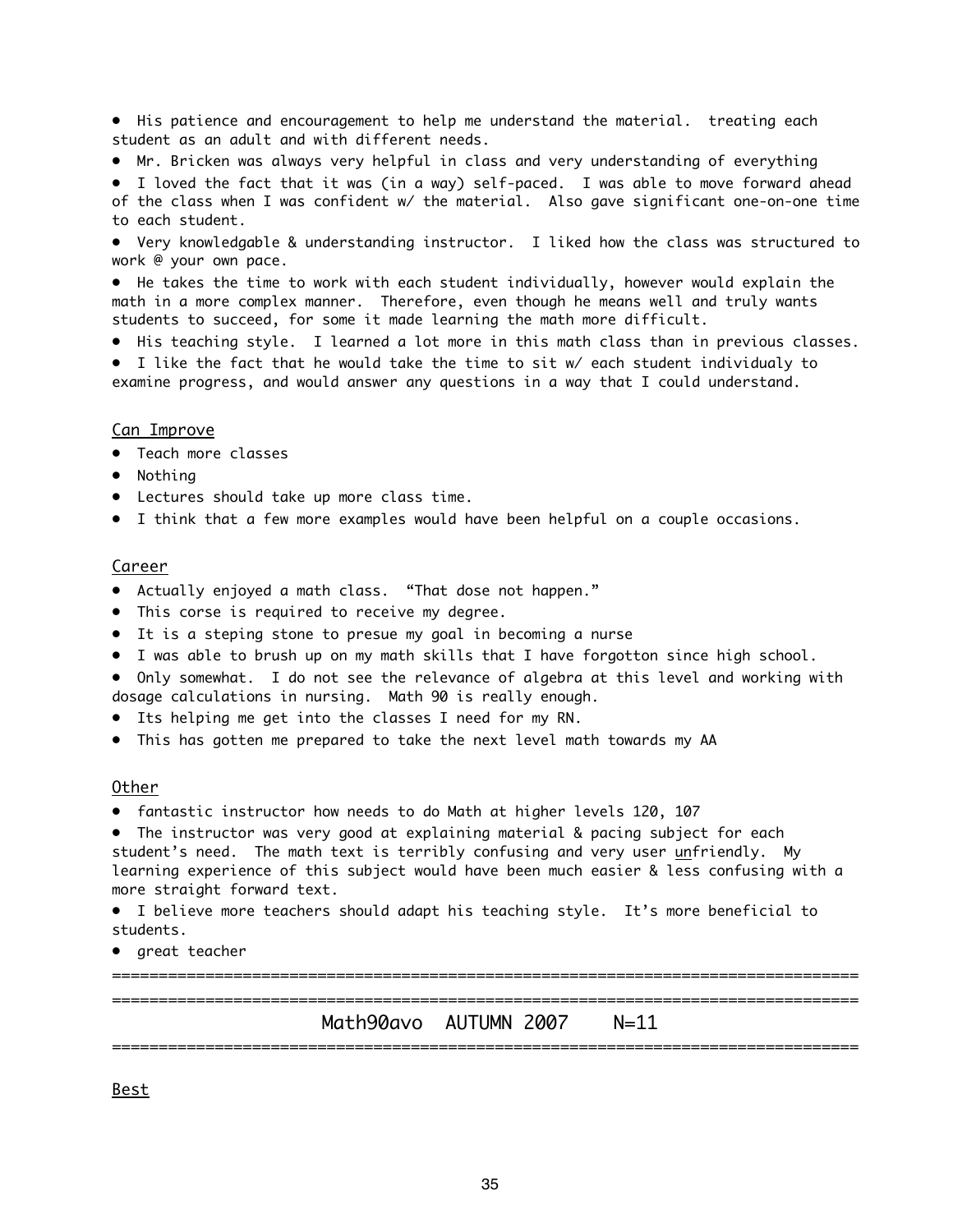- He attends to every person individually to see what they need help with every class
- Mr. Bricken was great. His class was interesting and we can work at our own pace. He loves math, and he makes the class easy and interesting.
- He's very relaxed and has confidence in what he's teaching which creates comfort to the student in learning and understanding the subject.

• He worked w/ individuals to ensure understanding the materials and assignments. Would spend the time to be sure materials were understood. Works at the pace of the student. I was behind and he worked w/ me on a plan to catch up.

• His teaching style was great! Always available to help and explain things over as needed.

- That it was a lot of one + one time and it helped me understand the material perfect!
- He let you find the way!
- Teaching style
- Everything!!!
- very customized teaching style
- Flexibility and open to different ways of grading.
- His knowledge of the subject

#### Can Improve

- I really can't think of any improvements. He was intelligent and nice.
- Specify weather or not the lectures will apply to everyone, or selected people.
- Nothing.
- Don't know...
- Nothina!!!
- He's already great!
- Needs to answer questions more clearly

#### Career

• It was a great, thorough class that covered all the basics of Algebra. It was very useful.

• Refreshed my memory for higher levels of math so that my foundation has grown stronger.

• Allowed me to move on to other courses. This class was a required class for me to move on. I'm not good at math but Mr. Bricken helped me to understand better.

- It has allowed me to advance to the next math class to complete my pre-req.
- I am so bad at math. I feel like it gave me a great learning experience b/c I actually knew what I was doing.
- A LOT!!!
- very

• It was a different teaching style than I am used to so it taught me to do things in a different manner.

#### Other

- The structure of this class has really been great for me. Very different. Very good.
- Wonderful teacher!!
- All teacher should teaching like him. [comment on another teacher omitted]
- Good teacher!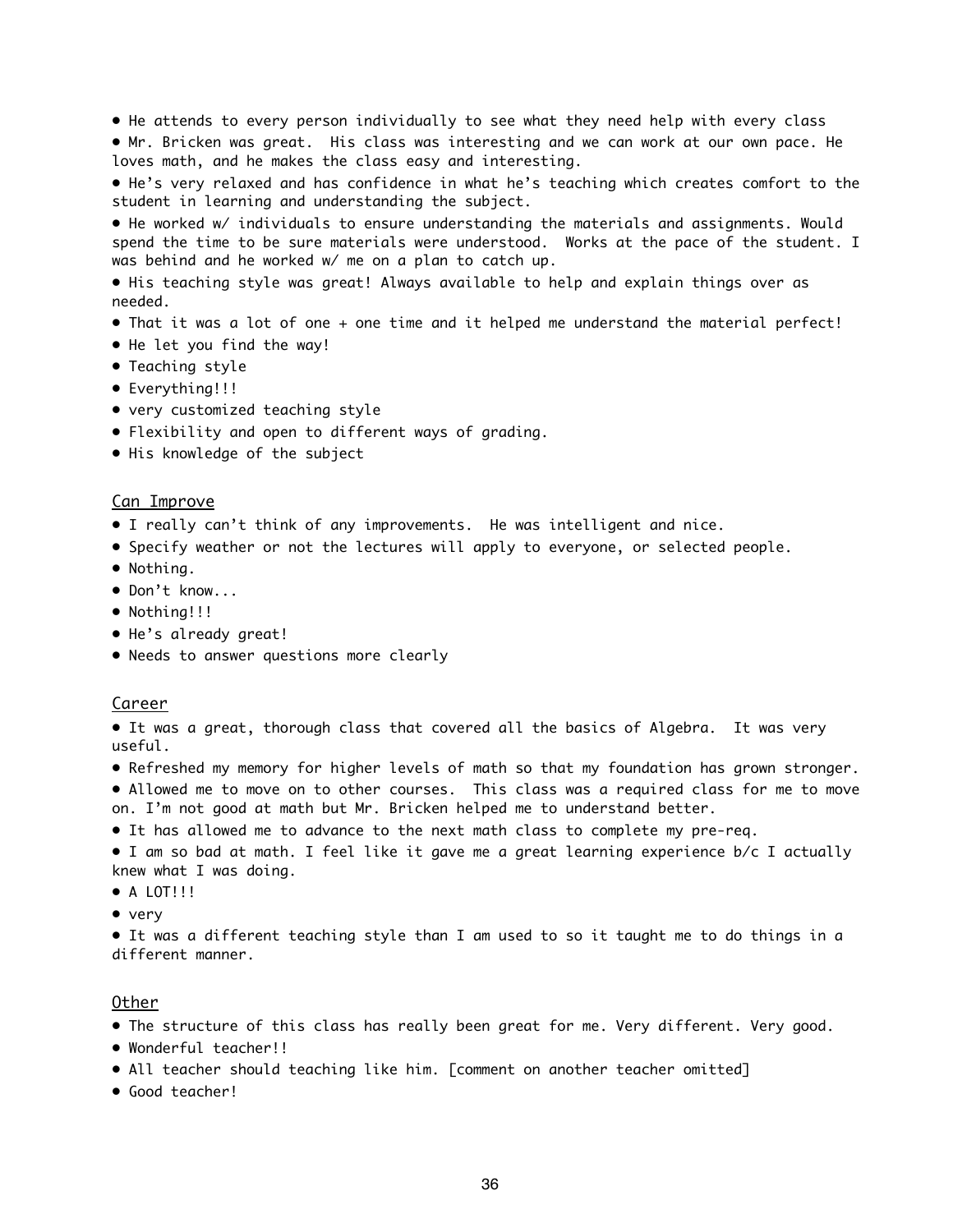| Math90eve AUTUMN 2007 n/a |  |
|---------------------------|--|
|                           |  |
| Math99 AUTUMN 2007 N=10   |  |

#### Best

• His enthusiasm for his subject. I was always interested in math, but when one of my previous instructors was so negative, it was really discouraging. Mr. Bricken re-lit that old math spark, and I am looking forward to my future math classes again.

- Really adjuster to all learning styles
- He was very relaxed and made me feel comfortable with math. And he let us go at our own pace
- I really like the fact that Mr. Bricken treats us like adults. He supports and encourages us.
- That he gave many examples so that everyone could understand. He also was very knowledgable about this subject.
- He was always there for me when I needed help
- That he was willing to help at any time and he made sure I understood the material
- His openess and willing to sit one on one with you

• He was always there for me when I needed help. I enjoyed having a short lecture and almost the whole class time to work on problems w/ others in the class. It gave more one on one time w/ the instructor for help.

• Enthusiastic & knowledgable; even though he obviously has had a lot of education in math, he stays down to earth & is patient & willing to act as a tutor. This helped me a ton.

#### Can Improve

• Nothing unless more time; his one on one attitude is encompassing to all students, no matter how fast or slow they're working through the material.

- nothing he's done great
- I think the teaching style is just right the way it is
- Nothing, he is great.
- more lecture notes
- nothing
- Nothing really; I think he's got it down.

#### Career

• It refreshed what algebra I has forgotten or didn't know, and reminded me that math's only hard until you learn the tricks (helpful to remember for the future, harder courses I'l have coming.)

- It helped me to understand math better which will help me when I'm a nurse
- This course has helped me expand my brain in areas I didn't know I would enjoy.
- Help me jog back memories of this material since I had taken this type of class in H.S. helped me be more ready (prepared) for Math 120.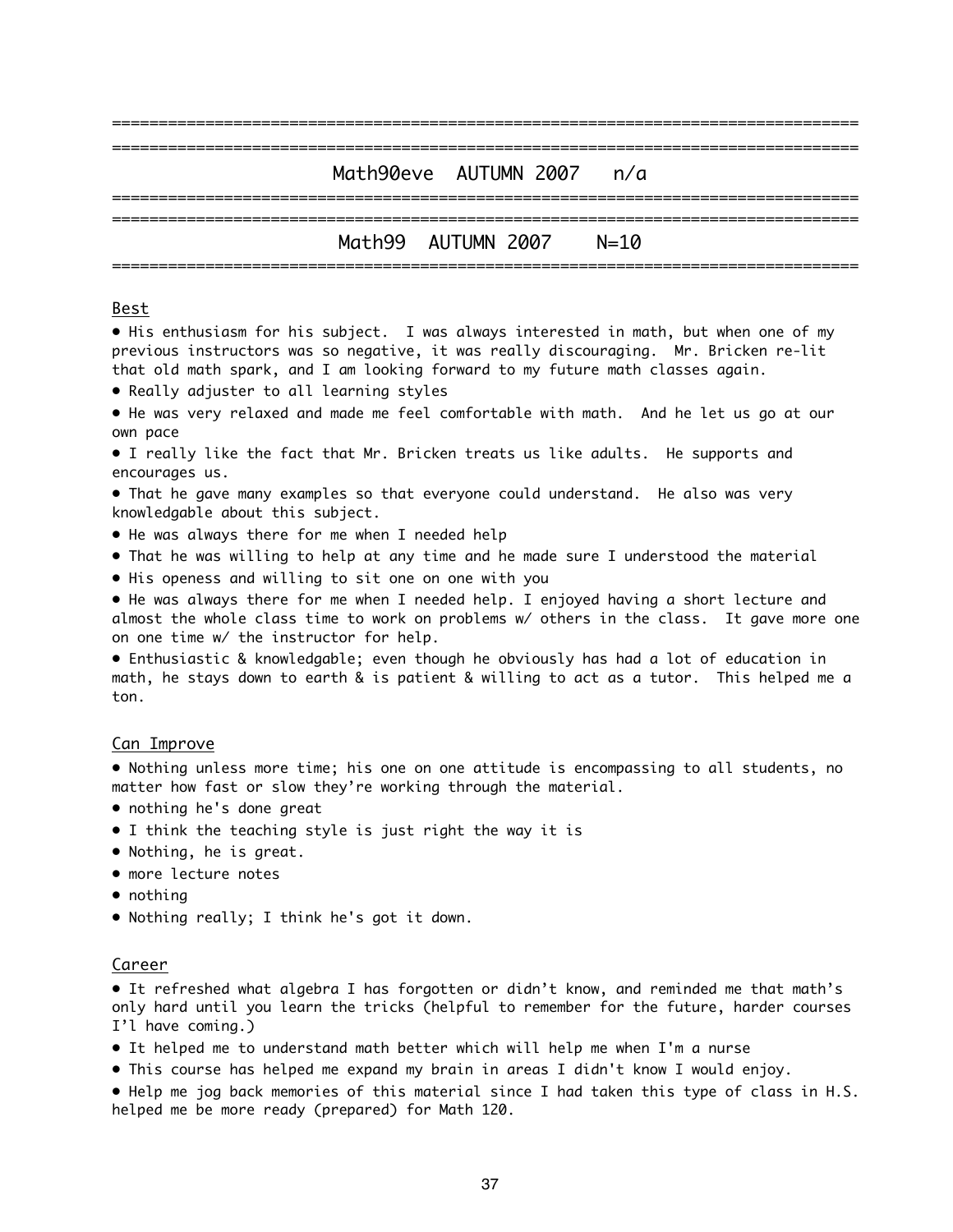- I got much better at math
- I learned more steps math progresses to.
- I have a way better understanding for what I need to do.

• I was able to gain understanding in algebra (which I've always struggled with) and now I know ways that will quickly assist me in mathematical equations& problems in the future.

#### Other

• Mr. Bricken is by far the most helpful teacher I have even had, and would recommend him to anyone.

• I really enjoyed taking this class. this was the first time I felt good about taking math and doing a good job.

• This is my second quarter with Mr. Bricken. I have thoroughly enjoyed learning this Algebra material from him. I'm sorry to see them end! Many thanks for expanding my math horizons.

- I really loved that it was self paced.
- He was a awesome teacher always felt comfortable and made the math a joy instead of a pain in the but.

================================================================================

• Great job; amazingly you made math easier for me!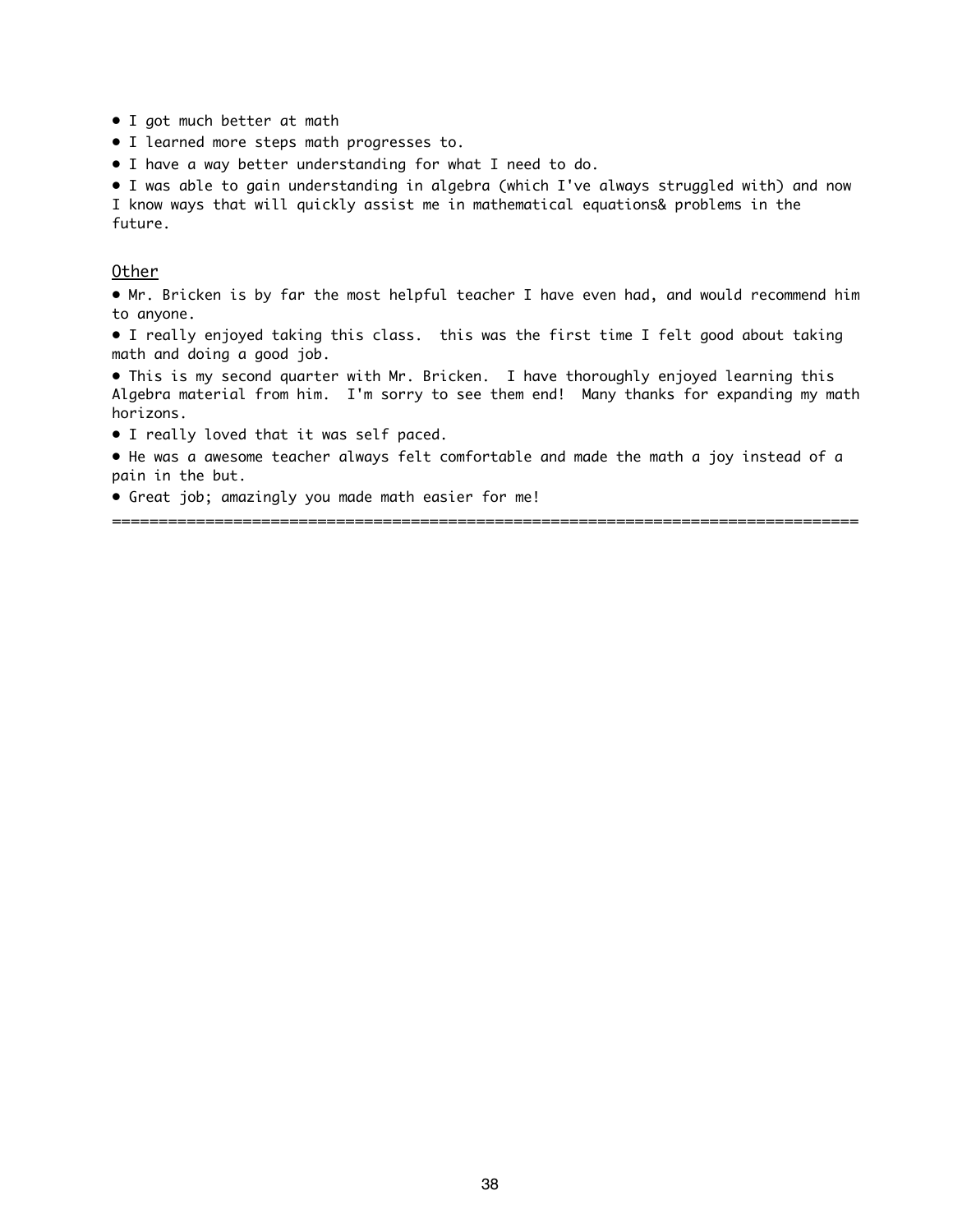================================================================================ WRITTEN COMMENTS 2006-2007 ACADEMIC YEAR ================================================================================ ================================================================================ Math90 SUMMER 2007 n/a ================================================================================ ================================================================================ Math99 SUMMER 2007 n/a ================================================================================ ================================================================================ Math102 SUMMER 2007 n/a ================================================================================ ================================================================================ Math90 SPRING 2007 N=3 ================================================================================

#### Best

• He was the type who let us goes on our own pace instead of the entire class being on the same pace.

- He's a cool guy.
- He is really knowledgeable and has a great understanding of student needs.

#### Can Improve

• I really don't know @ this time.

#### Career

- by reading the problems clearly & ALWAYS ask questions.
- I work with numbers a lot of the time. I might want to be a teacher.
- It is a prerequisite for a general education class.

#### Other

================================================================================ ================================================================================ Math99 SPRING 2007 N=13 ================================================================================

#### Best

• I liked how this instructor based the math class as an independant working class. H acknowledged the fact that not everybody learns at the same level. Some people need more time maybe on a specific chapter than others.

• His willingness to teach students who are struggling with math in general. He is always there to answer all your questions, and he always guides you with the math problems.

- I liked his patience and following with each students.
- He adapted to my learning style.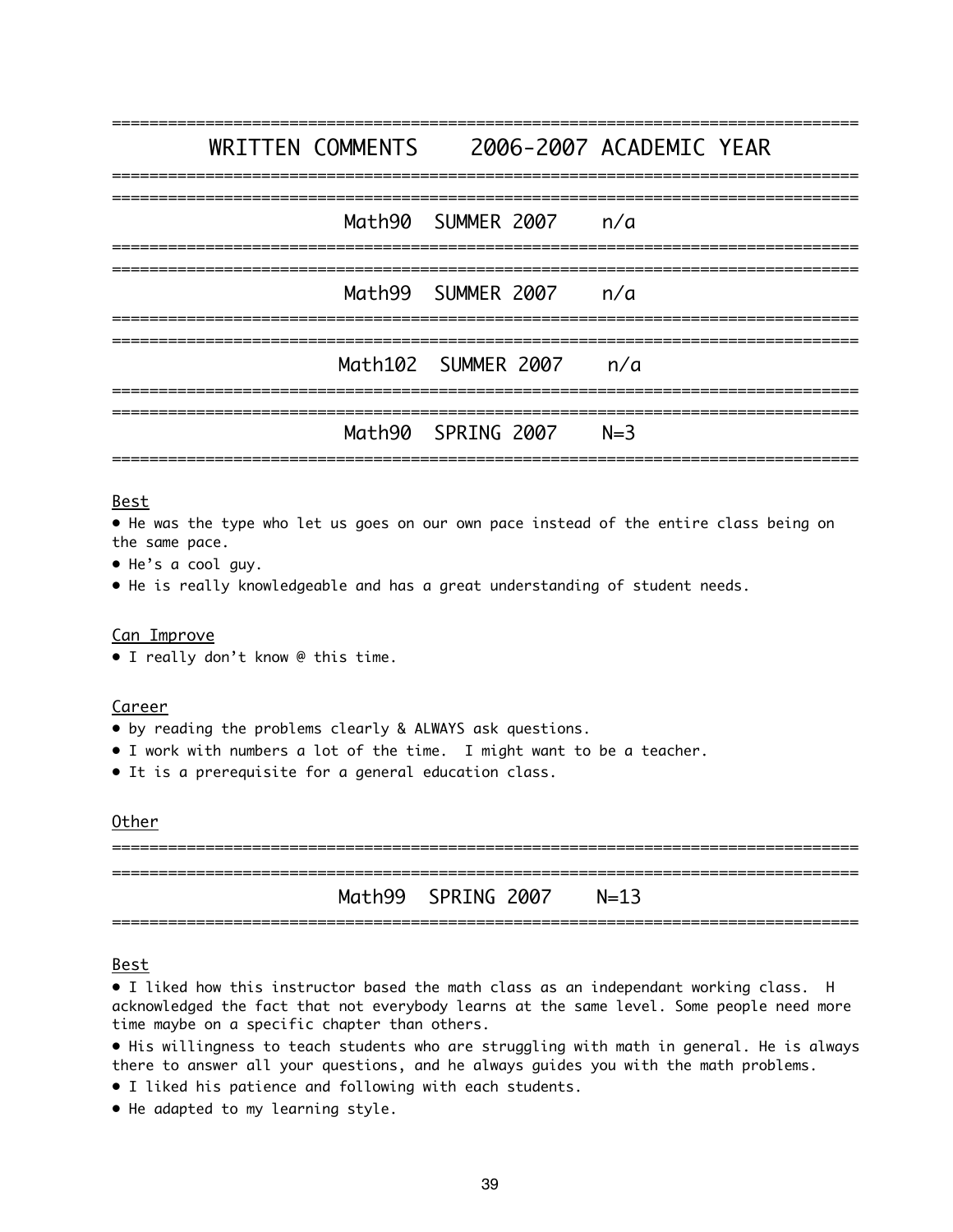- Always willing to answer any questions that should arise.
- made the class more individualized

• He was a completely new approach to Math. I liked it a lot. And would love to have him again.

• Great teaching method, attitude and good sense of humour.

• I love his positive attitude and his willingness to adapt to any learning style. I liked how the class was layed out and that he maintained a quiet, working environment. I really enjoyed working on my homework in class where I could get this help.

- Teacher is very smart
- His patience and that was always willing to help out students.

• He is well prepared and every class read to tache and was clear with us and he take time to make you understand what we are working on.

#### Can Improve

- One of the best taught classes I have ever taken.
- Slow down on explanations on some math problems
- None. I believe that with his method of teaching at present, his students will learn 90% if not 100% of the course.
- $\bullet$  n/a
- teaching is already good
- Nothing.
- Make the class a little more disciplined.
- Slow down! repeat, repeat examples
- Nothing much really, I liked his way of teaching personally.

• He doing more even the others. I don't think he needs any thaking that what he is doing.

#### Career

- Taught me a new way to learn
- Got me ready for Math 107

• This is my second math class and I am sure that this helps me in improving my math skills. This also helps me in a way that I will be able to move on to the next Math level/course.

- I'm ready to get into the university.
- prerequisites
- I got to refresh lost math concepts.
- increased my math skills
- Good review of subject matter to prepare me for the next course.
- I hope to do well in Statistics so I can move on with my career.
- More prepared in math
- It gave me a lot of feedback and helped me focus more on my career.

• I used to say that I didn't knew math but now with this class Mr. Bricken I know more than even 99% than what I come here!

#### Other

• This is just a suggestion. I wish that he will give the class assignments or homeworks which the solutions cannot be found in the book. What I mean is, the problems itself &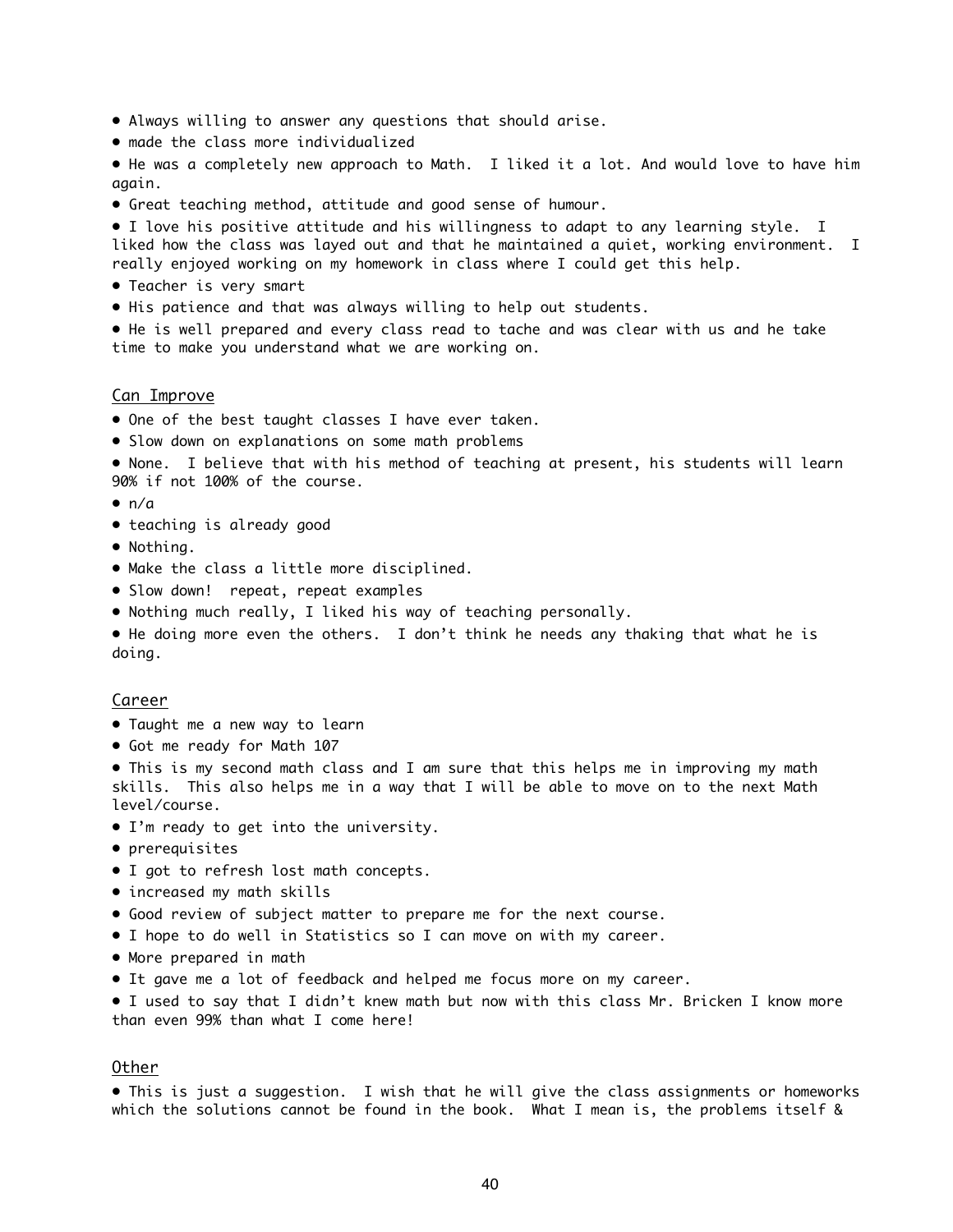the solutions are not in the book, but relates to the topic. By this, the students will be more motivated, encouraged or challenged in solving math problems.

- Excellent. I look forward to the next class with this instructor.
- !Please teach Statistics!

### ================================================================================ Math141 SPRING 2007 N= 9 ================================================================================

================================================================================

#### Best

- When I had any questions, he sat there and explained everything very clearly
- He was willing to help everybody when needed
- He worked individually with each student looking for their needs as individual.
- Mr. Bricken let us work in our own past he didn't rush us to keep up with the syllabus.
- He is always available for help. He make the subject easy.

• The one-on-one time that he spent with each student. I also enjoyed that he adapted his teaching to each individual student.

#### Can Improve

• maybe he could set more firm deadlines so people don't put off their work until the very end

- Make class lectures a little more understandable.
- I like his way of teaching very effective.
- I think that Mr. Bricken can lecture a little more on each chapter, have the students do examples and go over them with the students.
- Be more specific on the lecture and go through the book to make students understand the material.
- Maybe a little more time spent on lecture or more examples shown
- Explain the material in different ways

#### Career

- It has prepared me for calculus class
- I feel ready to continue my calculus education and place high in the UW test.
- It helped me to be ready for the next level of math

• It did not. I don't like theory. I can only solve practical problems. Itook this class just to get credit for Precalculus in a 4-year college. (I will take Math 115 later).

#### Other

• Mr. Bricken is a great teacher, very nice and respectful to all the students. He just needs to make class more active and involved in their work instead of just doing the assignments.

• The text book was poorly written. But it was not the instructor's fault. The examples that were used in the text book were unclear, so i constantly had to ask questions, but the instructor was willing to help.

================================================================================ ================================================================================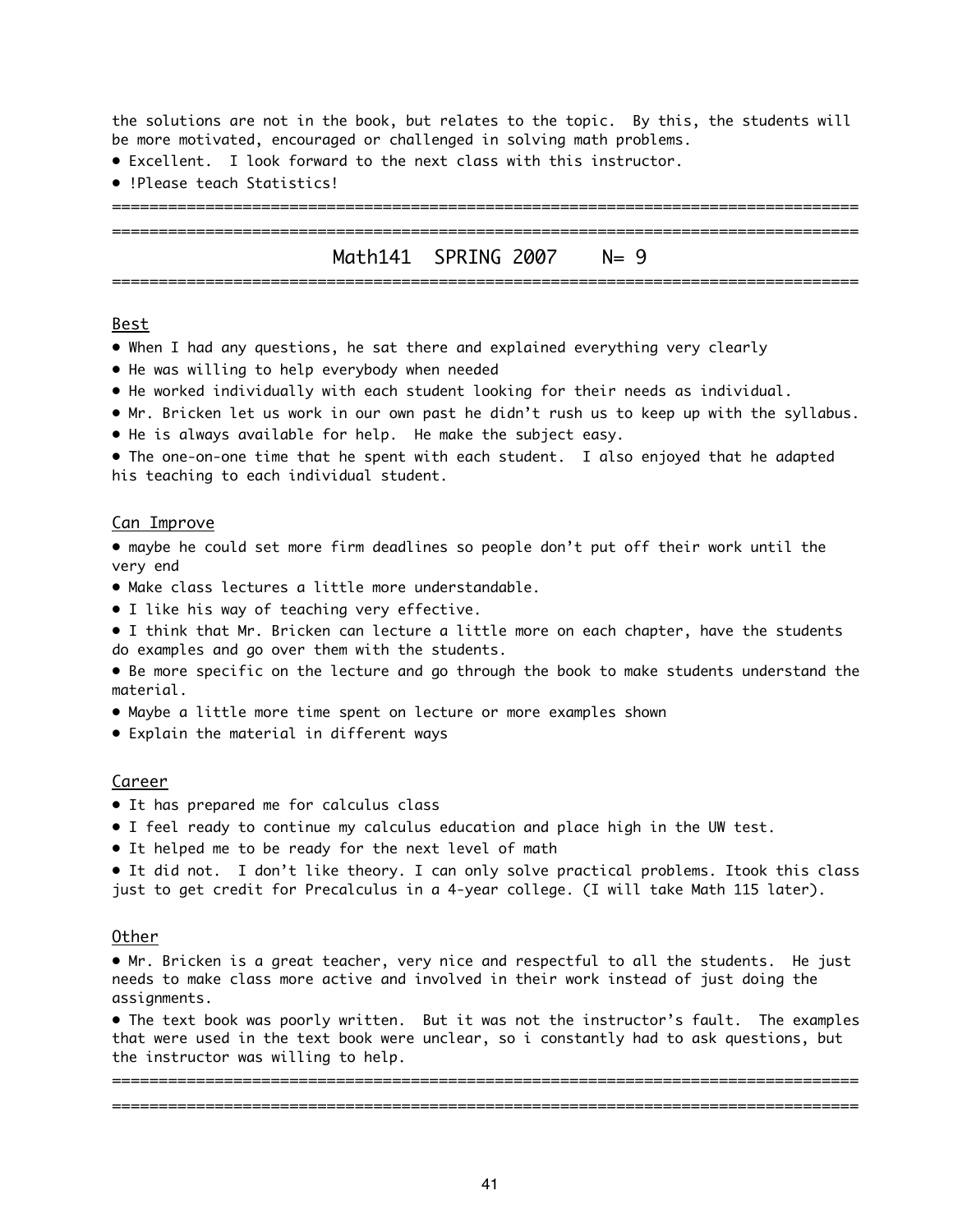#### Best

- He was friendly.
- His flexibility and understanding towards everyones schedule.
- I liked the individual assistance given because everybody in class was at a different level.
- He applied math to the world around us.
- He was very nice and had lots of useful information.

• William was very helpful and courteous when questions arrived. Additional information and/or perceptions for problem analysis was extremely helpful. He also treated each student with the highest regards and respect. William's communication was detailed and explicit.

- His "work at your own pace" method and individualized instruction as needed.
- He let everyone work at his/her own pace and assisted everyone individually.

#### Can Improve

• Teach the course better by using another method besides the book. The book was confusion and didn't help me retain anything about math. The DVDs were more useful because I learn better visually. However, they only work on a PC and I have a mac.

- Maybe more illustration on the board.
- He teaches at a very fast paced but overall is very intelligent and a good instructor.
- Class seemed extremely structured, well detailed and understandable.
- Get student interaction, more.

#### Career

• It didn't. None of it sunk in. I remembered long enough to finish the chapter, then it was forgotten.

• I needed a foundation of basic math in order to continue to level of math I need for an AA degree

- It refreshed my skills.
- I am barely getting by I think. Math just isn't my subject.
- Provided me with additional problem solving theories.
- Hopefully it will fulfill one of my gen ed requirements
- It refreshed my math sills.

#### Other

• I am tired of paying tuition for a class when the instructor says buy this book, good luck. What is the point? I could do that on my own and save hundreds of dollars.

- I do not believe that geometry and trigonometry are basic math!
- He's a fantastic teacher; I hope I get him again.
- I would like to have him as my teacher again perhaps for Math 90. I do get easily confused with math so I would just ask him to slow down and teach me at a slower pace.

• I would like to thank William (through the administration) for his efforts, attention to detail, dedication for higher learning and the respect and communication established through classroom discussions and daily activities.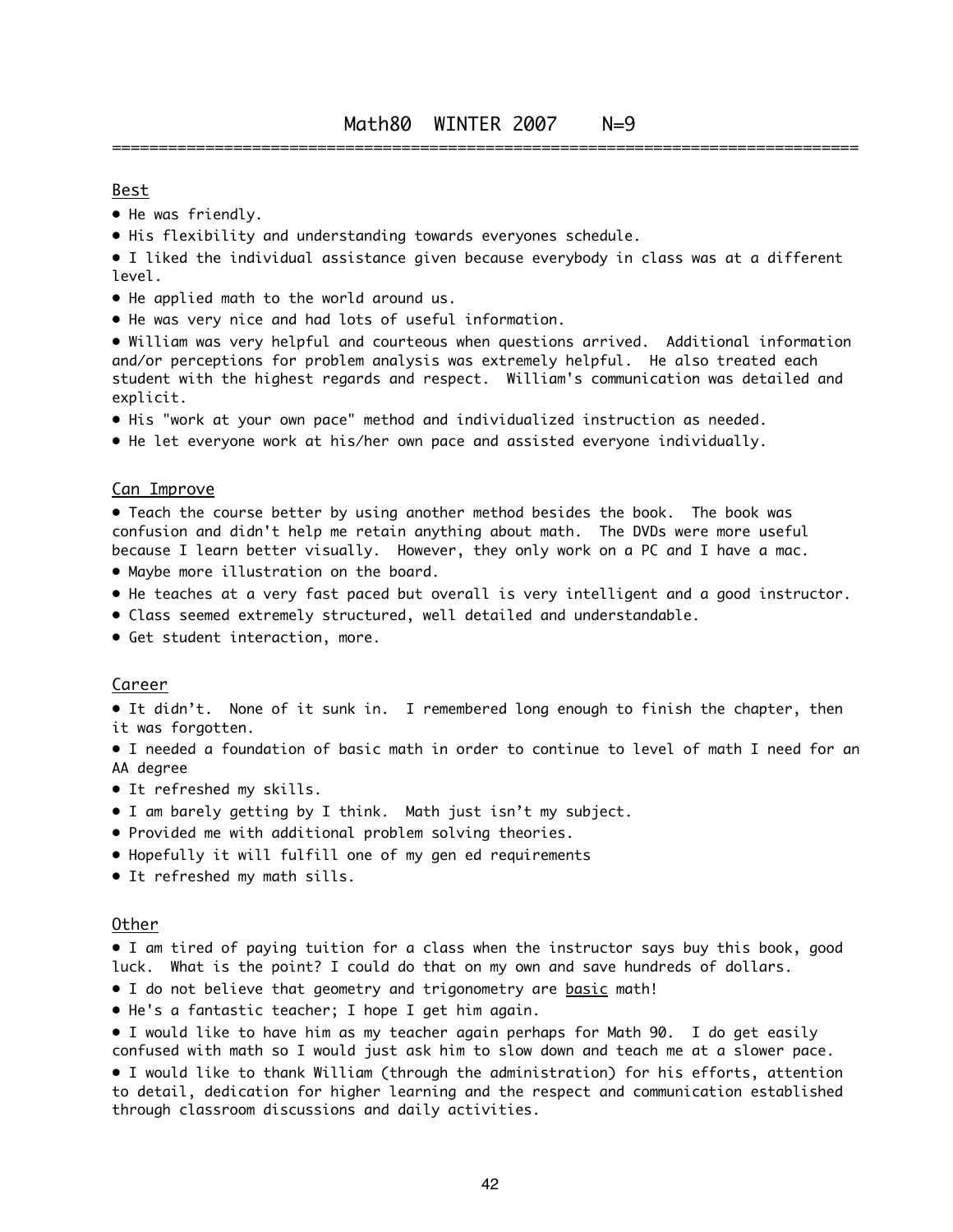• Mr. Bricken is a wonderful teacher and understands everyone's needs.

### ================================================================================ Math90 WINTER 2007 N=13 ================================================================================

================================================================================

#### Best

• came around to each student every class period & helped each one individually according to their level and pace.

• Teaching style made it easy for the student to understand.

• He had great knowledge of the subject, and cold answer, as well as explain, how to do the problem and get the answer.

• He was very easy going. Always willing to help you.

• (1) What I liked best about the instructor is that he really works well with students in all ranges of knowledge in math (Some students excelled fast in the class & others needed more one-on-one support (which he provided).

(2) I have been out of High School for a long time and have always "feared" math - but felt much more comfortable and less stressed with his teaching style (more real-life practical examples).

• His ability to explain thoroughly the subject matter particularly the questions/ chapters where the students do not understand.

• Was very respectful of students and gave us a lot of flexibility with our assignments and due dates. He also listened to students and provided a lot of one-on-one instruction.

- Knows what he teaches.
- I learn math 90 in easy way. The instructor use the good examples to teach.
- He was a very nice guy. He helped me whenever I needed help.
- That Mr. Bricken was very understanding when it came to class time, and work.
- Very knowledgable and kind. Would often work with you to make sure you got it.

#### Can Improve

- I wish he was teaching other math classes I need to take like statistics.
- Nothing.
- I didn't see anything wrong with what this teacher did. So no improvement.
- nothing
- 0
- I like the method of teaching he is using.

• The class was fine for my needs, but I think more structure of specific deadlines would have helped those who preferred to procrastinate.

- Give more example of solving equations.
- nothing.
- not much

#### Career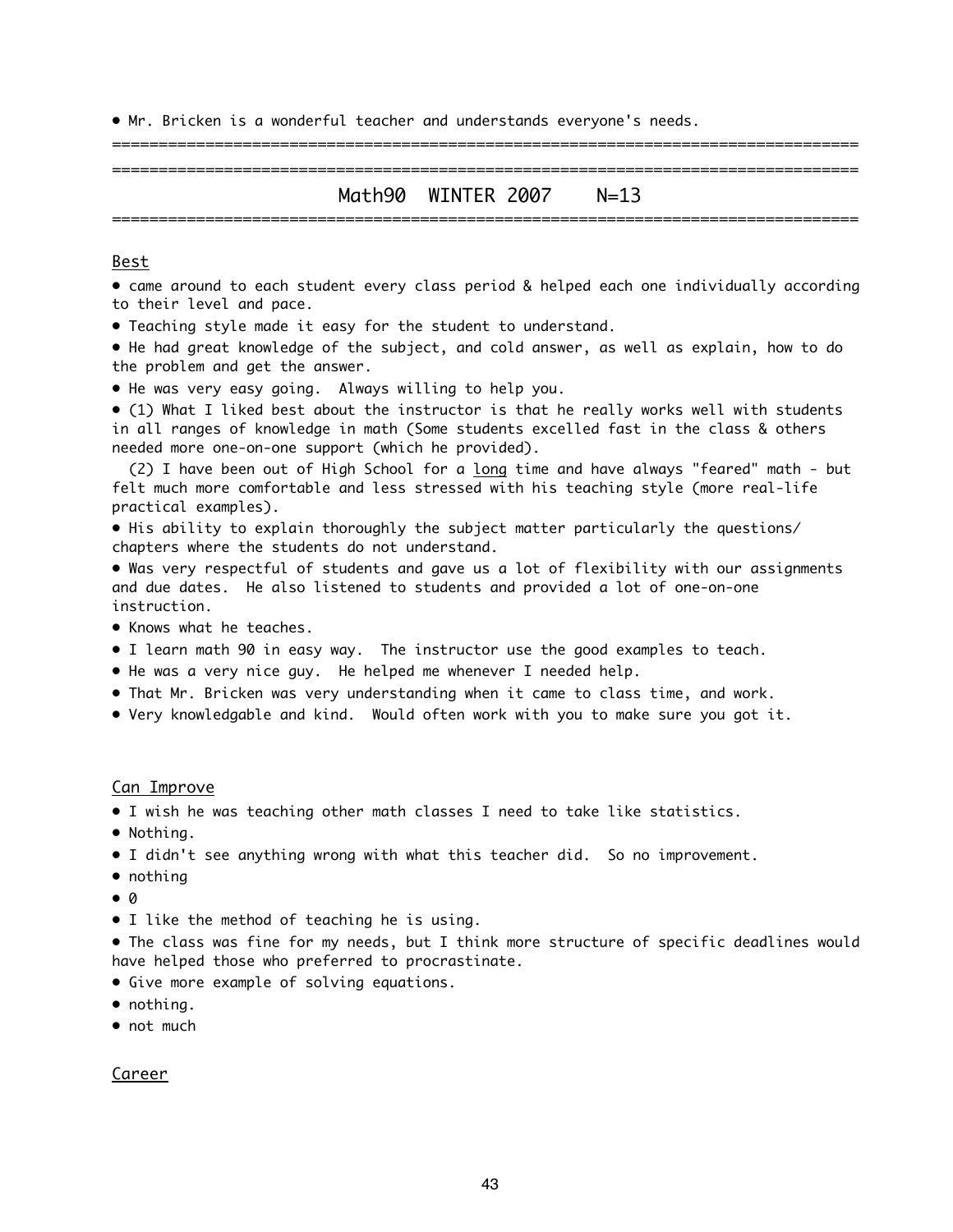• This course helps me a lot. I was able to improve my math skills especially the graphing and solving rational expressions and equations.

• This class has helped me because algebra is a big part of what I need to know, and I feel Mr. Bricken has helped me to gain enough knowledge to do so.

- needed this class to qualify for Statistics required in Nursing.
- prepare for next class with understanding
- very well. I am prepared for 99
- Helped me refresh my math skills, and give me some confidence.
- Helped me review basic algebra concepts that I hadn't seen in a long time.
- not much
- It helped me to understand Math more.
- completed HS math skills

#### Other

• Wonderful teacher. Very patient with even the dumb simple questions. Explained very clearly, made difficult problems look simple after his explanation.

- Mr. Bricken is a wonderful teacher and got me through this class!
- Keep up the good work!
- He is a great teacher.
- Would definitely take another math class from him in the future.
- I hope to continue math 102 with him.

================================================================================ Math99 WINTER 2007 N=11 ================================================================================

================================================================================

#### Best

- Very good understanding of math. great at helping me understand a problem that I don't.
- The way we were allowed to do the chapters out of order.
- He is the BEST.

• His unique teaching style allowed for learning at an individuals own pace. He was always positive & helpful when I had questions. He explained problems in a way that made sense to me. He was very encouraging. I appreciated his knowledge of this text book and his willingness to tell us which problems were just badly written or just plain wrong.

• Talk to me 1 to 1.

• Professor Bricken was very supportive, used different teaching styles to get subject across. Listened well to my questions. Respond timely to emails.

• Very helpful. Knowledgable and able to help me understand the work and problems.

• Always took time to help w/ questions, never seemed in a hurry to get done helping me.

• He was very helpful + would work with you individually.

#### Can Improve

- nothing
- More examples on the board would have helped me.
- Do couple problems on board.
- nothing @ this time.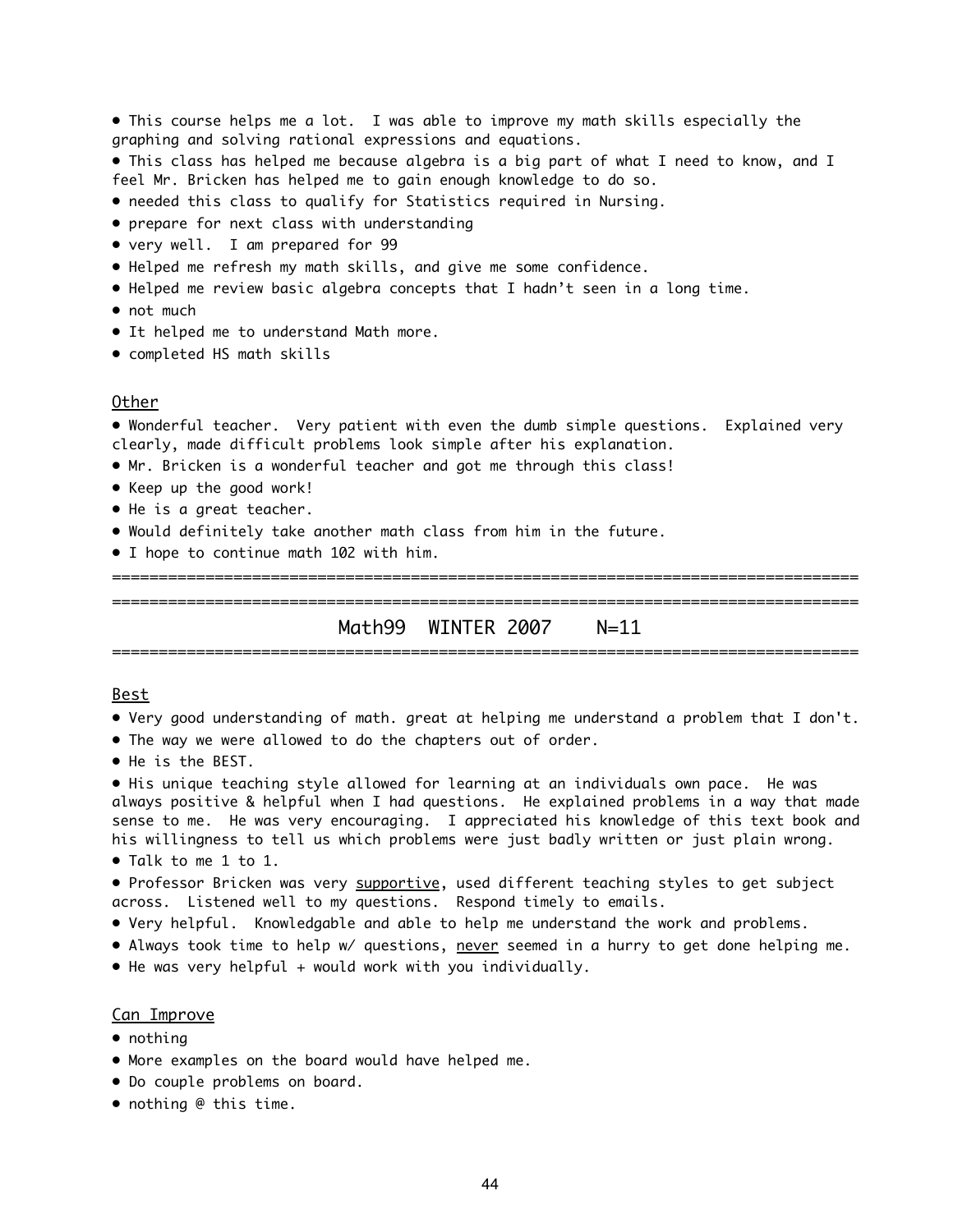- Nothing
- Maybe a little more lecturing.
- Nothing

#### Career

• Better understanding of Algebra!

• The teacher kept pushing me to learn factoring and after his helping me often I learned it and am very appreciative of him not giving up on me.

- Improved math skills for AA.
- Met prerequisite requirements
- By doing my HW
- requirement for degree
- helped me to get into a higher math class
- a pre-req for statistics

#### Other

• Bricken is great. Very accomidating to other schedules.

• He is the best math teacher I have ever had & because of him I finally understand math better.

• Great teacher.

• Remembering how well Professor Bricken worked with me last quarter made me search for his class this quarter. I'm sorry he will not be teaching the other math classes I am still required to take. Exceptional instructor. Thank you!

- Thank you teacher.
- He was a great instructor!

================================================================================

### ================================================================================ Math80 AUTUMN 2006 N=13 ================================================================================

#### Best

- The way he taught the class.
- Mr. Bricken is a good instructor and knows what he is talking about.
- William clearly explained the purpose of the assignments. He was willing and always helped students when they had problems with homework.

• He was flexible as to how the class was to be taught. He listend to idea and took them seriously.

- Flexibility and the way grades were determined.
- His flexibility to adapt to each student's needs.
- He makes me very comfortable during classtime.
- It was helpful to work at our own pace.
- He was flexible and adaptable. He had a fresh teaching style.
- The instructor was always available when needed extra help. Shows great knowledge about the subject.

• I liked his unique teaching. He instructed in a way that made me want to learn and complete my work.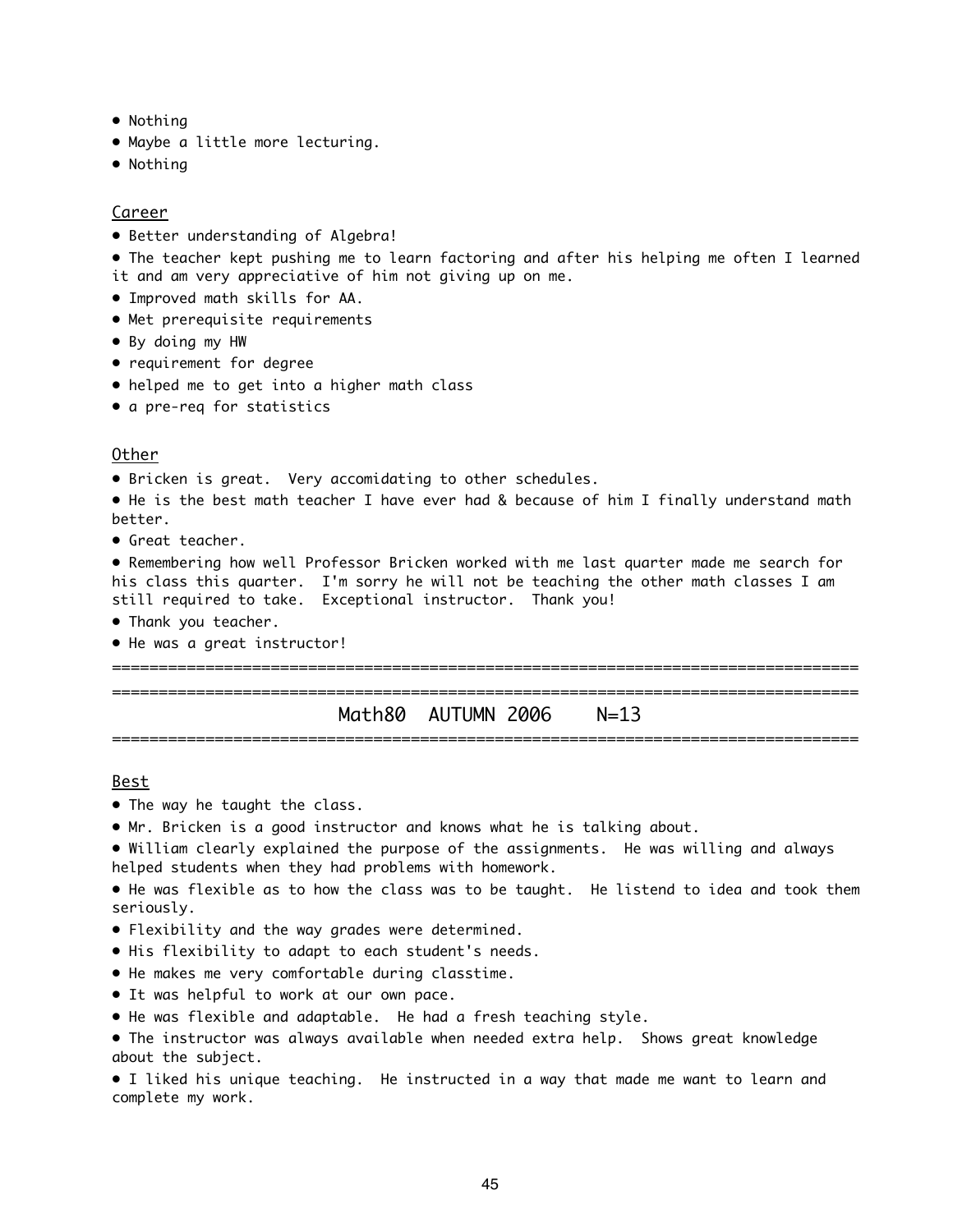• He was very enthusiastic about math.

• He was very thoughtful with his teaching style - asked the students questions to determine the best way to proceed with teaching the class (encouraged student participation). He also had a very positive attitude and developed good relationship with the class. I have a long-standing math anxiety and appreciated the low-key test (I usually do not test well on math).

#### Can Improve

• Not to much.

• a bit of theory explained to the whole class would be nice but he was always ready to explain one-on-one, so that was nice.

• William is doing an excellent job.

• Be more clear when answering questions. What seemed like a question that could be answered in less than 5 minutes, sometimes took over 10 and I was still confused.

- Actually I don't know is teach is good.
- Possibly use more class time.
- Maybe a little more lecture time.
- Maybe a test for each chapter of the subject.
- He could make sure the students were doing their work thoroughly. There was too much trust.
- Nothing

#### Career

- Math is very important in life.
- It helped me go back through the basic steps of Math and helped me in knowledge of math.
- I was prepared because the textbook showed me methods that I never learned before. William was always there whenever I needed him.
- It brought me one step closer to my math requirement.

• for my career: very little. I am only doing it because it is required for the associate degree. Math is extremely boring subject for me.

- Yes it did.
- It helped me get ready for my next math class.
- helps me get a degree
- Prepare me to able to take the exam + challenge a higher level math.
- It helped me learn a good amount of material in a faster time.
- It prepared me for the math that lies ahead for the automotive courses I will be taking.

• Helped me get the basics down (again!) so that I felt more comfortable going forward in math.

#### Other

• It would be nice to have William for all of my math classes.

• I felt the class helped but many students left too early and I felt like we could have used more of the class time.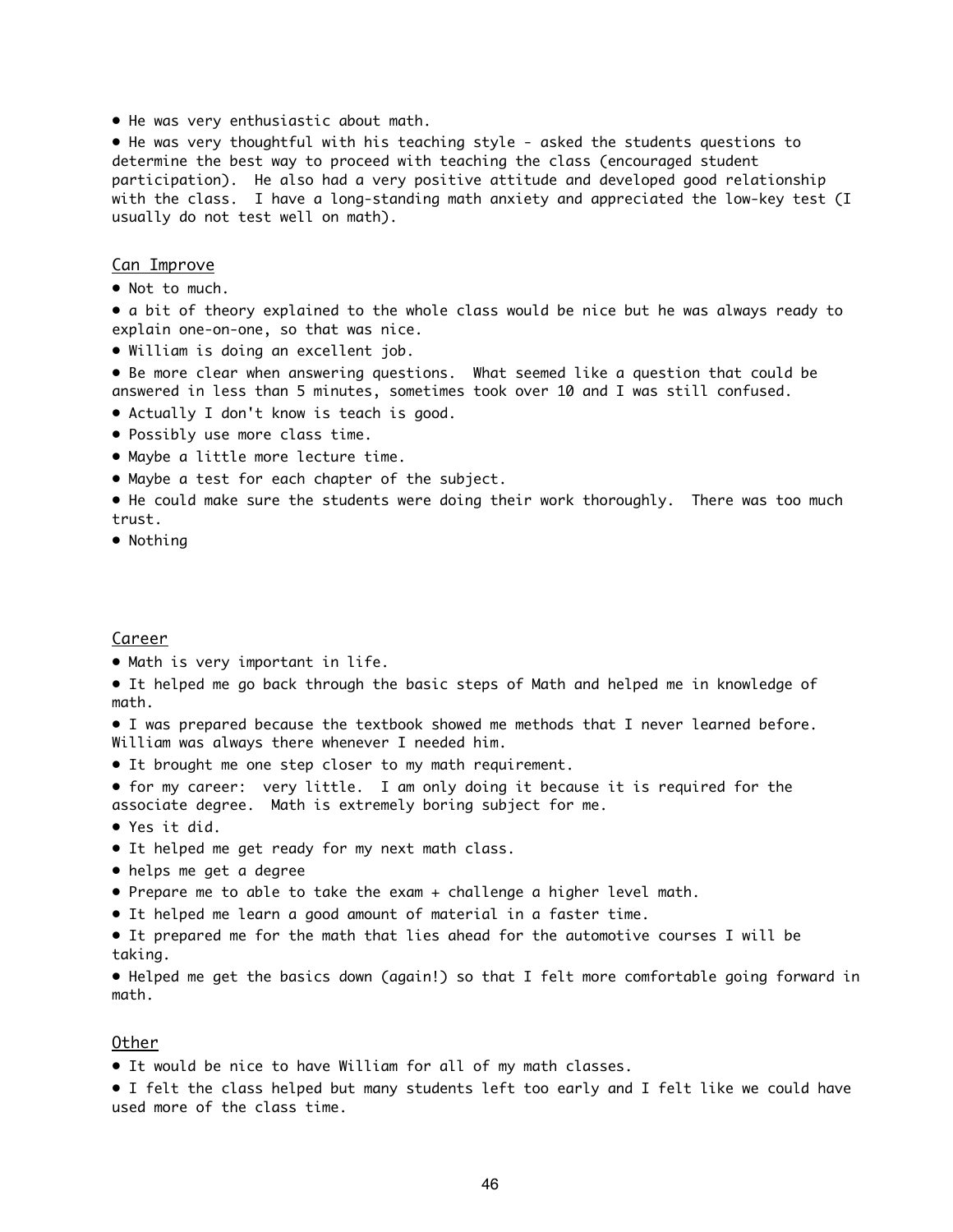- Really liked working w/ him. was helpful and informative.
- Great semester. I enjoyed being taught by him.
- Look forward to having him for other classes.

### ================================================================================ Math90 AUTUMN 2006 N=17 ================================================================================

================================================================================

#### Best

- Instructor knew subject very well, and explained it well.
- Personality.
- Enthusiasm and knowledge motivated me to want to learn.
- Great approach to math. not too serious about a tough subject. I liked him.
- The one on one teaching methods allowed me to learn and comprehend the algebra
- problems. He work very well with the students according to their needs.
- flexibility

• He was very helpful and showed me other examples or another on how to figure out a question because my mind only wanted to think of one way.

• The instructor listened well when I was struggling, presented textbook info in different ways to  $\land$  learning. Very knowledgeable and enjoyed what he was doing.  $*$ Excellent instructor.

• In class we had a lot of one on one time. He made time to help everyone who raised their hand. He made sure we understood math.

• I liked the loose teaching curriculum of this class, it was stress free and helpful. I thought he knew a  $lot$  about math + was very easy to understand.

• He encouraged everyone to learn at their own pace. Very supportive to individual's needs. Excellent lecture presentation.

- Teach one to one with students
- His type of teaching

#### Can Improve

- Spend a little more time on lecturing.
- Does not need improvement.
- I'm not sure.
- I don't really know. He's teaching method is great!
- nothing
- maybe to just making it a little more exciting.
- no comment
- nothing
- Make a little more structure to force students to come to class.
- Explain more on the board using easy technique
- Nothing.

#### Career

- helped me understand math better
- gave me an excellent understanding of algebra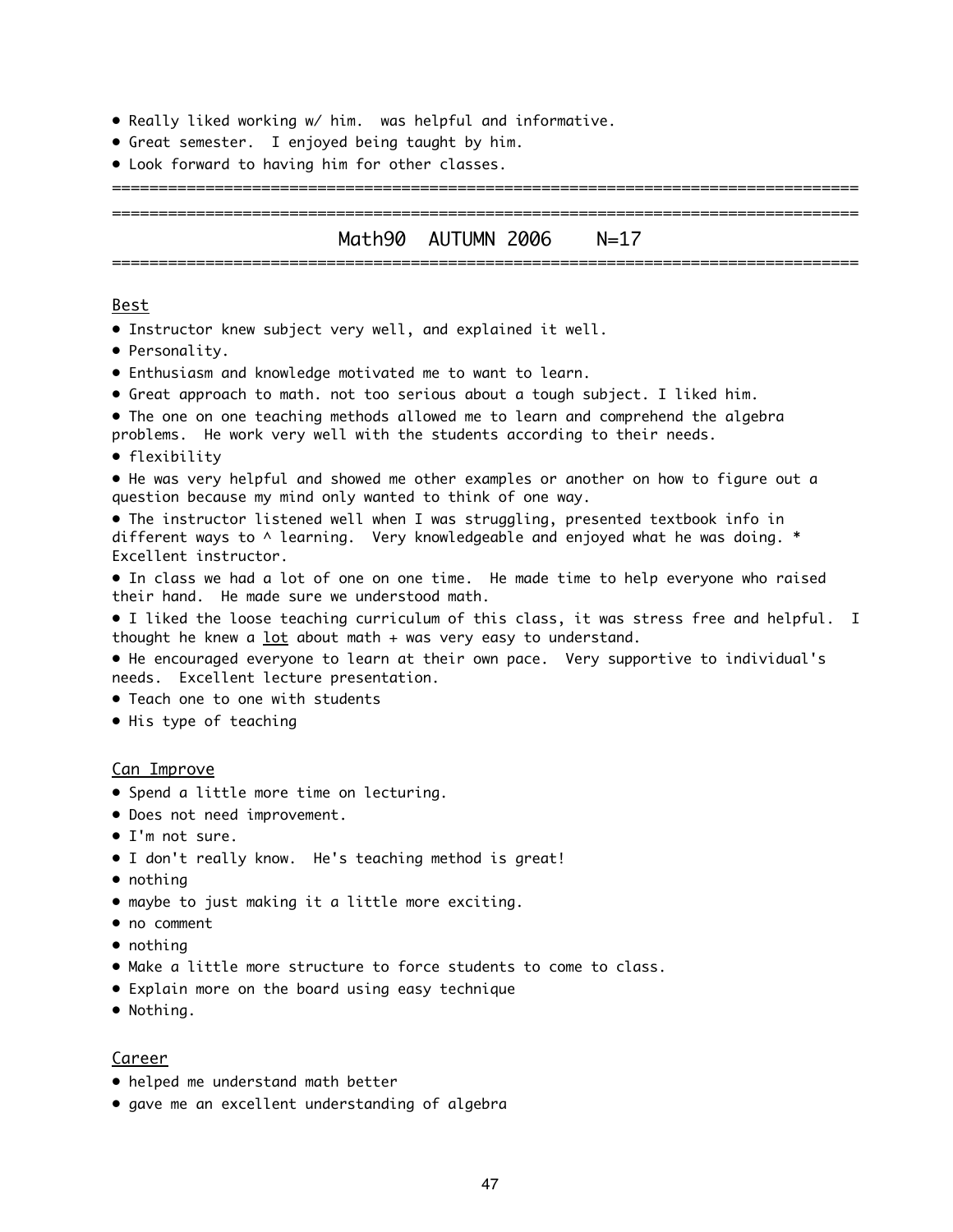- Instructor provided me with information specifically on how this class would relate.
- Math is not my needed subject. This gave me a better understanding of algebra!
- ready for chemistry
- it has helped me to gain the knowledge to move into more math classes
- I finally made it through Algebra!
- who knows
- I hope to test out of Math 99 to go to statistics.
- did all the work in the book helped me alot
- It helped me toward my degree.

#### Other

- Teacher did a great job overall, would be willing to take another class from him.
- Keep it up.

• The class has been much more enjoyable than my last math class. I think the low pressure atmosphere empowered students.

• If I could (schedule wise), I would take all my math classes with this instructor. I hope to have him for spring '07.

• Thank you for giving Mr. Bricken the opportunity to teach at this school. He is a great addition to the staff.

================================================================================ ================================================================================

Math146 AUTUMN 2006 N=13 ================================================================================

#### Best

• Mr. William is a great teacher! Loved his teaching style and philosophy of teaching. Great Instructor!

• Willingness to compromise on type of work done.

• I really appreciate how he respects each individual students' learning styles,

abilities and interests. He used examples that pertained to our future careers. He made us responsible for our own learning and allowed students to proceed at their own speed so that fast learners could go quickly and those who needed more time could have it. He gave a timetable as a guide. He was very accissible by email and for questions during and after class.

• He is very nice, interesting, smart.

• He researched and worked on ways to relate material to our areas of study ie medical field. He also asked our opinions on how we could best learn & understand information and gave us options.

• He was very respectful of the students; made the class flexible and was very knowledgable about the subject.

• He was very enthusiastic about teaching the material. Provided a comfortable learning environment. Allowed the students to be responsible for their own work.

- He was willing to explain things in multiple ways to be better understood.
- that he treated students as adults.
- Related the coursework to known field of interest (nursing, medical).

Can Improve